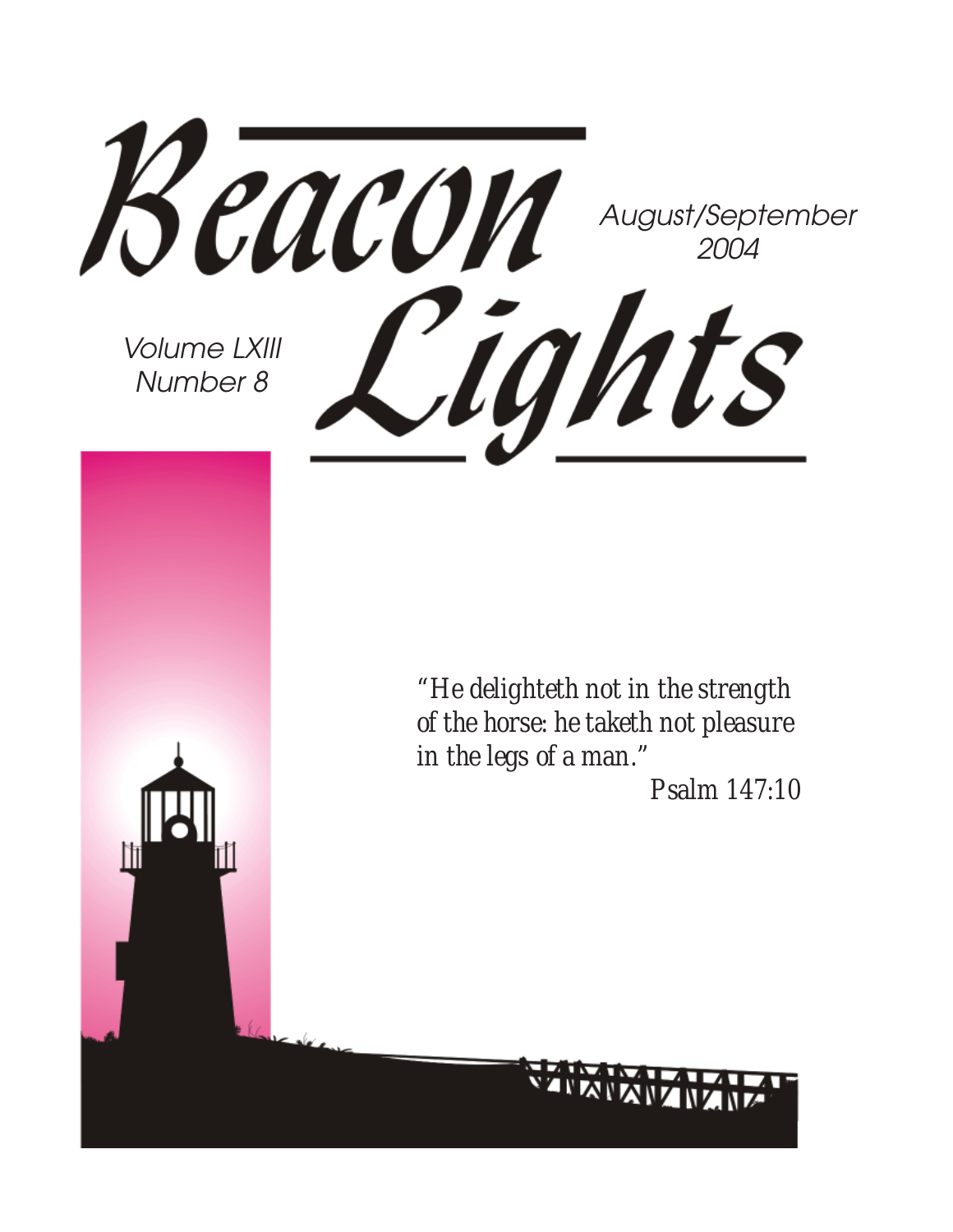|    | <b>Table of Contents</b>                                                       |
|----|--------------------------------------------------------------------------------|
| 3  | <b>EDITORIAL</b><br>Off on the Right Foot                                      |
| 4  | <b>FRUITEUL BRANCHES</b><br>The Minister's Reflection of Christ                |
| 6  | <b>GEM OF THE MONTH</b><br>Liberty                                             |
| 7  | THE READER ASKS<br><b>Christian Fiction (2)</b>                                |
| 8  | <b>PASTOR PROFILE</b><br><b>Rev. Nathan Brummel</b>                            |
| 11 | CONSIDER THE CREATION<br><b>The Battle Front: Plants</b>                       |
| 13 | DEVOTIONAL<br><b>Watching Daily At My Gates</b>                                |
| 21 | Music<br><b>A Small Walk</b>                                                   |
| 22 | <b>WHERE WE STAND</b><br><b>Common Grace: Reformed Doctrine or Fallacy (1)</b> |
| 25 | <b>CHURCH HISTORY</b><br>George M. Ophoff (18): Rev. Ophoff's Relation To      |
| 28 | <b>His Colleague</b><br>The State Reformed Church Of Serooskerke               |
| 30 | POEM<br><b>A Perfect Day</b>                                                   |
| 31 | LITTLE LIGHTS<br>In a Snowy Day                                                |
|    | CHURCH NEWS<br><b>Back Cover</b>                                               |

Beacon Lights is published monthly by the Federation of Protestant Reformed Young People's Societies. Subscription price is \$10.00. Please send all correspondence, address changes, subscriptions, and article submissions to the business office.

#### EDITORIAL POLICY

The articles of Beacon Lights do not necessarily indicate the viewpoint of the Editorial Staff. Every author is solely responsible for the contents of his own article.

The Beacon Lights encourages its readers to contact the business office with any questions or comments. Letters may be edited for printing. We will not publish anonymous letters, but will withhold names upon request.

If any material of Beacon Lights is reprinted by another periodical, we will appreciate your giving the source and forwarding the printed periodical to the business office.

#### **BEACON LIGHTS**

EDITOR John Huizenga

ASSOCIATE EDITOR Aaron Cleveland

SECRETARY

CONTENTS COMMITTEE John Huizenga Trevor Kalsbeek Jason Kuiper Kris Moelker Randy Vaalburg

EXECUTIVE FEDERATION BOARD Kevin Gritters (President) Matt Overway (Vice-President) Rachel Kuiper (Secretary) Brad Vander Veen (Treasurer) Sarah Koole (Librarian) Sara Huizinga (Vice-Secretary) Jeff Van Uffelen (Vice-Treasurer) Jim Holstege (Youth Coordinator) Prof. Barry Gritters (Spiritual Advisor)

PROMOTION COMMITTEE Kim Doezema Rachel Joostens Jeff Kalsbeek

PRODUCTION COMMITTEE Aaron Cleveland Dave Langerak

BUSINESS OFFICE Beacon Lights P.O. Box 144 Randolph, WI 53956 Phone: (920) 326-6186 Email: huizenga@powercom.net

BEACON LIGHTS ON TAPE A free service to the legally blind. Contact Sam Copple 659 Lincoln Ave. NW Grand Rapids, MI 49504 Phone: (616) 774-4132 Email: SamCopple@email.msn.com

CHURCH NEWS ANNOUNCEMENTS Melinda Bleyenberg Email: darylmel@altelco.net.

BOOK SALES Becky Kalsbeek

TYPESETTER Robert Vermeer

PRINTER James Huizinga

MAILERS Bill & Fran Leep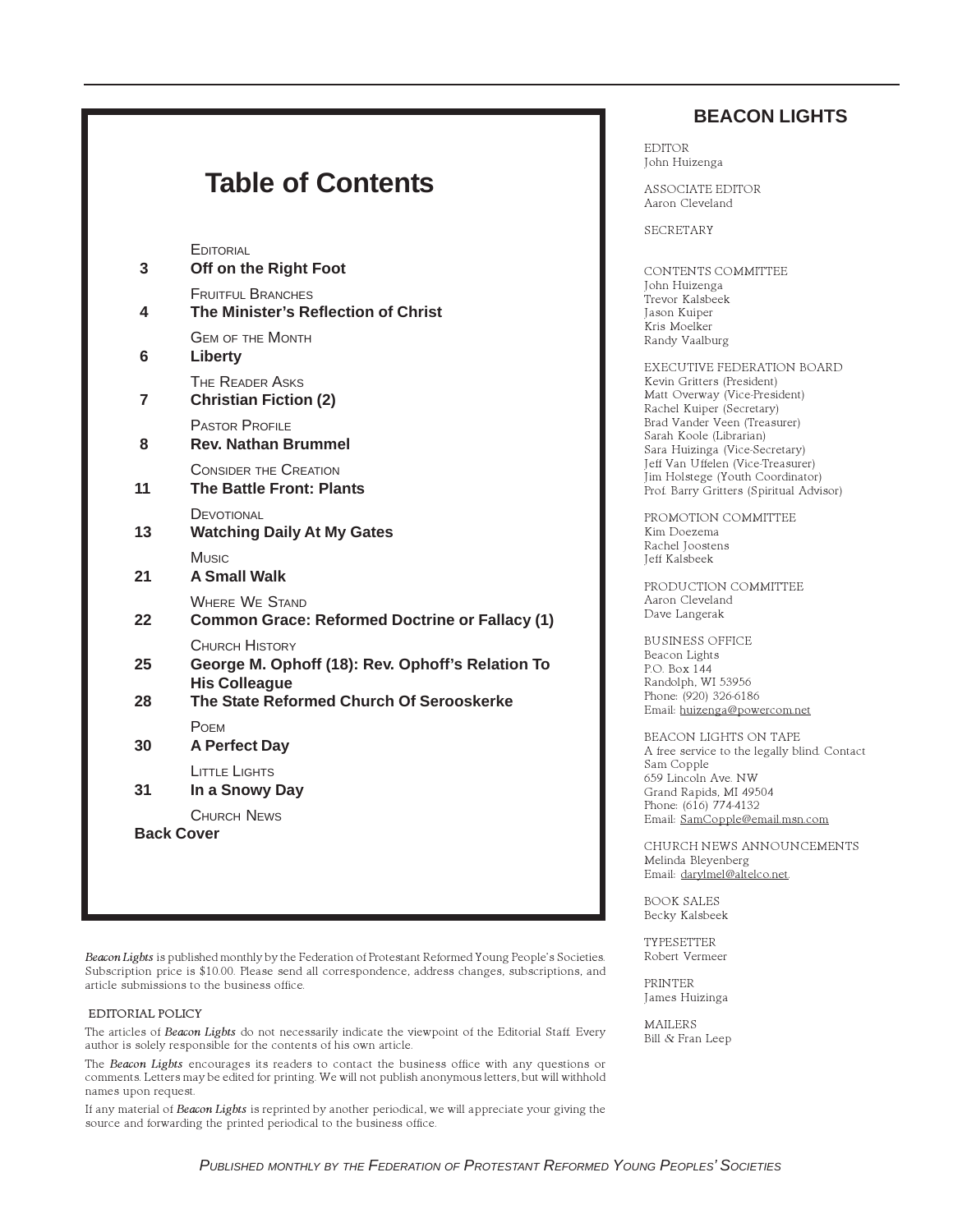#### **Editorial**

### Off on the Right Foot



by John Huizenga

**T** xcitement builds as the runners line up on the track. Each is focused; distracted by nothing around them. They carefully position their feet and hands for the best possible start. Muscles tense, a shot cracks, and the runners are off in the blur of arms and legs. Every ounce of energy is poured forth in an effort to reach the goal.

Do these runners describe you in your race? We are all at this very moment in the heat of a race, and for you students, a very important part of the race is just around the corner. God in Hebrews 12:1 and 2 describes our life as Christians in terms of a race: "Let us run with patience the race that is set before us, looking unto Jesus the author and finisher of our faith." Our instruction and life in school is a very important part of this race, and you are called by God to muster all the strength, courage, and dedication to do your best.

We are not called to be spectators at a race where we sit and watch the few elite "saints" of God run the race. Every man, woman, and child is sweating and straining in this race. Old grandmas and grandpas; babies and children; the maimed, crippled, and deformed; muscular men and beautiful models; from the homeless to the rocket scientist; everyone is running a race. The strange thing about all this running around in the world is that many are running wide eyed and with great determination in one direction toward a vision of glory and happiness in man himself. There are others who run in the exact opposite direction. Many of these have tear stained faces, but they are smiling. They are working together in groups helping one another. They stop to pick up those that fall. Those who wander off and begin to run with the world are diligently sought out. And in the center of those groups are the children where much energy and time is being spent showing them how to get off on the right foot, encouraging them, and pointing ahead to the goal: the glory of God in Christ. When the world slows down a bit on Sunday to indulge in their accomplishments, the church gathers for a time of great thanksgiving, instruction, and praise to God for his salvation in Christ.

In some ways the race we run is like a relay race or a triathlon. A heritage is passed on from one generation to the next and we all begin and end new phases in life. Each year of school is an important part of the race for everyone in the church, not just the children. On the first day of school, the students are all lined up at the starting line, … along with the parents, teacher, and everyone else in church. They all run the race together. And as with any race, it is important to get off on the right foot. To get off on the right foot means that we do everything possible to have a good start.

Are you ready to run the school race this coming year? Do you see clearly before you the goal? If your goal is to be the top student, to be the worst student, to do the best you can, or just have a good time, you'd better wait a minute before taking off because you are going in the wrong direction. Our chief goal must be the glory of God, and we accomplish that by seeing ourselves as servants of God. We must strive this year to be a good servant of God. When we run with the proper goal before us, then a student who gets a "D" average will win if he is prepared to do the best he can as the servant of God. A student who gets straight "A's" will lose the race if he does it only for his own glory.

With God's glory as our goal, we do not compete with one another in this race; we compete with the old man of sin within ourselves. As believers, we must all work together. We don't fight, argue, cheat, or hurt one another; we encourage one another to do our best and help those who fall. In this race we don't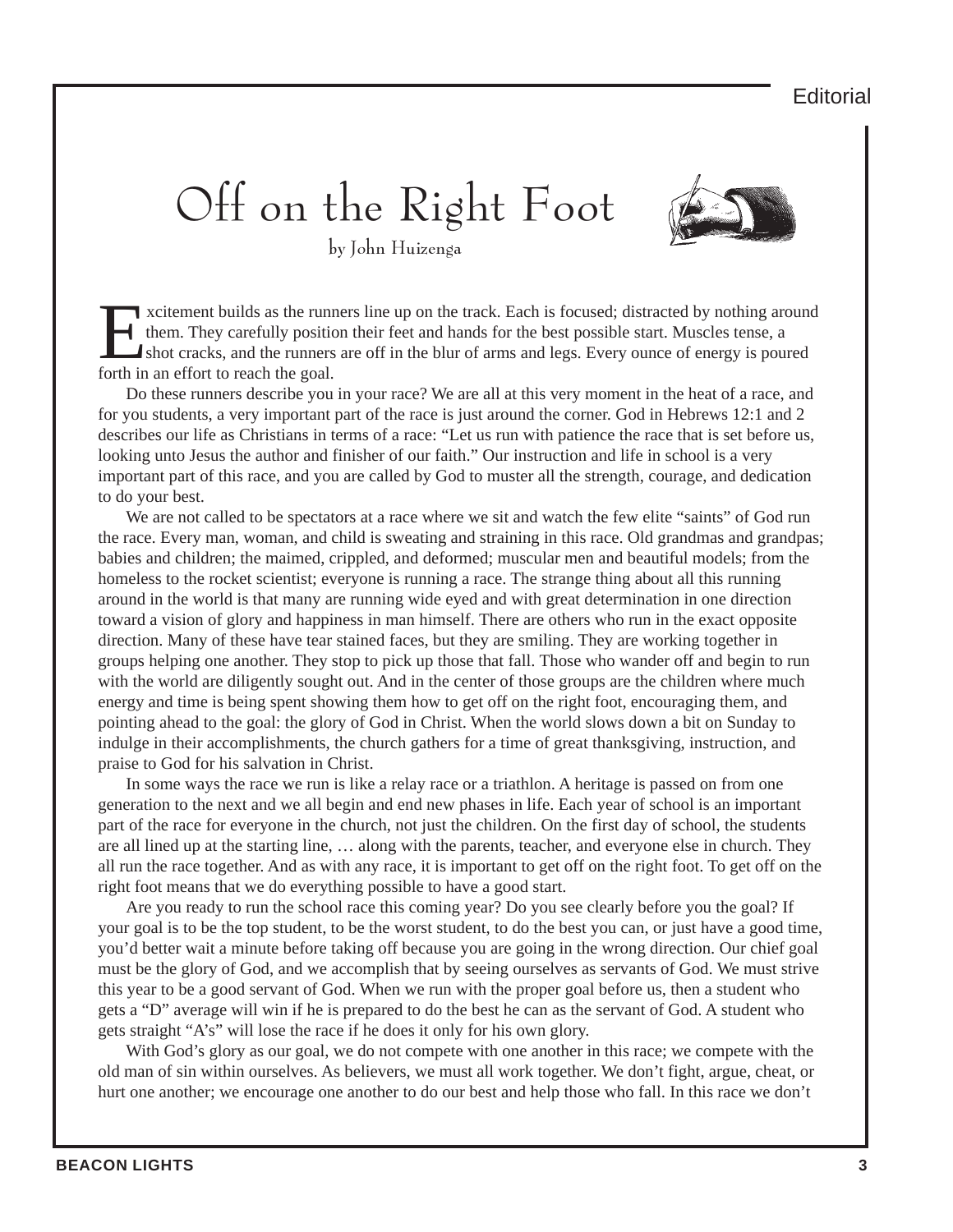run every which way trying to be the best student, have the most friends, be the naughtiest kid or whatever. We all run together for the glory of God. The parent does not say, "This school had better do a good job in math and science or I'm leaving, because I'm sending my son to college." Rather, the parent says, "I'm so thankful we have a school where students are prepared to be servants of God."

Are you ready now to run the school race this year? On your mark, get set, … Wait a minute! Do you have all the right equipment? An Olympic runner has the best equipment she can get. She has expensive shoes, the right food in her stomach, and is not cluttered with anything that distracts from her goal. Though our race is essentially spiritual, we live now on this earth and we have been given earthly gifts to be used as we work and run as servants of God. Do you have all the supplies on your school supply list? Supporters of our schools, did you give willingly to make sure the school was supplied with an adequate building, books, etc.? Most importantly, do you meditate upon God's word each morning and pray for strength and wisdom to run today's race?

There is one more important part to running the race. An Olympic runner on the track is very serious, focused, eager, and excited. He doesn't care what others are thinking about him. His eyes are riveted on the finish line. He is not carelessly standing there with his arms crossed, muttering about the stupidity of races. He has an attitude about the race that will enable him to do his best in the race.

Students, what is your attitude toward the coming year of school? Parents, what is your attitude toward the school, the teachers God has placed there, the curriculum, and the instruction? Teachers, what is your attitude toward your calling as a teacher? What is your attitude toward the students, the parents and the board? Your attitude is like a window to your heart. Since a battle rages in our heart between the old and new man, we often stumble at the start of the race, run off the track, trip others, and do other foolish things that slow us way down. These bad attitudes come out in how we express our goals and how we prepare for the school year.

Our attitude is something we need to work at each moment of the day. A proper attitude will only come in the way of staying focused on the goal. The only way to stay focused on the goal is to meditate upon God's word and pray. And it is only by God's grace that we can do any of this. May God graciously bless this coming year so that we may say, "I have fought a good fight, I have finished my course, I have kept the faith: Henceforth there is laid up for me a crown of righteousness, which the Lord, the righteous judge, shall give me at that day: and not to me only, but unto all them also that love his appearing" (2 Tim. 4:7-8). ❖

#### Fruitful Branches

## The Minister's Reflection of Christ

by Nathan Dykstra

The minister of the gospel is called to labor in the church of Christ. This calling is an important work because the church is the spiritual body of Jesus Christ. This important work requires a minister to labor diligently in his pastoral duties, and it requires the minister to have a

Story Time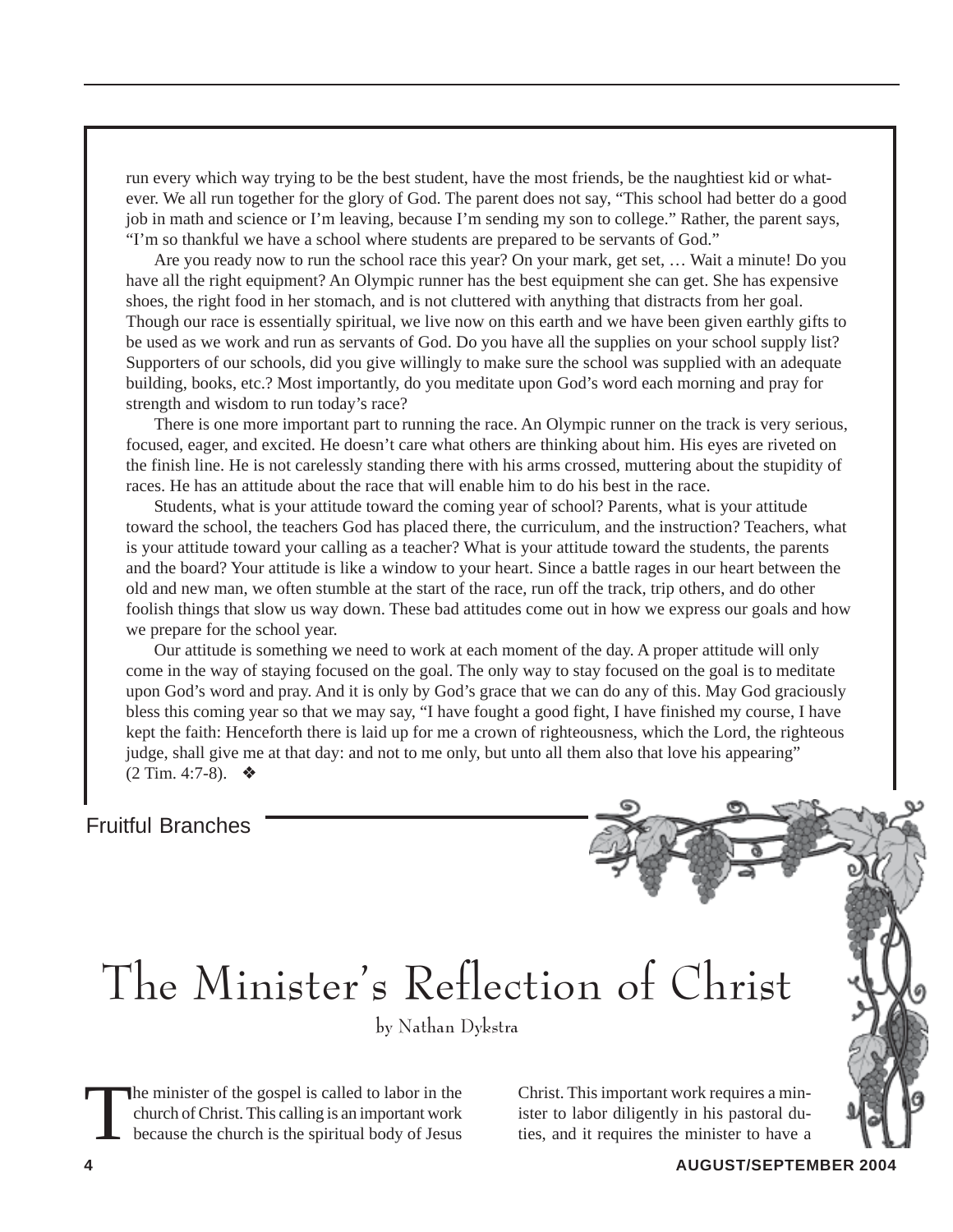certain love for his congregation. The work of the minister is similar to that of a shepherd and a disciple. The work of the minister is a reflection of the work of the chief shepherd and disciple: Jesus Christ.

The duties of a minister toward his congregation are similar to the duties a shepherd has toward a flock of sheep. The shepherd protects his sheep from roving predators that seek to devour them. The shepherd may even risk his life in order to provide safety for the sheep. The parable of the lost sheep illustrates the extent of a shepherd's love for his sheep. The shepherd was concerned about the one sheep that had gone astray into the wilderness. He was not content to have ninety-nine sheep in his fold. No, the shepherd left the ninety-nine and searched until the lost sheep was restored. The love that the minister has for the saints should be similar to the love of the shepherd. He labors among the saints of God on account of the love that he holds for the church. The minister also seeks the spiritual welfare of the people of God. When a child of God wanders into the wilderness of sin, the minister labors unceasingly in order to restore the child of God into the church.

The shepherd is also responsible for providing pasture and water for his flock. In John 21:15-17, Jesus commanded Peter: "Feed my sheep." Here the Lord exhorts every under-shepherd to busy himself in the ministry of the Word (Calvin 291). The minister labors in the study of the Word so that each Sunday he may lead the people of God into the green pastures of His Word. When the believers come into the house of God on Sunday after a week of trekking through the wilderness of the world, they need to be fed and watered. It is the responsibility of the minister, the ambassador of Christ, to seek green pastures and living water for the people of God. The saints desire the living water that flows from the atonement of Christ on His cross. The desired pastures are rich with the doctrines of the Christian religion that provide true comfort to the saints. The saints enjoy this comfort after they hear about the Great Shepherd, who purchased His people not with gold or silver but with His own precious blood.

Preaching the Word is the primary duty of the minister of the gospel. The preaching of the gospel is considered one of the keys of the kingdom of heaven. The Heidelberg Catechism answer 84 states:

When it is declared to every believer, that, when they receive the promise of the gospel by a true faith, all their sins are really forgiven them of God, and on the contrary, when it is declared to all unbelievers, and such as do not repent, that they stand exposed to the wrath and judgement of God.

The emphasis the catechism places on the preaching of the Word motivates people to note the seriousness involved with preaching. The preaching serves the purpose of gathering all believers into the body of Christ, but it also serves as a warning to the unbeliever. In order to accomplish this purpose, the minister must preach exegetically and interpret Scripture on its own account. It is through these means that God is glorified in the preaching and the saints are nourished with the Word of God.

The work of the minister is also reflected in the life of a disciple. The disciple is one who follows and takes upon himself the example set forth by his master. The minister must follow the example of the Master who denied Himself even unto death because of His love for His chosen people. The life that Christ portrayed is truly the best example of the life of a disciple. Christ was busy in His earthly ministry preaching and teaching among the people. He then humbly submitted Himself to the will of the Father by suffering and dying on the cross and descending into the torments of hell. He bore all this suffering so that the saints might receive life everlasting. What an inspiration this is for the men who labor in the ministry of the Word and sacraments. The zeal a minister has for his work stems from the work of Christ in his heart, and he is motivated to busy himself in the work of the church. The minister seeks to serve his Master by laboring in the church. The minister denies himself and his own interests and strives for the good of the church.

The work of the minister in the church is a labor of love and obedience to Christ. The minister must realize that Christ called him to labor in the church. This calling places a heavy responsibility on the shoulders of the minister. Since the minister has been called by Christ to serve His church, the minister is held responsible for his labors in the church directly to Christ Himself (DeJong 29). Hebrews 13:17 states: "For they watch for your souls, as they that must give account, that they may do it with joy, and not with grief." This text motivates the minister to busy himself in the work of the church because he must watch over the very souls of God's children. What a calling it is then to be a laborer on the walls of Zion!

Should God be pleased to call me as an undershepherd to labor in His fold I must submit to His will. Submission to the will of the Father is what it means to be a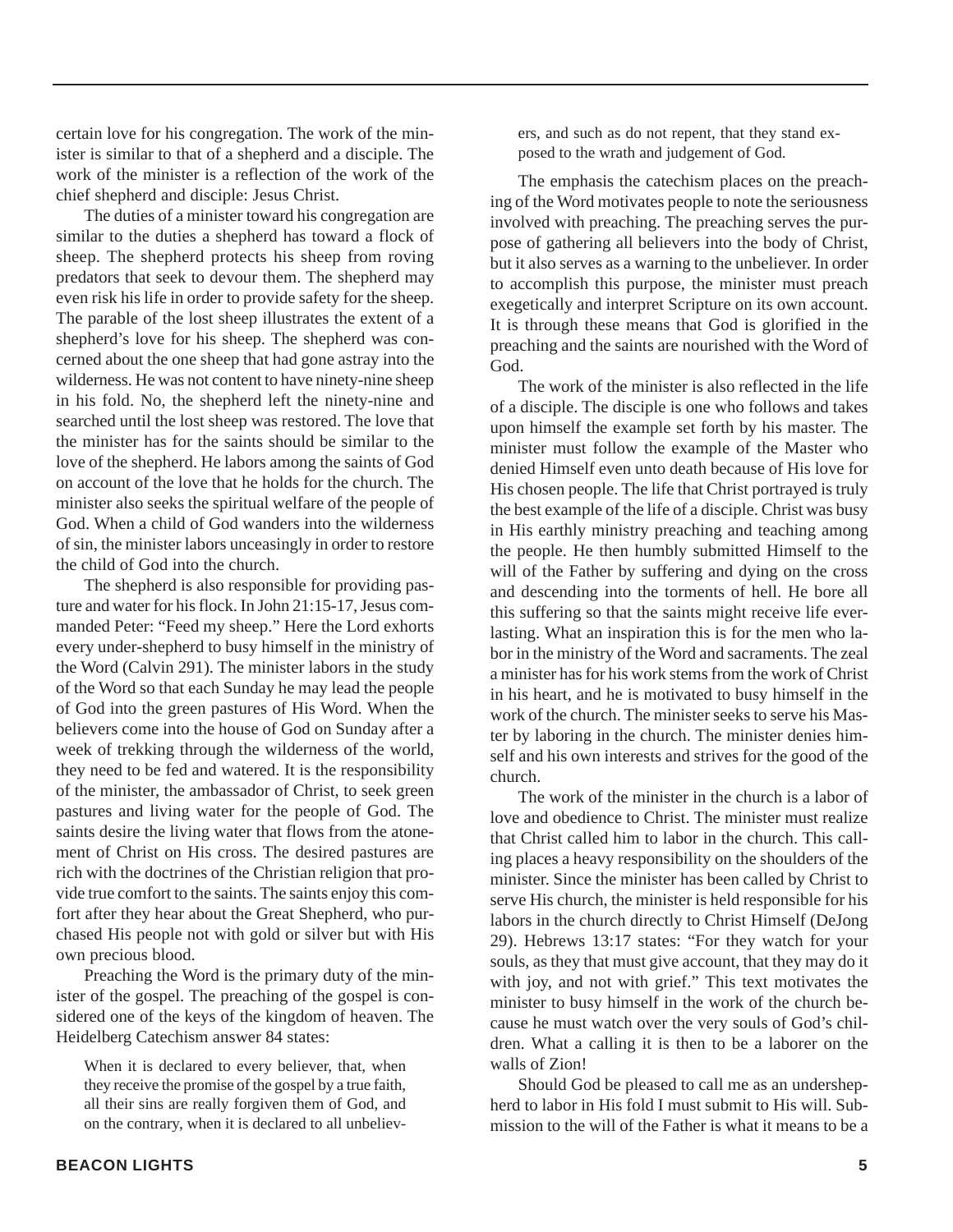### Liberty

disciple of God. Remember the idea of a disciple, one who denies himself and his own interests in order to serve the Master. The idea of discipleship truly involves every child of God, but a minister has a spiritual calling to deny himself and live in servitude to the church. The disciple must also follow the spiritual teachings of the Master in heaven. I believe the Protestant Reformed Churches are blessed with one of the purest manifestations of the truth. The Protestant Reformed Churches preach and teach the whole counsel of God; therefore our churches follow the command of Christ to feed the sheep. The work of the minister reflects the service of Christ after he denies himself, takes up his cross, and follows in the teachings of Christ. Whether God calls me to labor as a minister in His kingdom or not, I pray that whatever I do may be done to the honor and glory of His name. To God alone be the glory and may His name be praised! ❖

#### **Works Cited**

Calvin, John. (1949). *Commentary of the Gospel According to John*. (Vol. 2). Grand Rapids: Eerdmans Publishing Co. DeJong, Rev. Peter. *(1955). Taking Heed to the Flock*. Grand Rap-

ids: Baker Books.

*\_\_\_\_\_\_\_\_\_\_\_\_\_\_\_\_\_\_\_\_\_\_\_\_\_\_\_\_\_\_\_\_\_\_\_\_\_\_\_\_\_\_\_\_\_\_\_\_\_\_ Nathan is a member of Hudsonville Protestant Reformed Church in Hudsonville, Michigan. He wrote this essay for the Protestant Reformed Scholarship.*

L iberty... The cry of millions over all the earth, The cry of people yearning to breathe free. What do they really want? Freedom from what? Oppression, they would tell you; just to be The masters of their lives and of their fate, No stringent rules; **that** is the enemy!

L iberty... What do the Scriptures say true freedom is? To shed sin's yoke. The battle we shall win. The cross of Christ bestows this gift to us And gives the grace that we may walk within The freedom of the law of righteousness; No longer in the bondage of our sin.

 $\oslash$ iberty... The mad mob rushes on in pride, Thinking they're free, they wallow in their slime, Defiling good; obscenity they love; With bloody hands they glory in their crime, Not understanding they are Satan's slaves, They are convinced they're having a good time!

L iberty... How must we seek true freedom then? By singing songs the world delights in singing? By following their lead in what to wear? By gestures rude, by "mild oaths" flinging? By watching entertainment spawned in hell? Aren't we aware from whence these things are springing?

L iberty... Lord, give us grace to flee the wrong, To know the truth: the truth shall make us free. May we sing praises to **Thy holy name!** Rule in our hearts; give us new eyes to see The way of righteousness is joy sublime: Our hand in Thine, we'll know true liberty.

Thelma Westra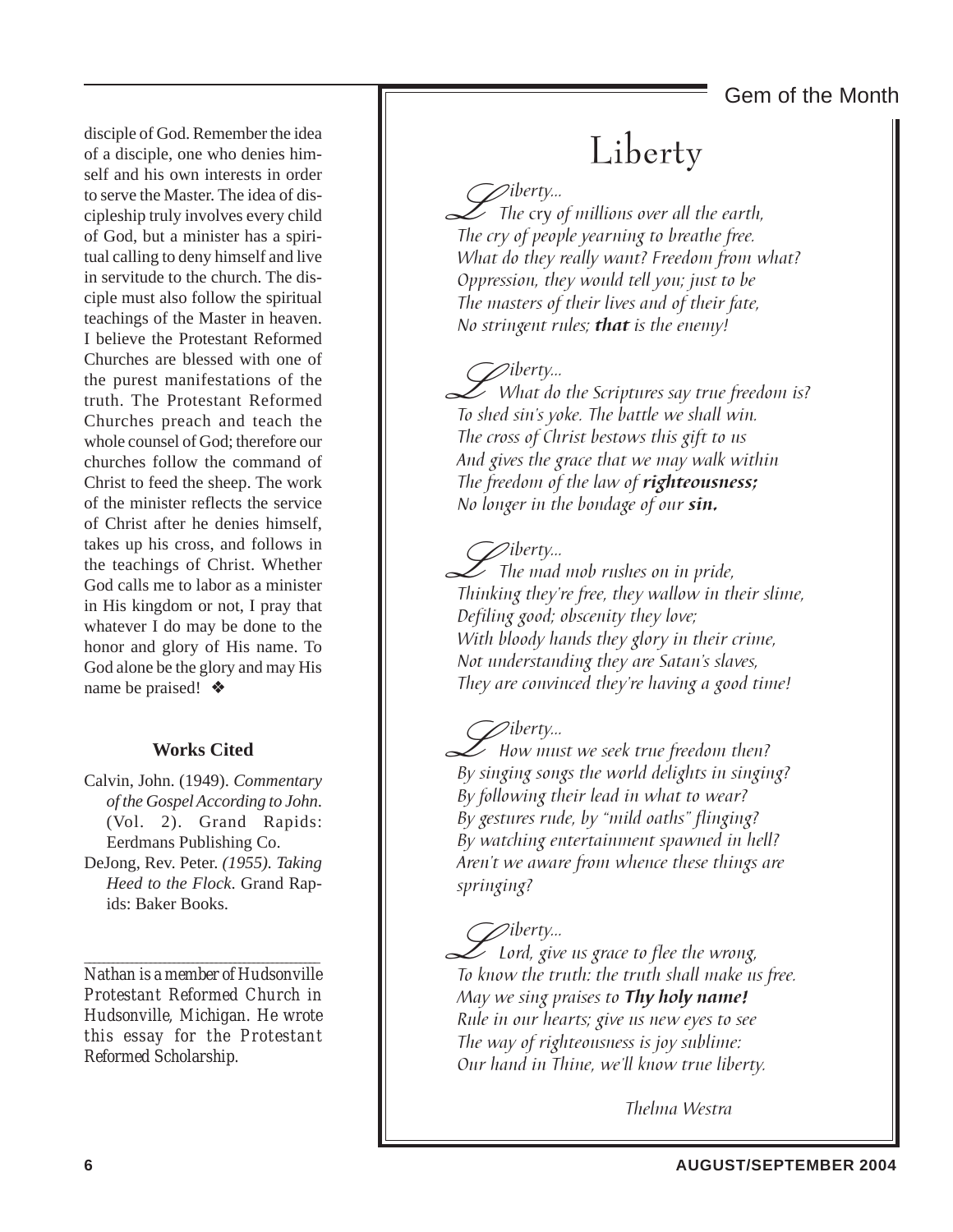### Christian Fiction (2)

by Rev. James Laning

#### **Dear Rev. Laning**

Thank you for your careful consideration of my questions and the thorough response you made in your rubric in the *Beacon Lights*. I have some follow up questions that have come up in my mind. You may include them in your rubric or send me a personal reply, whichever you feel is appropriate.

I like to write. Perhaps you have seen some of my stories printed in the *Perspectives.* That is what happens when I share my stories with my father who is the editor. So the questions I have are of a personal nature. I struggle with the issue and I agree with your response, even though I have attempted "biblical narrative." What about a story that bears a biblical setting and maybe has a biblical character in a secondary role? I am thinking of novels like *The Robe* by Lloyd C. Douglas, or *The Silver Chalice* by Thomas B. Costain, or *The Charioteer* (I'm not sure of the author). In each case there is a biblical setting and secondary characters that are found in the pages of scripture but the plot flows away from the biblical events. Again, with all reading there is the need to read with discretion but how do you view this type of "Christian literature?"

What about need? There is so much out there and your response touched on this. It is one thing to read a Charles Dickens tale and learn about 19<sup>th</sup> century England and quite another to read "Christian literature." Should aspiring writers concentrate on reformed, biblical lessons, designed to teach certain morals, or can they fictionalize without getting preachy?

My feelings are that one can pen his tale but do so in such a manner as to be profitable to those who know little about the subject. The writer can then present his viewpoint and the action without using worldly language, worldly innuendoes or worldly implications. Since all stories present the certain ethics and worldview of the author to some degree or another, would "Christian literature" then depend on the writer? I am sure that my own writing reflects my biases and beliefs without having them too obvious.

Thanks again for your previous responses. They have been helpful.

- Respectfully,
- Jay Kalsbeek

#### **Dear Jay**

Thanks for your letters, and for addressing an interesting topic.

Let me begin by saying this, whenever we write, the following are two questions that we should ask ourselves:

- 1. What message am I trying to get across?
- 2. Is this message clearly coming across in my writing?

The first question can be expanded a bit, so that we ask ourselves this question: Am I trying to teach and to expound on the truths taught in Scripture, or am I trying to teach my own ideas? Obviously, this is the crucial question, and it requires some serious self-examination on our part. Yet, this is precisely what we must do. I must always confess that my own ideas are evil and useless, and that the only thing worth writing is something that will set forth, in one form or another, the truth of the Word of God. So this question must be answered first.

Whether writing fiction or non-fiction, the writer should be able to summarize briefly what truths he is trying to get across. If he cannot do this, then he should not be writing. If he himself does not really know what he is saying, how can he expect anybody else to figure it out?

Now let us go on to consider that second question, which concerns the way in which we try to get across the message. As I said in my previous response, fiction can certainly be used profitably to get across various truths. But I do not think it is wise to bring into a fictional story a person spoken of in the Bible. In my judgment, this tends to promote vain speculation about the true stories recorded in Scripture, and inevitably leads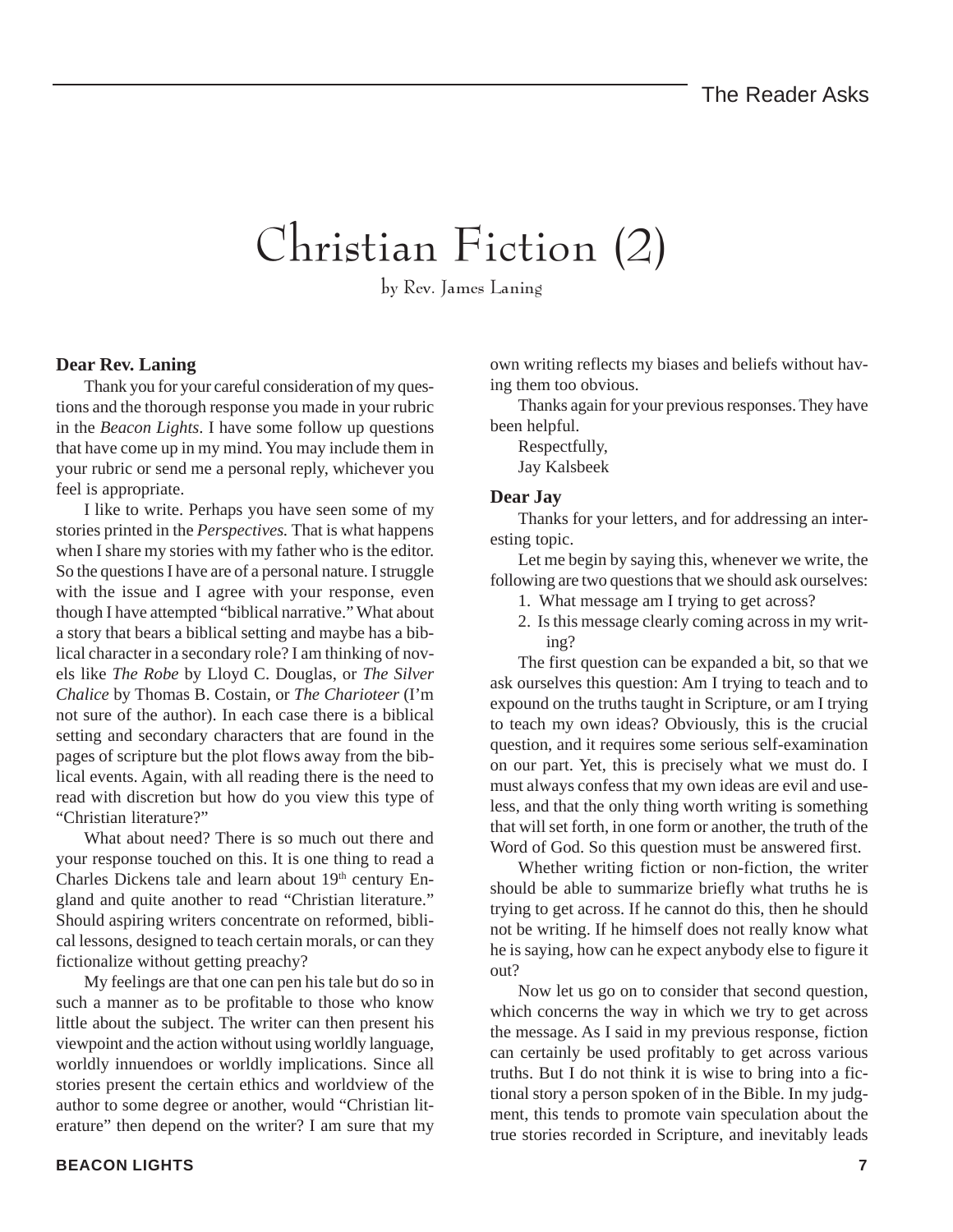some readers to ask, "Did that really happen?" or, worse yet, to say, "I did not know that that happened." This leads to confusion, and the writer becomes partly responsible for leading people away from contemplating the truth that God is making known in the historical narrative. God forbids us to add to or take away from His Word (Rev. 22:18, 19), and it seems to me that one who connects his story to the Scriptures in the way you suggest is really playing around a bit with that which God forbids. Therefore, I would warn against doing this.

With regard to your final comment, I think you are correct that one's writing will and should manifest the writer's worldview. What is important, however, is that the "ethics and worldview" that comes across in our writing is that of Scripture and our confessions. God used many different men with many different writing styles to write the Scriptures. Yet they all wrote the same truths, having the same "ethics and worldview." Although we are not infallibly inspired when we write, we should all strive to show forth in our writing that we have these same views, this same worldview. Then, whether we write fiction or non-fiction, our writing will be profitable to those who read it. And that, after all, must be our goal. ❖

O you have a question that has been<br>on your mind? Something that came up<br>at school or during a discussion with<br>friends or co-workers? You can be sure that there on your mind? Something that came up at school or during a discussion with friends or co-workers? You can be sure that there are many more people reading these words who have had the same question and are looking for answers just like you. Rev. Laning of Hope Protestant Reformed Church in Grand Rapids, Michigan is waiting to answer them. Don't worry, if you would rather your name was not published with your question, we will honor your request. We do, however, ask that your name and either your home or email address be included so that Rev. Laning can respond privately if need be.

Please send your question to: Rev. James Laning 1550 Ferndale S.W. Walker, MI 49544 E-mail: jlaning@msn.com

#### Pastor Profile

## Rev. Nathan Brummel

edited by Kris Moelker

I first saw the light of day on March 16, 1970 in the Pipestone County Hospital in rural Minnesota. I was the second child born to Allen and Sharon Brummel. I joined an older brother, Allen, who was a year and a first saw the light of day on March 16, 1970 in the Pipestone County Hospital in rural Minnesota. I was the second child born to Allen and Sharon Brummel. half old. Later my parents were blessed with three daughters: Jodi, Shari, and Tiffany.

I look back with gratitude to God for the gift of my parents. What a blessing it was to have faithful parents, who were committed to the body of Christ. From my earliest years my mother taught me the great Bible stories. She taught me to memorize Psalter numbers and Bible passages. My father sacrificed until it hurt for my education. He was willing to be used in the church and the community on various boards and later as a volunteer for the Edgerton ambulance.

Some of my earliest memories involve visiting my Grandpa and Grandma Brummel's farm, some seven miles away from my hometown of Edgerton. Later my Uncle Joe and Aunt Mary took over the farm and I have fond memories of visiting them. One time my brother and I stayed overnight at the farm. One of the cows had just had a calf. The old veterinarian from Edgerton, Dr. Kemp, came out to make sure all of the afterbirth was out of the cow. He soaped up his arm and it disappeared into the back of the cow. Since it was a hot day and flies were everywhere in the barn, and landing on his back,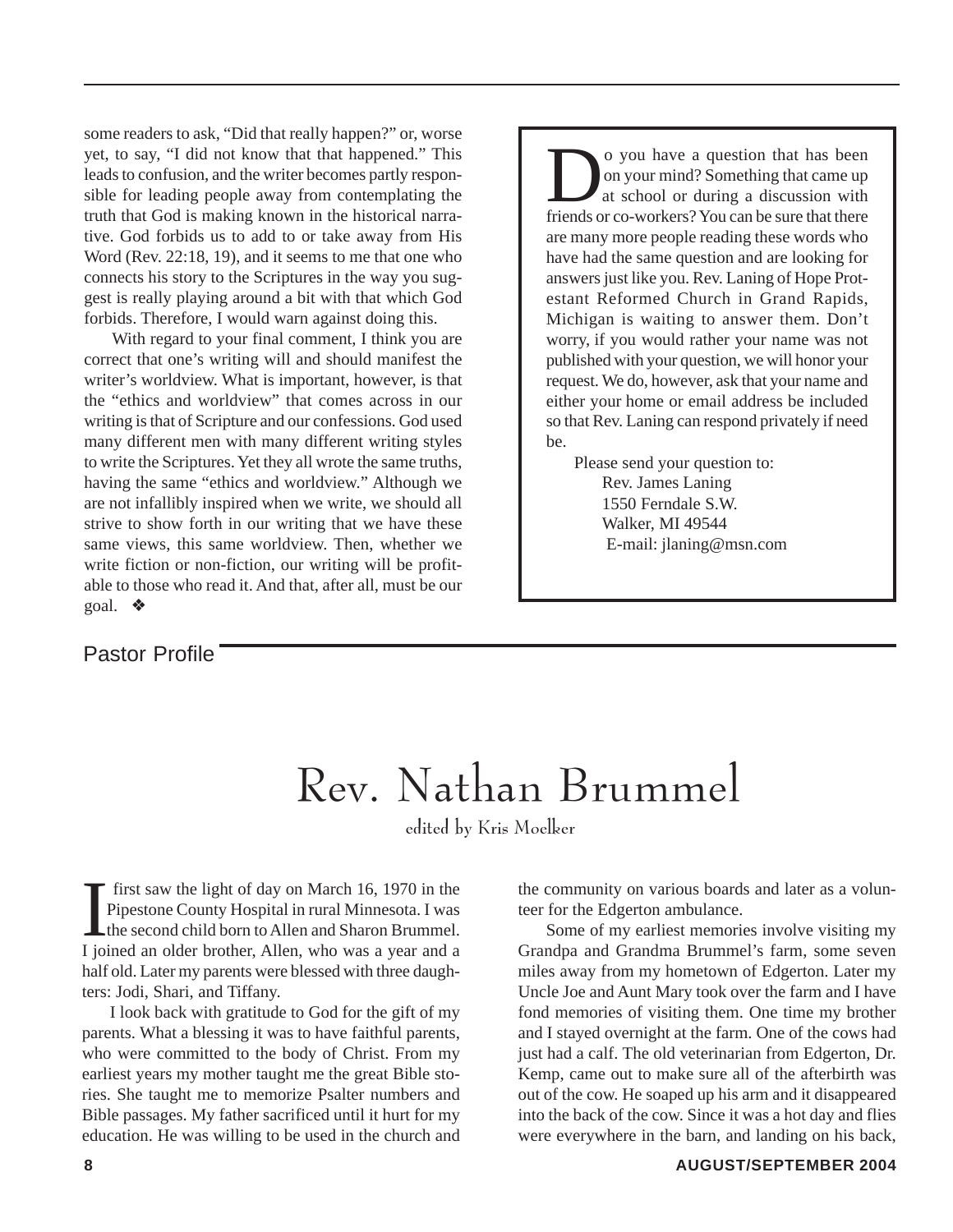the vet commanded us boys to keep the flies off. We kept the flies off. We dried his sweaty back off with an old towel. After he was finished he handed us an aluminum bucket with the afterbirth and said: "Give this to your Aunt Mary and have her make you some hamburger." To say the least, that didn't look too appetizing.

I grew up in the little Dutch town of Edgerton, Minnesota. We lived across from our church and a block away from the Free Christian School, our grade school. Our school was a two-room schoolhouse. I had three teachers through ten grades. Carol Brands, then Miss De Jong, was my kindergarten teacher. Then for a few grades I was taught by Miss Hoekstra. Most memorable of all was her teaching of the Bible stories! Then from fourth grade to ninth grade I was taught by my "uncle" Peter Brummel. I am thankful for the sacrifices of those teachers.

When I was in grade school my father quit his job as assistant editor of the *Edgerton Enterprise*, the local newspaper, and bought out two shoe businesses in town and opened Brummel's Sewing and Shoes. For a few years my parents had run a sewing machine business out of the house.

Growing up, our life centered around the church and school. When I was young the Slopsema family moved to Edgerton. Thereafter I had a very tall pastor and as the years passed my siblings and I spent many happy hours playing with the Slopsema girls.

Summers in Edgerton were carefree times, at least before I was 14 or 15 and started working for local farmers. Almost every day my friends, Steve and Tim, and I would ride our bikes to the public swimming pool. Afterwards we would stop by Brummel's Bakery, owned by my Uncle Andy, and eat donuts and rolls and cookies. Yet I was skinny. My uncle would probably be able to retire now if we hadn't eaten so many free donuts.

Some of the hobbies I enjoy now began when I was a boy. Since my father was the hunting and fishing editor for the newspaper, he had a good excuse for taking us fishing or hunting. He always outfished us boys. When I was 13 my parents finally gave me a dog after I had begged for one for years. Later he would hunt pheasants with me. I remember when a jackrabbit jumped up in front of me and I shot and missed. My dog, Duke, took off chasing the rabbit, and disappeared over a hill. When I came over the rise I found out that my dog had caught the jackrabbit. He must have figured that he had to take up the slack for me.

Once a year the Brummel relation would converge on a lake in Minnesota for camping. Today our family still likes to camp, although having a baby does pose special challenges for tenting.

Our home was a home of bookworms. If my dad wasn't working or at a meeting, the odds were that you would find him with his nose in a book. In fact his interest in books earned him the unique honor of being the first male selected to serve on the Edgerton Runals Library Board. As a result of our parents not allowing us to watch much television (in fact for years there was not a TV in the house) and their example in reading, I learned to love books.

It was when I was in high school that I began to think about entering the ministry. I was embarrassed about it and kept quiet. After all, when my brother was a senior in high school he and my cousin Doug Kuiper both let it be known that they planned to go to seminary. I probably didn't want others to think of me as a clone of my brother.

I began high school when I was in the  $10<sup>th</sup>$  grade. I didn't enjoy high school. I was much too shy. I found it hard to break into friendships that many of my class-

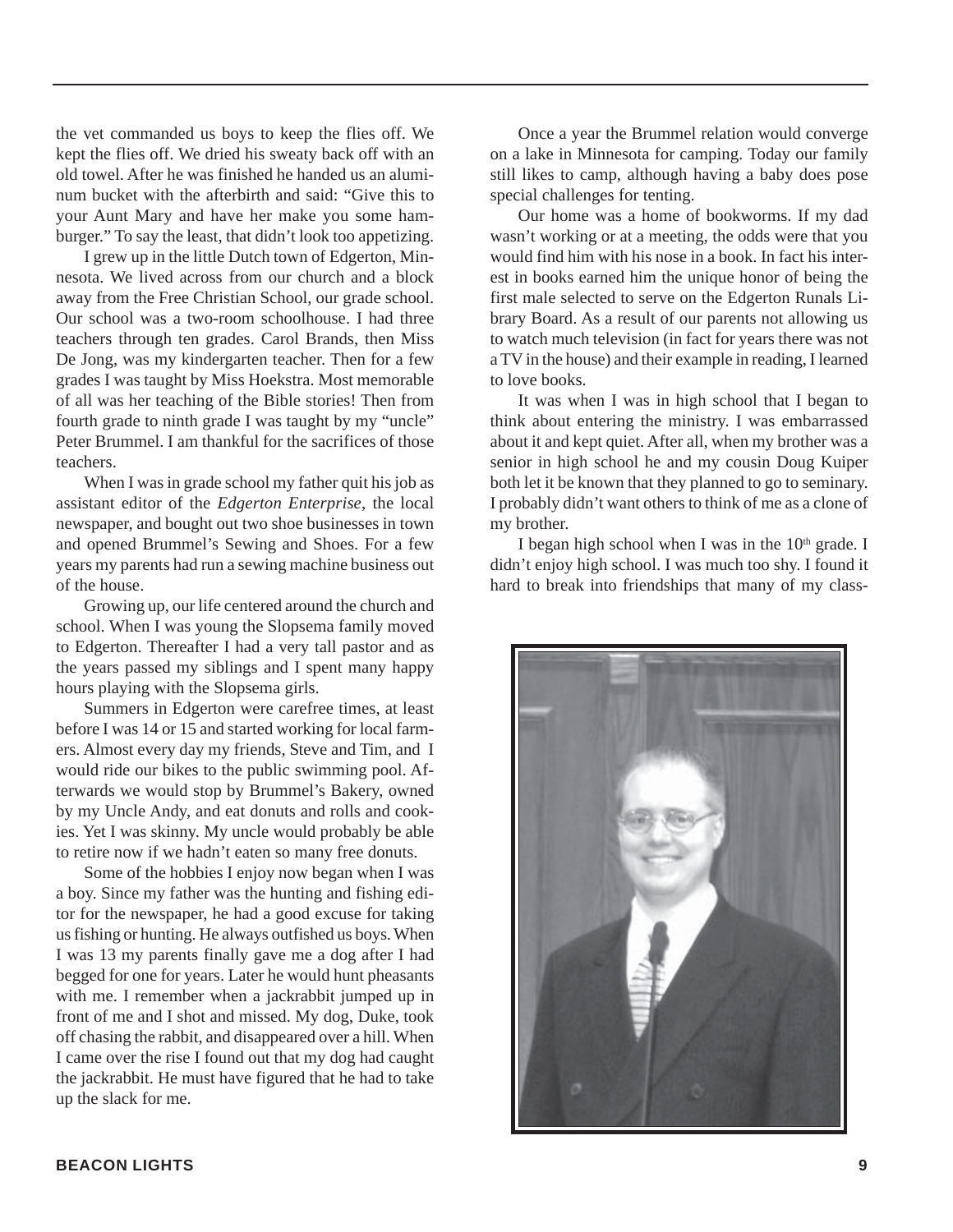mates already had formed. They had grown up together in Christian Reformed churches and had started high school in the  $9<sup>th</sup>$  grade.

When my high school years came to an end, I made a decision to study at Calvin College. Since a friend of mine also planned on going there, the decision was easier. It is amazing to me how easily I made such an important decision. I am rather amazed at how my parents freely allowed me to choose to go to college more than 700 miles from home. They just wanted me to go to a Christian college—with the options pretty much assumed to be Dordt or Calvin.

But God wanted me at Calvin. He was going to test me that first year. I went to Calvin College a bit naïve. I thought that the main differences with which I would be confronted would be issues surrounding common grace. Instead I ran into higher criticism of the Bible. My first semester in Religion 103 shook my faith in the trustworthiness of Scripture. If my professor was correct, the Bible was filled with errors because it was only inspired and infallible with respect to some vague and nebulous "redemptive message". I know of another student who after taking the class concluded that no ordinary person could ever get at the meaning of Scripture, and so what was the use of reading it?

I found relief that year when I was sitting in my dorm room reading Homer Hoeksema's little book "In the beginning…". His discussion of inerrancy and the Scriptural reasons for it opened my eyes to the fact that I could trust the Bible because Scripture itself claimed to be Godbreathed and not the result of any private interpretation.

In response to this and other attacks on the Reformed faith, the Lord gave me the desire to defend the truths of Scripture. Feeling the Lord Jesus calling me to the ministry I signed up for Greek classes my sophomore year.

I had two excellent philosophy professors who helped me realize that I could be a thinking Christian. One was Bill Dennyson, now a professor at Covenant College, whom we called "The Inerrant One" simply because he believed in inerrancy, unlike most of the faculty. I took the most classes with Mark Talbot, now a professor of Philosophy at Wheaton College. We called him "The Philosopher" because we were impressed by his careful logic. Talbot steered me in the direction of Jonathan Edwards, teaching an interim class on *The Religious Affections*. I discovered that there was no conflict between being a Christian and studying philosophical issues. At Calvin College I discovered the insights of Abraham Kuyper and what they meant for the Christian scholar.

After college, I did not feel ready for seminary. I wanted to have time to read more widely, so I enrolled in graduate school to study philosophy. I wrote a thesis defending an argument by Jonathan Edwards against Arminianism, i.e. the idea that God possessing infinite perfect foreknowledge of all future acts is inconsistent with libertarian free will.

After graduate school I moved from Milwaukee, Wisconsin to Grandville, Michigan, where I lived in the apartments across from the seminary. One thing I learned in seminary is that for a young man to make it through seminary he must have a strong sense of his calling. In graduate school I grew in my prayer life and intimacy with God. In seminary I learned to rely upon God for the grace to study and practice preach. One nice thing about seminary was the opportunity to learn from the thinking and life of a variety of godly and gifted men. It was a bit stressful for me to be the only student in most of my classes in seminary.

I appreciated Dogmatics classes with Prof. Engelsma who in so many ways expanded my theological horizons. As I examine my theological world-view I see that I am in many ways a disciple of Engelsma. I enjoyed listening to Prof. Hanko's engaging lectures on church history. I have fond memories of practical theology classes with Prof. Decker where I learned about missions and how to be a pastor.

During seminary I fell in love with a young lady who had been an acquaintance for a few years. I was married to Paula Faber a few weeks before I began my internship in Redlands, California. We have many fond memories of Redlands with its beautiful orange groves, forest fires, and Joshua trees.

Two years ago the Lord blessed Paula and me with two adoptive children from Ukraine, Melitta and Augustine. In December the Lord blessed us with our first biological child, who we named Peter. It is a great blessing to see covenant children growing in their knowledge of Scripture and their love for God.

After seminary I was called to a new daughter church of South Holland Protestant Reformed Church. At the first meeting of the daughter church it was named Cornerstone Protestant Reformed Church and I was called to be her first pastor.

It was exciting to be part of a new congregation. For a few years we met at various locations, until our building project was completed in 2003. We have enjoyed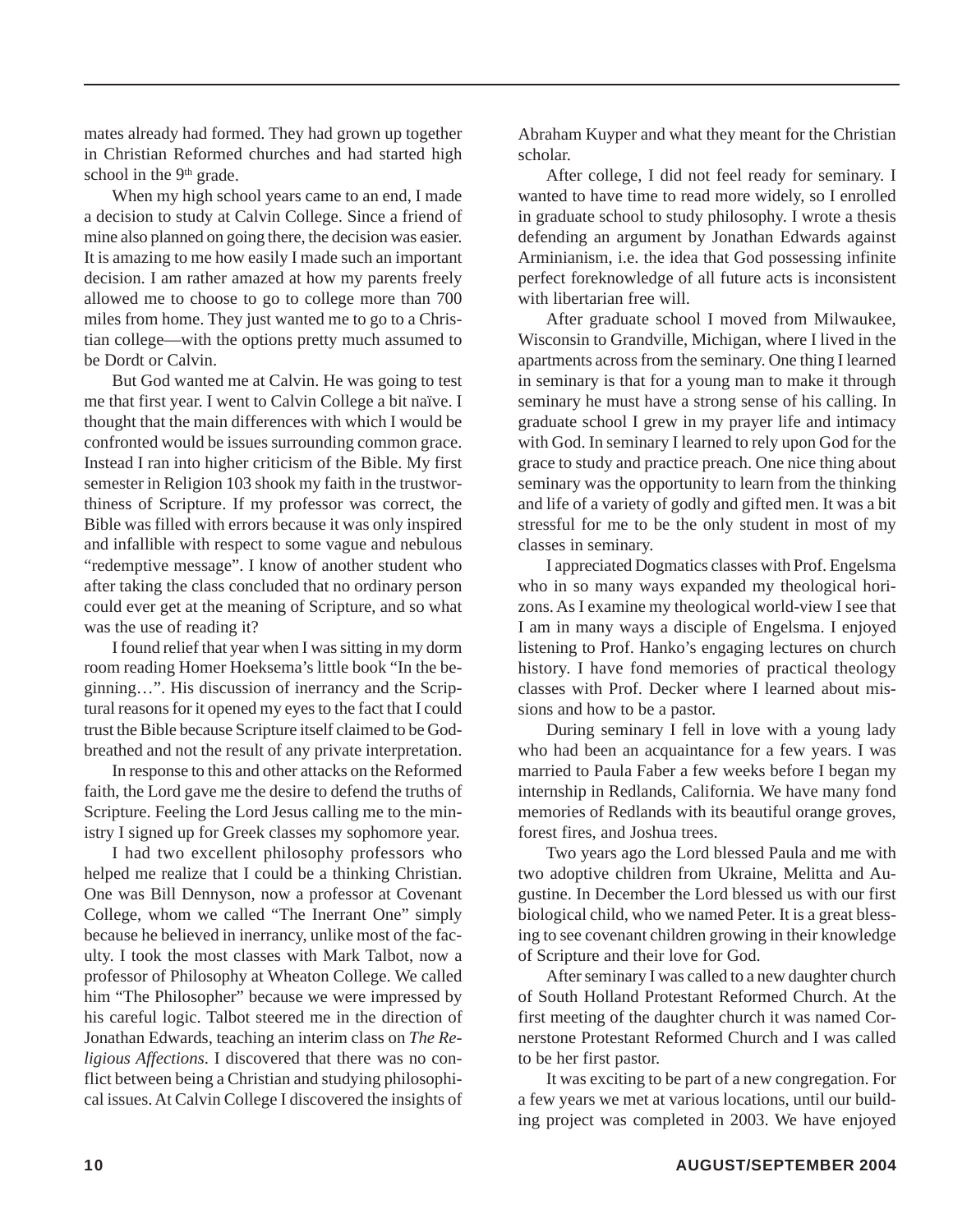our new building for about a year. It is nice to have a more public and visible presence in the community.

One of the delights of being a pastor is being able to observe how the Lord uses the gifts of His people for the good of others. It is gratifying to see God at work in people's lives, giving them the willingness to deny themselves for others. I have enjoyed seeing the saints be witnesses about their Savior by their words and deeds. It is a great blessing to be able to spend much of the week studying and meditating on Scripture in preparation for preaching. I delight in preaching the great themes of Scripture: God's sovereignty, the mission of God, the covenant, and the call to discipleship.

I love teaching catechism to the children of different ages. It is fun to watch the littlest children listen to Bible stories with wide eyes. I remember telling the story about the two women who disputed before Solomon over whose baby the living baby was. As the story reached its climax I began to see tears forming in the eyes of the littlest children. It is so fun to teach little children because they don't always know which way the story will go. I also appreciate the spiritual and intellectual gifts that God gives to our young people so that they can interpret Scripture and think through theological issues.

Out of my own experience I would offer some advice to young people. Growing up, my own life was out of balance. I knew a lot of doctrine, but when it came to

living the Christian life in a mature way, I was out of balance. For example, during my college years I was not a good witness about my Savior. I understood the doctrines of Calvinism, but I did not act like I should have as a Calvinist. Our Christian life needs to balance the importance of knowing the teachings of Scripture and living out the Christian life. We need to be not only hearers, but doers of the word.

A second comment I have is about how young people should view their studies. Education is a big part of your life. Do not view your studies as unfortunate work that you need to do to try to get a good enough grade to satisfy your parents. Don't study to prove your intelligence or try to get accepted at a good college. Instead love God with your mind as you study. View your studies as service of God. Develop your gifts and mind for the glory of God. View your studies as preparation for service to God and other people.

Finally, don't get caught up with the latest coolest thing or fad—whether it is dress or music or whatever. Take a broader, more comprehensive view of life. Be faithful to the eternal Christ who is unchanging, the same yesterday, today, and forever. ❖

*\_\_\_\_\_\_\_\_\_\_\_\_\_\_\_\_\_\_\_\_\_\_\_\_\_\_\_\_\_\_\_\_\_\_\_\_\_\_\_\_\_\_\_\_\_\_\_\_\_\_\_\_ Kris is a member of Hope Protestant Reformed Church in Grand Rapids, Michigan.*

Consider the Creation

### When I In Awesome Wonder… Michigan's Golden Coast The Battle Front: Plants

by Deane Wassink

The battle lines have been drawn. The invasion has<br>begun. The survival of the lakeshore as a unique<br>ecosystem is in question. There are three fronts<br>to the invasion: begun. The survival of the lakeshore as a unique ecosystem is in question. There are three fronts to the invasion:

- I. Plants
- II. Water
- III. Man's Use

The plants of the lakeshore are under attack. The invaders are highly successful because they have unique characteristics that overwhelm the native plant populations. They attack with overwhelming force due primarily to their ability to multiply much more quickly than the native plants. They also literally attack the native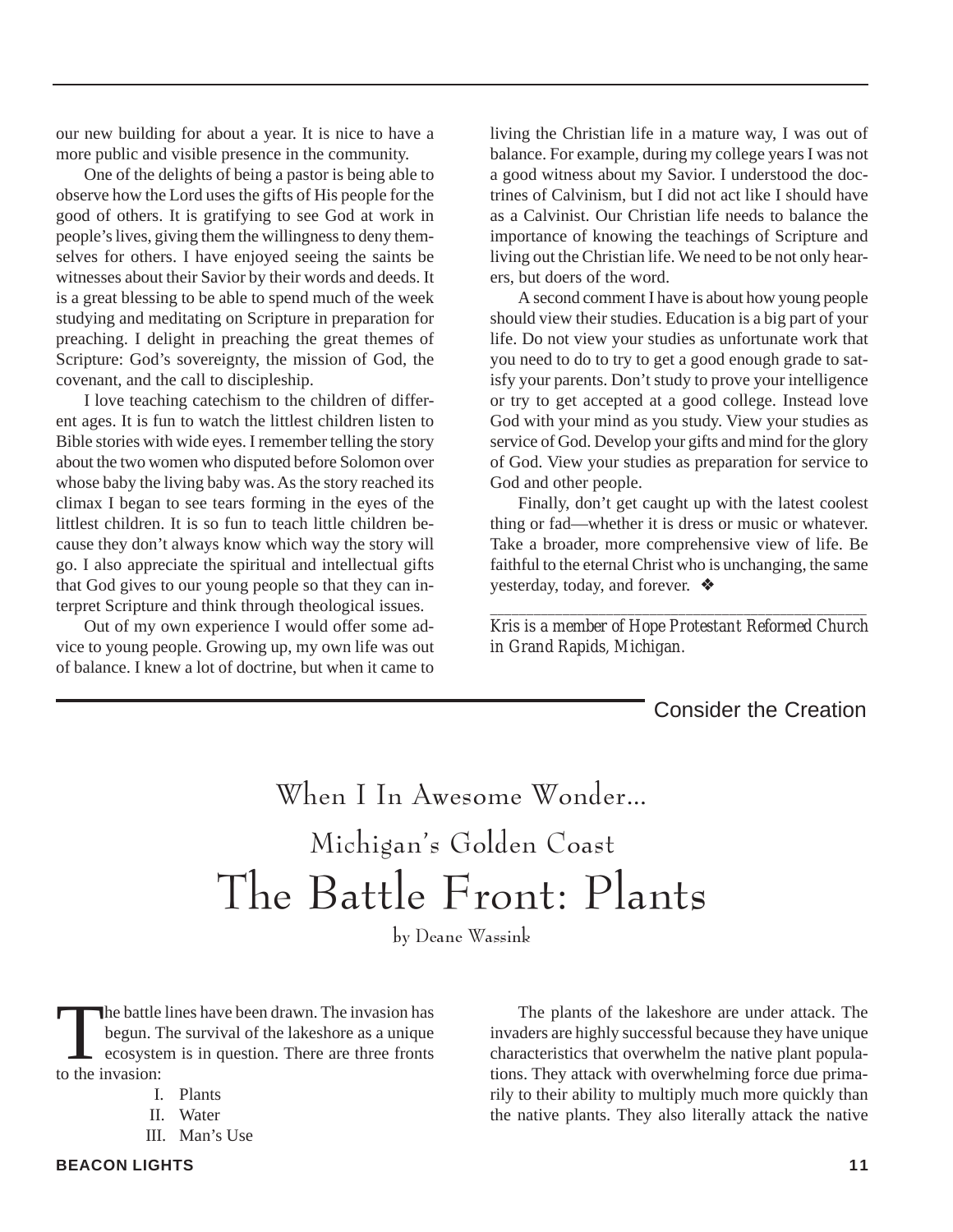plants. The result is that the native plants are choked out and replaced by the invaders.

There are many invaders in the plant kingdom. Most are escaped from the gardens and flowerbeds of men. Among the trees, two especially come to mind, the Austrian pine and the Norway maple.

The Austrian pine is a tough and prolific variety of long needle pine that was planted many years ago to help control the drifting sand by providing a windbreak. Now, the Austrian pine is being cut down by the Department of Natural Resources in an attempt to stop its spread. It is changing the whole character of the dunes because it stops erosion and shades the ground, killing the natives that depend on a moving dune.

The Norway maple is a beautiful tree in the landscape. However, it is spreading into the forests on the shore at an alarming rate. You may think this is not a big deal. But, here is the problem: the Norway grows so large and has such a dense leaf canopy that nothing can grow under it. All the native trees, shrubs, and forbs are totally choked out. The beautiful diversity becomes a shade desert.

On the forest floor there are three invaders that are doing terrible damage.

Vinaca minor, also known as myrtle, is one of my favorite shade groundcovers. However, when it escapes from the cultivated landscape it blankets the wooded dune hills with a thick mat that kills all the trillium, dutchman's breeches and solomon's seal, as well as the other native wildflowers. Because of its destructive characteristics I will not willingly plant it in the wooded dunes where it can spread.

A second invader escaped from the culinary gardens of European immigrants, is called the mustard garlic. It produces thousands of seeds and is spreading all over the place. In the dunes, special teams of volunteers are trying to stop it from choking out the native plants.

 A third invader, spotted knapweed, is also spreading rapidly by seed. It has just been proven that its roots produce a toxin that makes it impossible for other plants to live next to it. I recently was involved in a project to pull it out of a protected site for the Karner blue butterfly. It was killing the wild blue lupine that the butterflies need to survive. This plant is only beginning to make a negative impact, but, much more damage will be seen in the near future.

There are only a few safe havens for native plants in the beauty of the native ecosystems left along the lakeshore. I would guess that over ninety percent of the

shoreline has been irreversibly corrupted by the invaders. Correspondingly, many of the animal populations have been affected by this devastating change of habitat. I am thankful for the few refuges left where God's special shoreline handiwork can be viewed. I hope the invaders can be kept at bay.

In the spiritual realm the church is also being attacked by an invasion of false doctrine and ungodly living. It seems that the church world has been overrun by Sabbath desecration, divorce, worldly-mindedness, selfseeking. Along with it is a denial of God as the creator, and the sovereign author of all our salvation. The only hope for the church, as with natural plants, is that we guard against false doctrine by study of the Word of God and tear it out root and branch through faithful church discipline. May God give us the strength and fortitude to so fight.

### Lifted Up

*When waves and waves wash o'er my soul, Anxiety, guilt, despair. 'Tis then I know my Savior's love, I trust His gentle care.*

*When death and sorrow compass me, My eyes an empty stare. 'Tis then my Savior comfort sends, His heart my sorrows share.*

*When all alone I suffering walk, My soul with weariness weighed. 'Tis then my burden is lifted free, On Him my hope is stayed.*

*He lifts me up and sets me high, Upon a mountain tall. 'Tis tender mercy raises me, When on my knees I fall.* ❖

*\_\_\_\_\_\_\_\_\_\_\_\_\_\_\_\_\_\_\_\_\_\_\_\_\_\_\_\_\_\_\_\_\_\_\_\_\_\_\_\_\_\_\_\_\_\_ Deane is a member of First Protestant Reformed Church in Holland, Michigan.*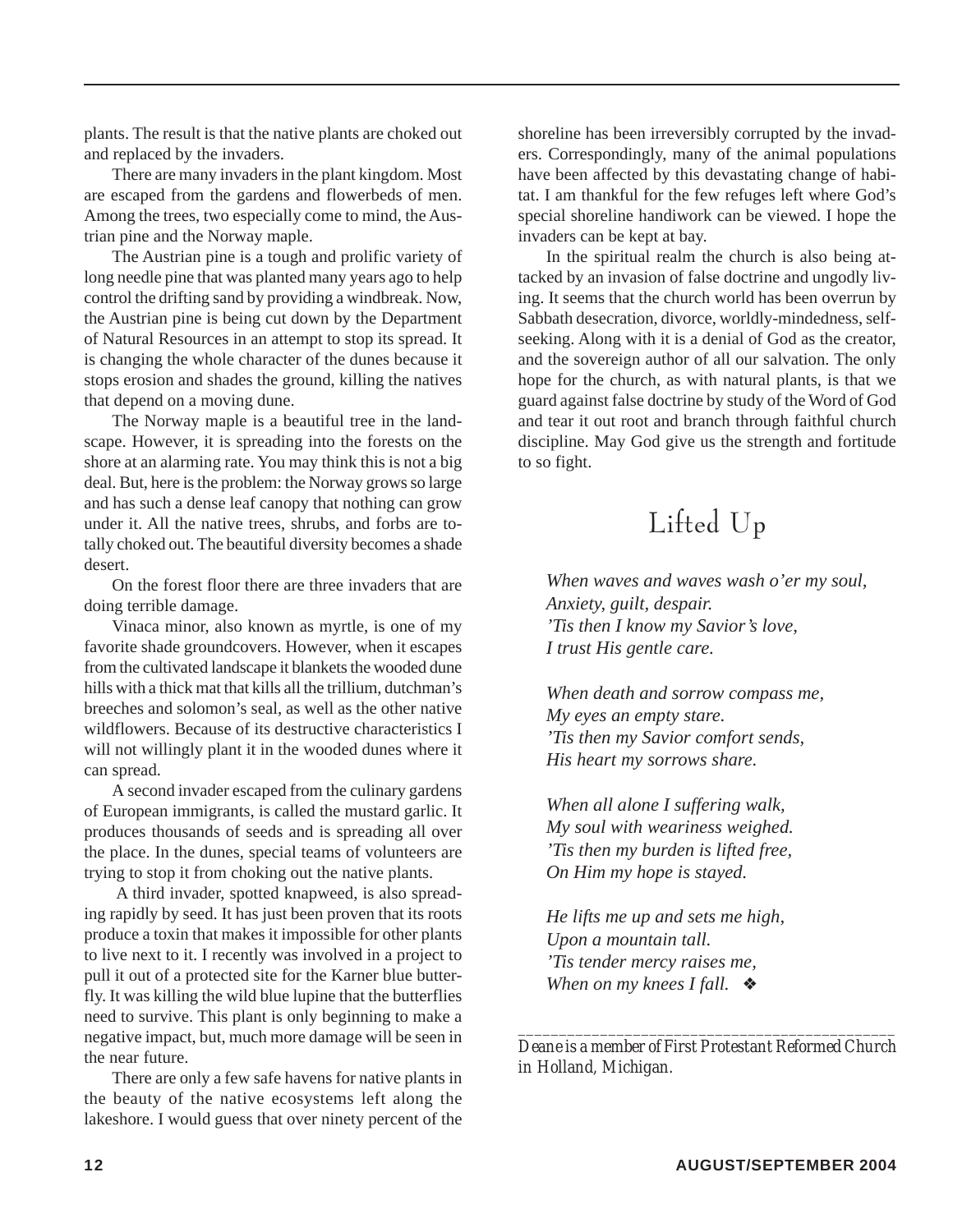## Watching Daily At My Gates

by Richard G. Moore

#### August 1 Read Isaiah 25:6-12

Isaiah prophesied of the captivity of Israel by Babylon and the darkness that came over Israel because of their sin. Also that prophesy spoke of the many judgments that would come upon the wicked both within Israel and upon the nations around about. However it is evident that this prophecy of Isaiah also speaks of the coming of Christ, both in His incarnation and in His second coming upon the clouds of heaven to usher in the new heavens and the new earth. We will concentrate in the following meditations upon this prophecy and others as they speak to us about the second coming of Christ. Surely Christ comes quickly and we must be prepared for His coming as He Himself tells us in His Word. This means for the church that we look for the time when God will destroy the covering cast over all people and the veil that is spread over the nations. The darkness of God's judgment shall surely pass and the church shall be delivered. We are filled with gratitude for this testimony. Sing Psalter 104:1-3.

#### August 2 Read II Timothy 3:1-7

The time of darkness that shall be destroyed we presently live in. This is the time that we read about in II Timothy 3:1 where we read that in the last days perilous times shall come. The perilous times are perilous times for the church. We might first want to apply this to man in general, because we see wars, pestilence, economical troubles, etc. And man in general finds that this is a difficult time to live in. In fact there are many pressures upon us to concentrate only on all these hardships that man faces, and it is even said this must be our concern as Christians to work to alleviate these things. But this is not the idea found in our text, rather it is so that these are perilous times for the church because of all the wickedness in the earth, verses 2ff. Thus because of the many temptations that we face in these days it is a perilous time for us. We must be spiritually prepared for this time, and it is necessary that we see the temptations and the urgency of our spiritual strengthening in the days in which we live. May God grant the grace to us for these days and may He lead us in that also through these meditations. Psalter 104:4- 6.

#### August 3 Read Isaiah 25:6-12; Isaiah 1

Now as we begin to expand on the prophesy of Isaiah with respect to those things that must come to pass, we will take time to take note of the promises immediately set forth in this section of the Scripture. In the days in which we live, indeed perilous times for the church and for us as individuals and this because of the many temptations and the extreme wickedness of the age which affects also the church, we are given a comforting word of promise by the prophet. Understand that the day of this prophecy was a very dark day in the history of the church. Judah had walked in terrible sin as the first chapter of Isaiah makes plain. Further the wicked nations seemed to have the upper hand and seemed certain of complete victory. Judah would soon be carried off into captivity and all would

appear lost. This is also true in our day, a fact that will even be clearer as we continue these meditations. But even now the question could be truly asked, are there any that have faith? And it shall become worse. Yet there is the promise of the apostle "The Sovereign Lord will wipe away the tears from all faces, he will remove the disgrace of His people from all the earth. Sing Psalter 104:7-10.

#### August 4 Read Isaiah 25: 6-12; Ephesians 2: 1-10

Let us take note specifically to the words of the prophet in the present text. Jehovah the Almighty God will prepare a feast of rich food for all peoples. This seems just the opposite from what the people would have and the place in which they found themselves. Because of sin they entered into darkness and all that they had was taken away. In captivity they would be deprived of all but the very barest of necessity in order to live, and even that life would be miserable. But it is even more true of you, covenant young people and of me and of your parents. We have deprived ourselves of all blessing by our sin and have become dead. We have nothing to sustain ourselves. We are empty by our sin. Worthy are we only of eternal death and condemnation. This Paul makes clear in the first three verses of Ephesians 2. But Jehovah will prepare a feast! Blessed God of all grace. Sing Psalter 108.

#### August 5 Read Isaiah 25 6-8; Isaiah 61:1-3

Jehovah prepares us a feast and on this mountain (within his church) we shall have the oil of joy for mourning, beauty for ashes, life for death, as the prophecy also speaks in the  $61<sup>st</sup>$  chapter, when speaking of the coming of Christ. The picture of our text in Isaiah 25 is that the Lord will prosper us richly. Even as this prophecy was given to the saints of the day of the prophet, the fulfillment looked beyond the return from the captivity to the coming of Christ. Typically it was in a shadowy way fulfilled at the end of the captivity as the remnant returned to Judah and Mount Zion. But as is obvious from the remaining verses of this  $25<sup>th</sup>$  chapter of Isaiah, the fulfillment would come later when Christ was born, and suffered and died and was risen and ascended into heaven. And yet more even now covered by the precious blood of Christ and forgiven for His sake, having received His Spirit and now beginning to live in the newness of the life of Christ, we still have but the beginning of the great feast that we will have when Jesus comes upon the clouds of heaven. Think of that! What a precious promise. Then we shall have no more sorrow, no more sin, no more suffering, but only joy and gladness in the fellowship of our God. Sing Psalter 111.

#### August 6 Read Isaiah 25:6-8; Revelation 21:1-7

The prophet continues to explain why we shall enter into the joy we have spoken of. It is because He will destroy the face of the covering cast over the people and nations. By sending Jesus Christ as our redeemer, God justifies the elect sinner in all peoples, and nations. Clearly this text also speaks of the coming of Christ for the forgiveness of sin extends far beyond the nation of Israel to the nations and peoples. And God swallows up death (the death of our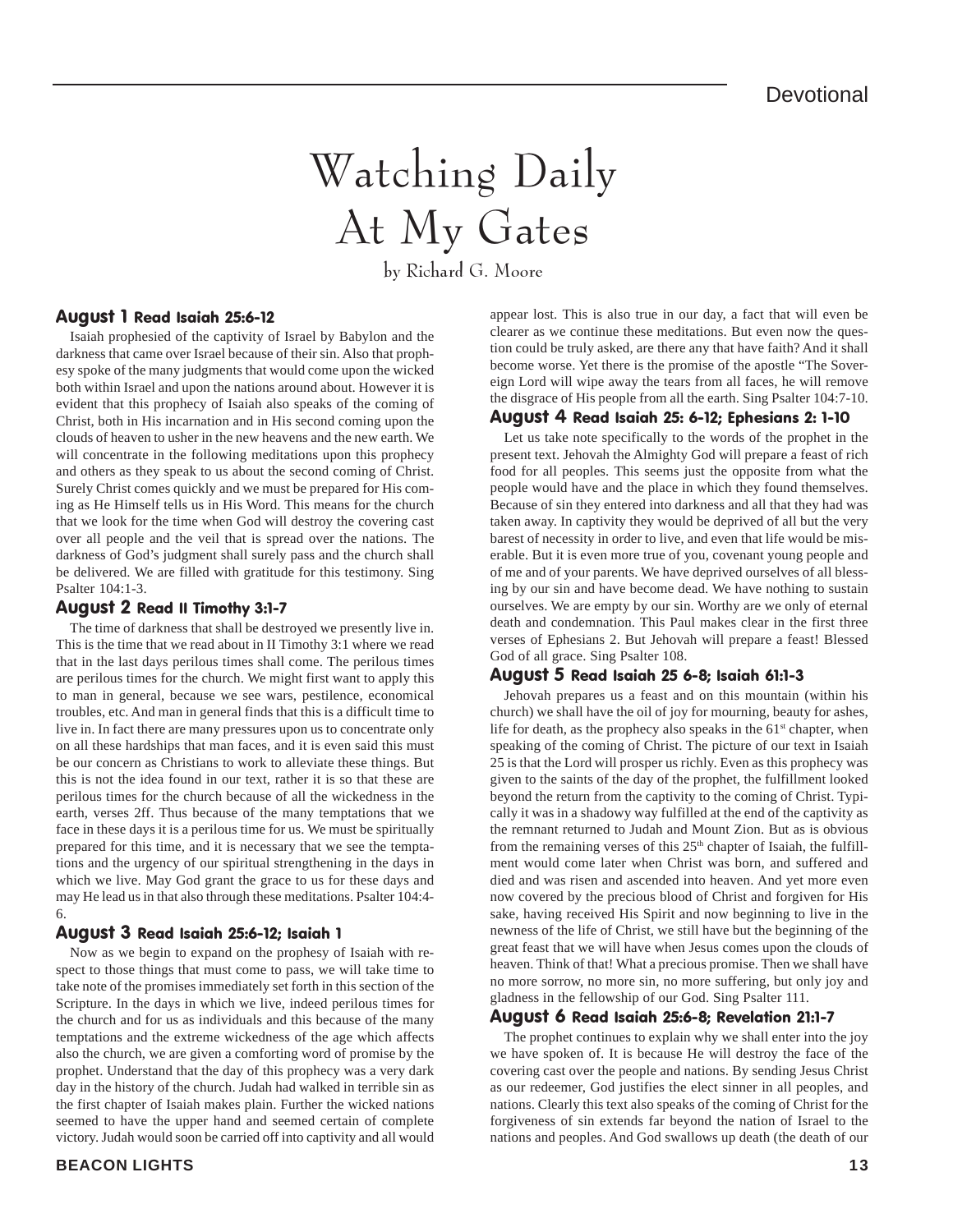own making by our sin and that of father Adam) and gives to us victory. And by the justifying work of Christ and through the operation of His Spirit, we are made free of sin and guilt and have nothing to fear. We must remember this as we look to the signs of Christ's coming presently. Cleansed by the blood of Christ we shall have no more tears and all of our reproach shall be removed, for our sin is taken away. This is the comfort of the promise of the certain coming of our Lord that gives us strength also for the trials we now face. Blessed God of our salvation. Sing Psalter 292.

#### August 7 Read Isaiah 25:9; Psalm 25:1-6

The prophet further states in this promise that the day comes when it shall be said "Lo, this is our God, we have waited for Him, and He will save us." For Israel this was true, for us it shall also certainly come to pass. We wait for our God to come again, do we not? Young people to you live waiting for our God, waiting for Jesus' return? As godly children we wait, we long for, we seek, we trust, we look for our Lord's return. Even when it seems there is so much to occupy our thoughts and drive our activities, the child of God does long for the return of the Lord and seeks the day of the Lord. This is your life is it not, by the grace of God it is. And we shall not be dismayed or ashamed. Remember this when by God's grace you serve Him and seek the coming of Christ you shall never be ashamed, but you shall be sustained in the battle of faith to obtain the day. This is the promise of our Lord in our text. We shall be glad and rejoice in His salvation. It is the promise of life eternal and everlasting fellowship with God. May we so hope for that day! Sing Psalter 298.

#### August 8 Read Isaiah 25:9-12; II Peter 3:1-15

The prophet points out to us that in this mountain, in the true church God dwells and brings salvation. But also this means the destruction of those that serve Him not, of His enemies. One cannot stand against Jehovah and His cause, one may not turn aside from His ways without tasting His vengeance and wrath. The prophet points out that the enemies of Israel shall be trodden down. Those that are proud and who oppose His word shall be destroyed and the things that they have made shall likewise be brought to naught. They may think that they have power and strength, and so also the world today acts as though there is no God. This is evident in the disdain that they hold for His word, so that the world overflows in wickedness, ungodliness and all manner of sin. But they and all that pertains to them shall be utterly destroyed. The Scripture emphatically teaches that it shall all be burned. We therefore must not trust in the ways of the wicked nor entertain them, but walk in godly fear before our Lord. Sing Psalter 354.

#### August 9 Read Isaiah 26:20-21

We will return to chapter 26 of Isaiah in these meditations at a later point, but for now I want to draw our attention to the last two verses of the chapter. God calls us as He did Judah through the prophet to enter into His presence. We are directed to find refuge in Him, but this means for a time that we are to enter our little place that he has given us and to close the doors behind us. We are to hide ourselves for a little moment. We cannot do this if we see how close to the world we can come. We cannot do this if we seek our entertainment at the hands of that world, or if we turn to the philosophy and wisdom of the world in our daily lives. We must not look to what this world offers, but are to flee to our chambers. Basically we must flee to our heritage, to our reformed faith, to our church and Bible studies, to our catechism and our parents for strength to stand in faith. But this means we must flee to God and His word and find

our refuge and hiding place in that word. This we shall do by His sovereign grace, and in the faith that He gives to us. Sing Psalter 401.

#### August 10 Read Isaiah 26:20-21; Galatians 6:1-6

The reason we are to hide ourselves, take our refuge apart from the world and within our God given place is to be safe until the indignation is past. You understand that God will not be mocked. He is the Holy One and He cannot allow His holiness to be tarnished by the sin of man. The wicked will also have their reward. God sends judgment to destroy Satan, his co-workers, and the world of sinful man. God's indignation shall bring the wicked to destruction. Until then the trials will be great, and the wicked as the servants of Satan shall seek to destroy all that trust in God. Motivation indeed to hide oneself from that wicked world in the Word of Christ! Jehovah comes out of His place to punish the inhabitants of the earth for their iniquity. The beginning of which time of judgment is here now. Run to God and His word and close the doors by grace behind you against the world and its ways. Sing Psalter 396.

#### August 11 Read Matthew 24:1-3

When shall the end of His indignation be? Or when shall God so come in judgment against the wicked so as to destroy them? When must we hide ourselves? The answer to the last question of course is now, and every day of our lives. But when is the final judgment? This is basically the same question that the apostles put to Christ in our text, verse 3, "tell us, when shall these things be?" Jesus taught the disciples that this world must come to an end, verse 2. This is obviously the meaning that the apostles got from the words of the Lord, that spoke of the stones of the temple being cast down. They desired to know when would the final judgment of the wicked come to pass and thus when would Jesus come again in judgment, and when would this present world come to an end. It is important for the church of Jesus Christ to know this. We must also hear the answer of Christ, that we may by grace be properly prepared for that day. Sing Psalter 308.

#### August 12 Read Matthew 24:4-5; II Peter 3:1-11

Jesus next gives us the signs of His coming and the passing of the day of indignation. He begins by telling us that we must "Take heed that no man deceive you." Of course the church and you must understand that we live in the day of deceivers. This is a part of the perilous time in which we live, as we learned in our former reading in II Timothy 3:1-7. Part of this deceit is by the world at large when they say as Peter teaches that they would say that there is no God, and there is no day of judgment, and as those before the flood said the same thing and perished so will they and those that listen to them, see II Peter 3. There are many today that will scoff at the idea that this world is becoming ripe for final judgment. And they will attempt to make you think the same way! Be not deceived. Sing Psalter 267.

#### August 13 Read Matthew 24:5

Jesus goes on to point out however that the way of deceit shall in particular be that many shall say that they are Christ and shall deceive many. In the first place Jesus says that such come in His name. That is He teaches us that the main deceit arises within that which calls itself the church of Christ. O! We know that there are many false religions that have arisen, the Jewish religion after the death of Christ, the Muslims, the Hindus, the Buddhists, Satanists, etc. All of these try to get you to believe that they have the way of truth that leads to peace for the soul. They are liars and deceivers. However, Jesus warns us that within that which calls herself church arise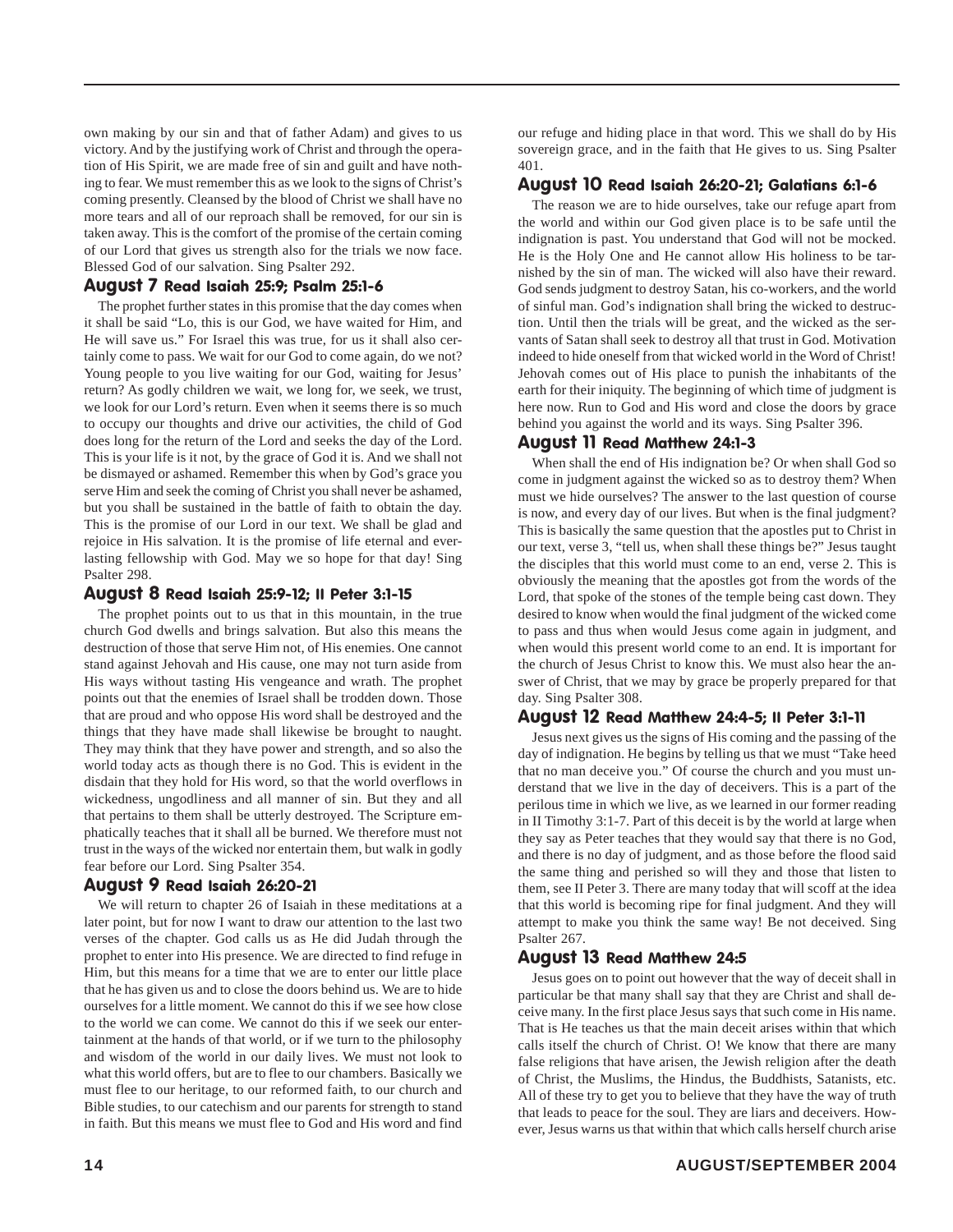deceivers, that say they are the Christ. They represent their teachings as that which Christ would bring, but are deceivers. This is what we now face, with the doctrines of true reformed faith under attack on every side. And in the name of Christ everything under the sun is approved and deceivingly taught to be the teaching of Christ. Take heed to be not deceived. Sing Psalter 253:1-5.

#### August 14 Read Revelation 2:18-29

What Jesus has warned us of in Matthew 24:5 we see came to manifest in some of the churches of Asia Minor and to which Jesus refers so as to point out to us as a church what is right and what is not before Him Who is the King of the Church. In Thyatira for instance there were those that in the name of Christ teaching and seducing Christ's people to commit fornication and to eat things sacrificed to idols. The point is that in allowing this evil woman to teach these things in the church many were in danger of being deceived. But today in the church from congregation to congregation things are taught to be right which are contrary to the Word of God, whether we refer to women in church office, or to divorce and remarriage, or to homosexual marriages and way of life. It ought not so to be. Be not deceived. Jesus will not tolerate such sin for long. He comes quickly. Sing Psalter 253: 6-10.

#### August 15 Read Matthew 24:6-8

 Jesus continues to give us further signs of His coming and next speaks of wars and rumors of wars. Now we understand that since the fall there always has been strife among men and wars consequently. But as a sign of Christ's coming and the coming of the final judgment the world is characterized by the fact that there are many wars and rumors of war. We live in a day in which this is true to the near full. Not because the wars take many lives, for the large part the ones presently fought do not. But there are wars that are found throughout the world and that affect the whole world of man. The wars in Iraq and Afghanistan really are not huge, nor have they taken many lives. But they result from the fact that there is a fear of terrorism which has caused the whole world to tremble. And because of this fear there are wars in Africa (Nigeria, Ivory Coast, Congo, etc.) Wars between Israel and the Arabs, between Arabs and Arabs, and a fear of attack in Europe and the Americas. We live in an age of ongoing wars or rumors thereof. A sign that Christ comes! Praise the Lord. Sing Psalter 280.

#### August 16 Read Matthew 24:7-8; Revelation 6

In verse seven of Matthew 24, Jesus mentions other signs. Signs that are included also in the running of the horsemen of Revelation 6. We will only briefly take note of these signs now. In the first place there is mention made of famines and pestilences. There have always been these things, but it is striking that they persist and even increase in this day in which we have all the modern inventions and technology of man. Further many that think they are serving Christ strive with money and with much time to alleviate these things, but to no avail. We here in North America do not see much famine, but it exists with great effect in Africa, India, some Middle East countries and in other parts of Asia. Man strives to overcome the judgments of God, but cannot prevail. The same is true of pestilences. In the past we might say it was the plague, or polio, or small pox, etc. Man has striven to overcome these pestilences only to find more and more deadly take their place. TB still runs rampant in various nations. Types of flu, insect borne diseases and especially a pestilence like AIDS take an increasing toll. But remember these are signs. Jesus directs the horsemen and sounds forth the trumpets.

Jesus directs these judgments against a wicked world, and He alone can lead us through the times of their revelation. Sing Psalter 311.

#### August 17 Read Matthew 24: 7-8

When we see the famine, the sickness, the earthquakes in many and different places what is our reaction? Do we see these as so many signs of the coming of our Lord and the fulfillment of the promises of our God? While these days are difficult for the flesh, do we find also a time to rejoice and say, the Lord comes quickly? Jesus teaches us that these days are the beginning of sorrows. The idea may be related to a woman with child. As the time draws closer to her delivery there is a growing burden in carrying the child, and then an increasing cramping, and other related aches and pains. The beginning of sorrows, the nearer to delivery the more intense this beginning, especially at the outset of her contractions. As we see the signs revealed that Christ speaks of we are also aware that they affect us. We too, may contract the diseases sent. We may find the famines of this world affect us, at least economically. We too can have the earthquake or tornado, etc. take away our homes and destroy our property. This is the beginning of sorrows, but the beginning of sorrow that trumpets the coming of deliverance. God be thanked for the grace to see. Sing Psalter 291.

#### August 18 Read Matthew 24:8-9; Luke 12:51-59

 Lest we think that the beginning of sorrows of which the Lord speaks is a small thing, Jesus goes on to point out what these days shall mean for the church. Indeed we live in perilous times when our faith shall be severely tried. First we note that Jesus teaches us that they shall deliver up the true believers to be afflicted, and shall even kill us, and we shall be hated of all nations for Christ's name sake. The wicked cannot stand the righteous testimony and walk of God's people. That world of man shall turn against the elect children of God as the day of deliverance draws near. This will take place by all nations, for all of man shall be set against God's true church. This includes our own nation, and even that which shall take the name Christian falsely. As we read Luke 12: 51-53 as those confessing Christ before the return of our Lord shall find that even our children or our parents shall turn against us as we stand by grace in faith. So be prepared. Sing Psalter 103.

#### August 19 Read Matthew 25:1-13; I Thess. 5:1-6

Indeed we must be prepared for the days in which we live, which precede the coming of our Lord. Of this preparation Jesus speaks in the next chapter when He gives us the parable of the virgins. He points out that those unprepared have no place in the great wedding feast at His coming when we shall be forever united with our Bridegroom. At the conclusion of this parable, He calls us to watch for we know not the hour wherein He cometh. The principle idea is that we are to know the signs of His coming and that we must know His Word. This means that we ought to be students of the Scripture, that not only we will know the signs of His coming, but that our lives may be guarded by His strengthening Word. We must be founded in the truth for that truth is under attack and we must know wherein is life. Sing Psalter 341.

#### August 20 Read Revelation 3:1-6

By taking note of what God reveals to us in the letter to the church of Sardis we are given further understanding of our calling to watchfulness and its urgency. Briefly we note that while there was much apostasy in Sardis, there had been a falling away from the truth and this made her ready to die, nevertheless the Lord admonishes the remnant to be watchful. Here He emphasizes the idea that this is necessary to strengthen the things that remain. We need constantly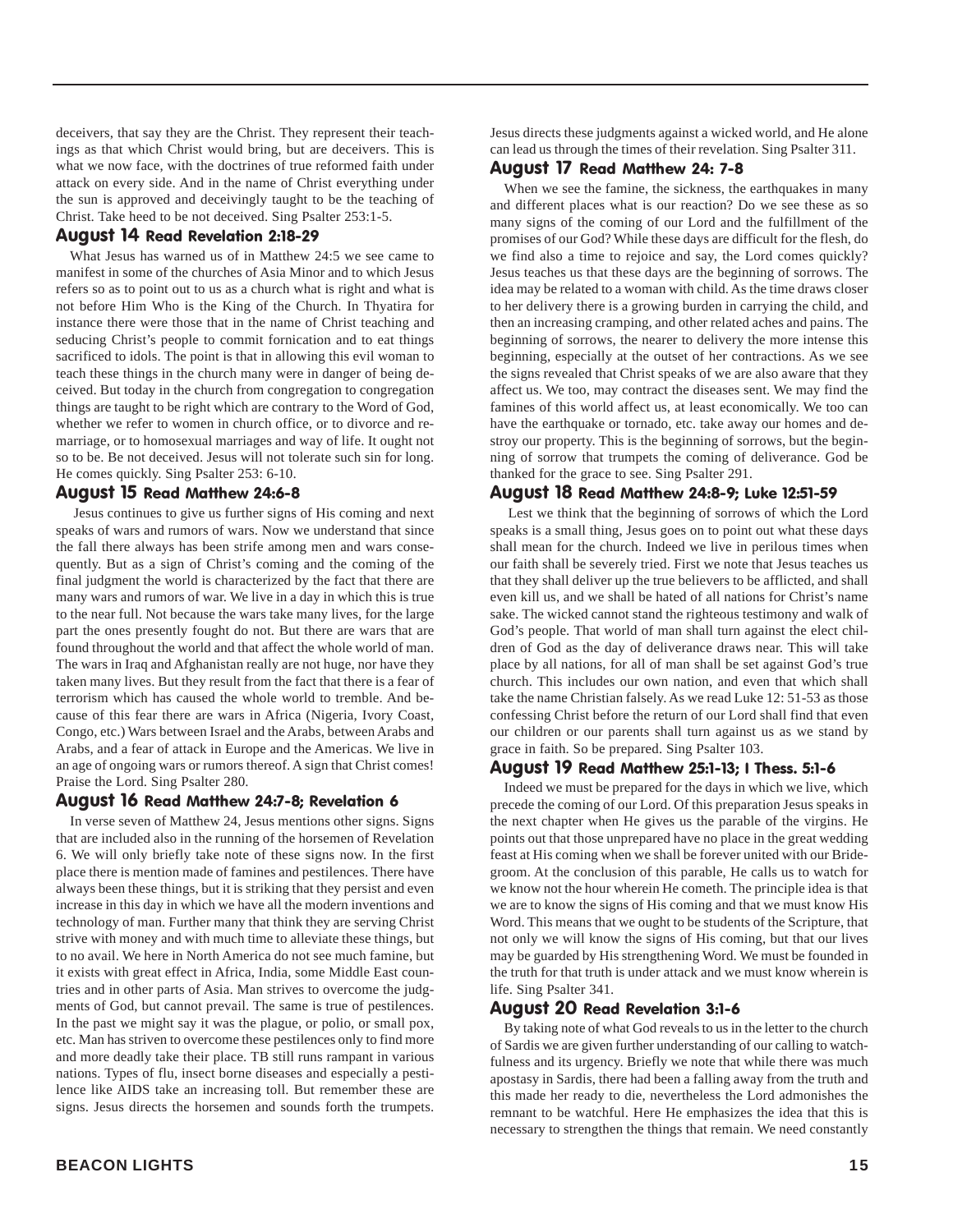to strengthen our understanding and holding to the precious reformed doctrines of the Scripture. This shall also be our source of nourishment in the battle of faith that is upon us. Thus here also we are called to repent of all contrary to this way of life and to hold fast the truth. Sing Psalter 365.

#### August 21 Read I Thessalonians 5:1-6

Finally in this connection we look at the passage from Thessalonians. We note that we are called by the Spirit the children of light. This is true whether we are the covenant youth within the congregations, or whether we are the elder saints. We are children for we are the sons and daughters of the living God, this according to His good pleasure as He has chosen us in Christ. We are children and thus dependent upon our heavenly Father for all things. We are children of light because God has delivered us from darkness through the precious blood of our Saviour. We are children of light because by His Spirit God dwells in us. Now as children of light we must not sleep but be watchful. Sing Psalter 183.

#### August 22 Read I Thessalonians 5:1-6

Watchfulness according to the apostle means that we also are to be sober. Sober is the opposite of being drunk. Children of the night or of darkness and sin are drunken. When one is drunk even by alcohol he is no longer prepared. His reflexes are slowed or even non-functional. So it is to be spiritually drunk. We cannot defend ourselves if we are filled with the wine of this world of darkness and sin. We will not be prepared for the day of our Lord, if we fill our lives with the intoxicating ways of the world. Young people must remember this wherever they are. Whether in church, at home or on spring break. The dance halls of this world deaden our spiritual lives. The dens of iniquity must be fled. The philosophy of this world's colleges can only lead us into darkness. Over against these we must be sober. Sober with the Word of God directing all of our lives. Let us be prepared for the day of the Lord. Sing Psalter 363.

#### August 23 Read Matthew 24:10-14

Returning to the words of our Lord concerning the time of His coming we take note that in the days when the world threatens our very lives and when we shall be hated of all nations then many shall be offended. Jesus says that many within the church shall be offended. He is not speaking of the world at large, but now says that many who say they believe in Christ shall be offended. They will betray one another as we mentioned before even within families. In those days there will be no place left for hypocrites, because if they remain a hypocrite they also shall die, and be hated. Many who have not true faith shall flee the true church. So far our congregations for the large part are still growing by small steps, but already now we see signs of many leaving the true church. They do so because they will not be hated. They want to be like the rest of the world. They will not serve God, and because iniquity shall abound, the love of many wax cold. May God keep us from such apostasy. Sing Psalter 210.

#### August 24 Read Matthew 24:13; Psalm 89:29-37

Jesus teaches His people that those that endure shall be saved. The Psalmist speaks of God's sending forth His firstborn, and while there is a reference to David in this passage it also refers to Christ. We read that the seed of Christ principally shall be made to endure forever. When Jesus teaches us that in the last days those that shall endure shall be saved, He speaks of we who are of His true people or church. And the Scripture makes it clear that we endure, because God makes us to endure. We ourselves would never endure to the end, but would follow the way of those who wax cold. But God is faithful also as the Psalmist teaches in this  $89<sup>th</sup>$  Psalm verses 33 to 36. The seed of David is the seed of Christ, and God will not suffer His faithfulness to fail, nor His covenant will He break, therefore the true seed shall endure forever. What a precious promise in these days in which we live. Sing Psalter 155.

#### August 25 Read Matthew 24:14; Revelation 6:1-8

The perilous times for the church take place especially as the gospel of the kingdom is preached in all the world for a witness to the nations. This has been done, principally. There are no nations in which the gospel of Christ has not been proclaimed. Oh, it is still being proclaimed in the nations, and even reintroduced to some nations, but the gospel has in fact gone out to all the world as a witness. In the book of Revelation we also are reminded of the running of the white horse where he goes forth conquering and to conquer. There remains of course the final ingathering of the people of God. This is a calling of the remnant but as to the scope the white horse has finished his course. Jesus says to us when we see these things then the end shall come. Jesus comes! Quickly! Repent and believe, be sober and watchful! Sing Psalter 313.

#### August 26 Read Matthew 24:15-21

Now in the end of time, during the time leading up to the final fulfillment of these signs, indeed we shall face perilous times. It is evident from the verses we have just read that those days shall be days of extreme difficulty for our flesh and spirit. Days in which our Lord points out to us that we must take no time for our normal daily activities and it is not a day to hold precious those things that we so often think are important to us now. We are not even to turn back to take our clothes, for there shall come great tribulation for the true children of God. The suffering at the hands of those who hate God shall be brought upon us with seemingly no measure. But of course we know and must know that our Lord Himself governs even these things. He it is that is able to open the book of Revelation 5. And He shall bring to pass all things to prepare for His coming in judgment and with life for His own. Remember these things and be thankful. Sing Psalter 241.

#### August 27 Read Matthew 24:22

Yes the days shall be a true trial for us, and difficult indeed, a perilous time, and Jesus teaches us that in fact except those days should be shortened, there should no flesh be saved. In other words so difficult will be those days that one naturally could not endure. The fact is we already are in the midst of these days and we see one church after another following the way to apostasy and we see many individuals fleeing the true church to follow the way of the apostate. And there shall be no salvation in these paths. However, Jesus says those days shall be shortened. He brings the wicked to their just end, and comes on the clouds of heaven before we are consumed. Sing Psalter 78.

#### August 28 Read Matthew 24:22; Isaiah 53:6

We may wonder why any shall be saved. Surely we must understand that we have all gone astray, we have turned every one to our own way. Yes we have sinned, Oh how we have walked in the ways of darkness. Why should we expect to stand in the days of great tribulation? But we shall! We shall not stand because of our ability or spirituality, but because of the faithfulness of our God, the God of our salvation. Jesus teaches us that for the elect's sake those days shall be shortened and we shall endure and be saved. God knows His elect from eternity. We were chosen in Christ before the foundation of the world. Our God will not allow any to go lost. Jesus says in John 6, that of all that Father has given Him, He should lose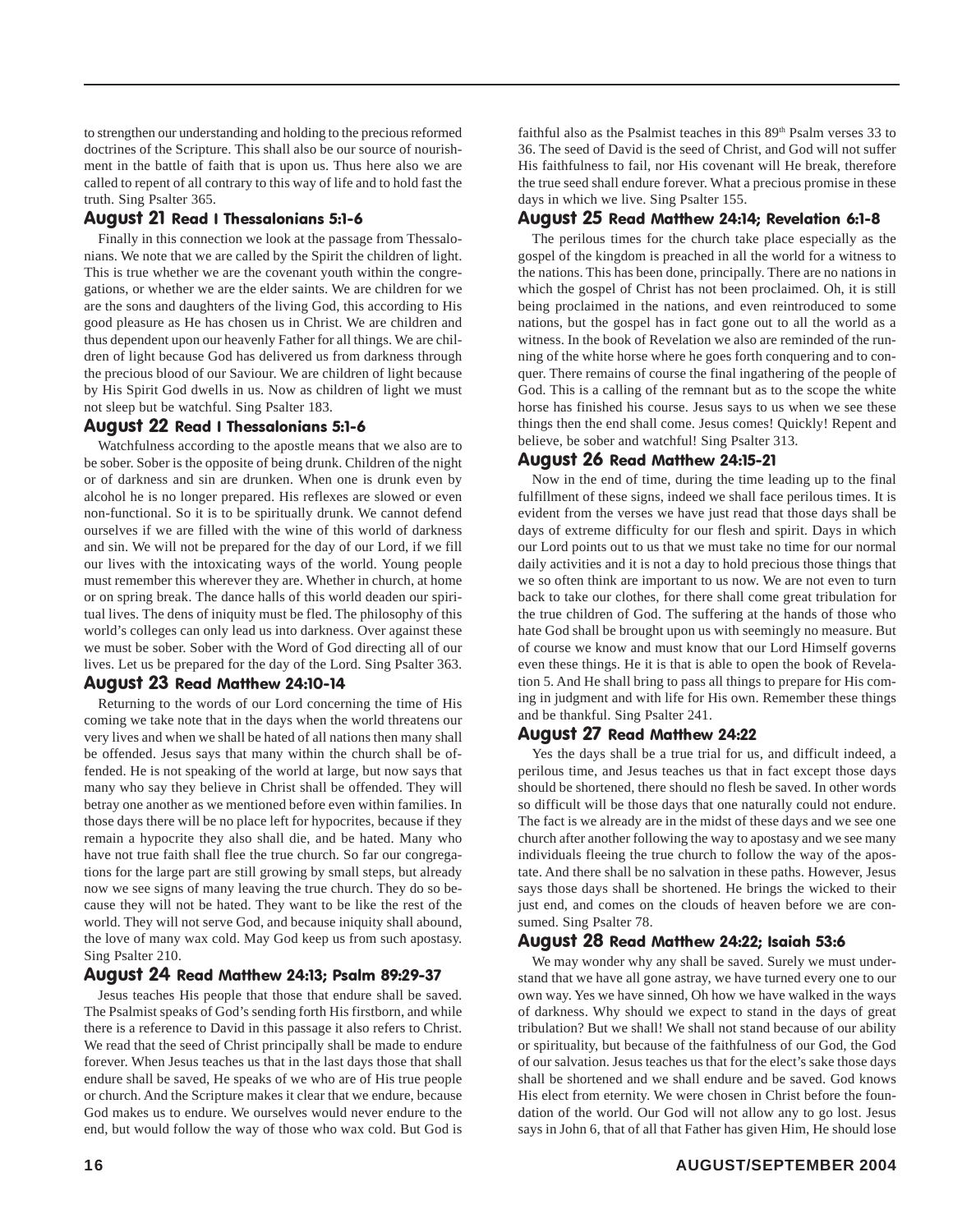nothing. We shall endure until He comes again. Praise God. Sing Psalter 166.

#### August 29 Read Isaiah 26:1

We said that we would return to Isaiah 26 and now we do that in the next several meditations. We will take only one verse a day and perhaps even use two days to consider each verse that we look at from this chapter. We do so because Isaiah in this prophecy has much to say to us that will soon face the end of our days upon this earth. As we face those days that we cannot endure except they be shortened, it is good to hear what the Spirit saith unto the church through the prophet in these verses. Isaiah speaks in this chapter in the day of judgment of the enemies of God and His people there shall be a song sung in the true church, typically in the old dispensation, the land of Judah. Sing Psalter 338.

#### August 30 Read Isaiah 26:1

In the day of deliverance we shall indeed sing, we even do so now for this prophecy is in principle fulfilled in Christ's first coming, suffering, death, resurrection and ascension into heaven. It is fulfilled with the outpouring of His Spirit in our hearts whereby the bondage to sin and death has been broken. So that we sing with the saints of the ages that we have a strong city, that is a city of refuge, one kept by God for us. It is a city in which we may dwell with our savior God. And we shall sing of salvation that God appoints to keep us safe in His care to taste of His love and salvation forever. In Christ we find our refuge and our strength for the battle of these days. Sing Psalter 78.

#### August 31 Read Isaiah 26:2; Romans 5:10-11

The song that is sung speaks the prayer of our Lord for us, that the living God opens unto us the gates, the gates of the city of refuge, the gates within which there is salvation. Within the gates no enemy can have victory over us. When I speak of "us" I speak of you who are God's elect children that hear this word of God. You and I are sinners, but sinners that are called here in our text, the righteous nation. We may be considered a righteous nation because our King is righteous and He makes us partakers of His righteousness. While we were yet enemies, we were reconciled to God by the death of His Son, and being reconciled by Him, we are saved by His life. It is so that Jesus has passed through death by perfect obedience. Now we have received the atonement. Blessed Lord! Sing Psalter 303.



#### September 1 Read Isaiah 26:2

The prophet speaks of the song which we may sing referring to the people of God as the righteous nation, which keepeth the truth and thus may enter into the city of refuge and salvation. The people that are called the righteous nation is composed of those that keep the truth. You see covenant youth how precious it is to know the Scripture and the doctrine of the Word. We are to keep the truth. To keep the truth means that we guard it like one would guard a treasure that none can take away. So we must be jealous for the truth of God's Word. So precious then is the instruction that we receive in our catechism classes, and under the preaching of the Word. We must by God's grace love the truth of the Word of God and hold it fast. And now at this point the prophet teaches us that we may sing

as those that keep the truth. Understand that Jesus Who has made atonement of our sins does not forsake us, but He works in our hearts by His Spirit that we now already begin to live and to serve Him in steadfastness of faith. Sing Psalter 237.

#### September 2 Read Isaiah 26:3

We join with the saints in the knowledge that our God will keep us in perfect peace. He will not so keep all men, but will so keep those in perfect peace whose mind is stayed on God. Our minds must be stayed on God. That our minds are stayed on God means that we lean on Him for all of our thoughts. We stand fast in His Word so that we are united to God in all we think. It affects all of our activities, for if any activity is not resting upon God and His Word we cannot have any of it. That is true of our dating, of our school work, of our marriages and of our lives. Is your mind stayed upon God, or upon self? We must stand in the truth of His Word always. By His grace we shall. Sing Psalter 13.

#### September 3 Read Isaiah 26:3; Romans 8:28

To have our minds stayed on God means according to this text that we trust in God. It is so easy to think that we could pass through this life and especially through the days in which we live trusting in our own ways and knowledge. But how vain this is and would be. We cannot stand a moment in our own ability and strength as the children of God. But by faith we do trust in God, we see that He is the only object of our hope in Whom we may trust without fear of the trust being misplaced. God will give to us peace. He shall keep us in perfect peace. This is a peace that is complete. Even if the enemy takes all things away from us in this life he cannot remove our peace. We trust in God Who is sovereign and Who loves us with a perfect love in Christ. Surely all things shall work together for our good, for our salvation. Sing Psalter 154.

#### September 4 Read Isaiah 26:4

The prophet in the name of God commands you and me to trust in the Lord forever. Our trust may not be only for a moment, or only for a day, or only during a worship service, etc. Our trust is to be forever in Jehovah. Forever has no limits and our trust is to have no limits. We also may so trust in God because He has no limits. Jehovah is His name, He is the I Am. He changes not for He is the living God. Further as Jehovah He is our faithful covenant God therefore He is our strength. He is our rock in Whom we may trust no matter how great the trial. For in His power and according to His sovereign authority He directs the whole world and even time itself. We need never to fear. Sing Psalter 153.

#### September 5 Read Isaiah 26:5

The prophecy goes on to warn us, and this too is the love of God for His people. Those who heed not His word shall experience a great judgment. It is a judgment that comes also now upon a wicked world that is given to sin. Those that trust in self, who are filled with pride, that dwell on high, God shall lay low. Those that think that they do not need to follow all the Word of God, who would lean upon their own strength God shall bring down to the ground. They shall have nothing at all left, no hope, no joy but shall be brought to the dust. We must understand this as well. We cannot walk in disobedience and think that there shall be no God to pay. Man will be judged. Sing Psalter 373.

#### September 6 Read Isaiah 26:6; I Corinthians 6:1-3

The prophet emphasizes this truth by pointing out that the foot shall tread it down. It is like a bug that we might step on and then turn our foot to make sure it will not survive to pester us again. The wicked shall be so tread down. But further we are told that the church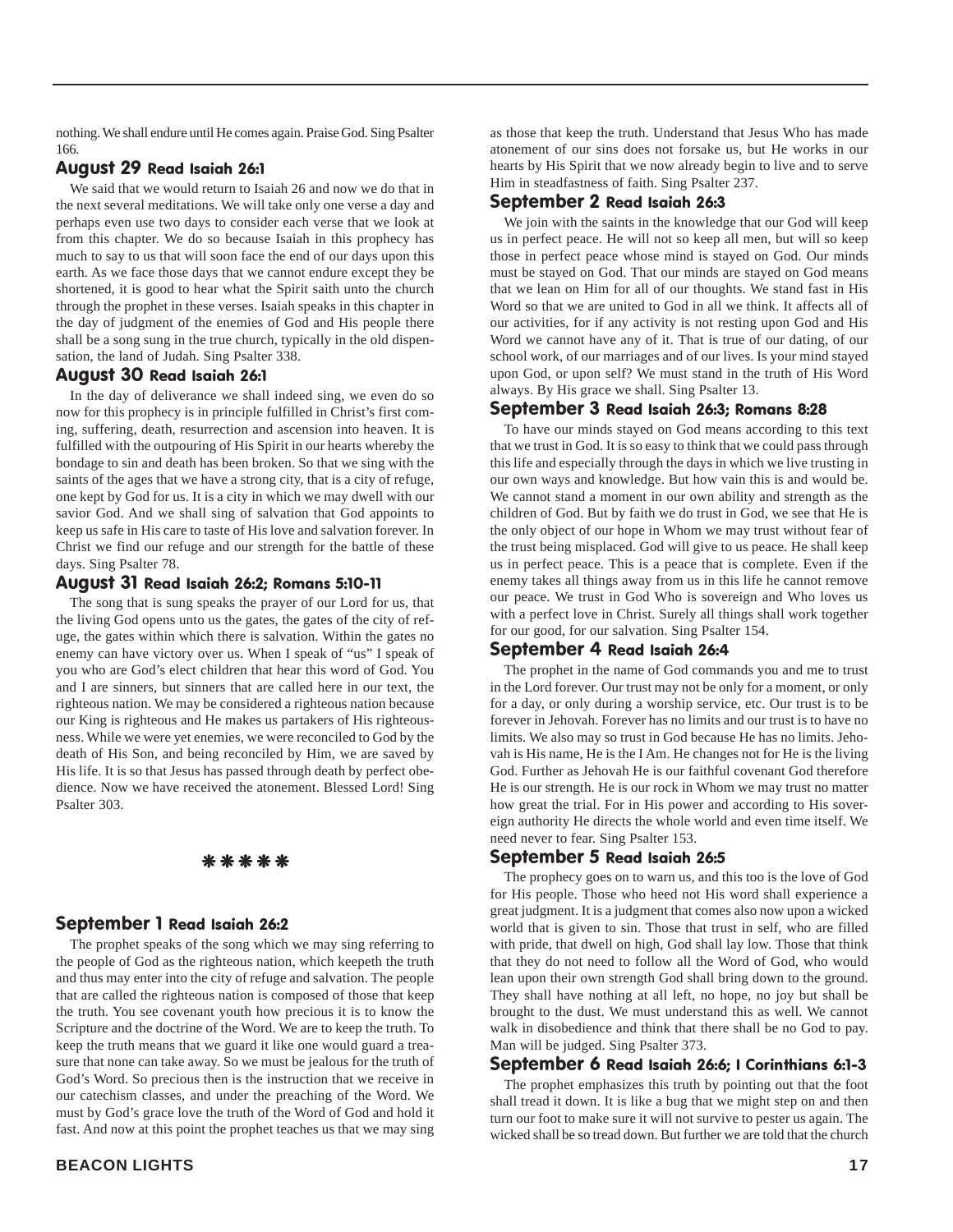takes part in the judgment of the wicked. Not because we are better of ourselves than they, but because we are the body of Christ. Now in this life we may be the poor, the downtrodden, the weak and lowly, but we shall be more than conquerors in Christ Jesus. And we shall with Christ judge the world and even the angels according to Paul in I Corinthians 6. Now we may be oppressed but God is not mocked and He shall bring a right vengeance upon His and our enemies. Not our personal enemies as such, but those that hate us as they hate our God, and because they hate our God. Sing Psalter 124.

#### September 7 Read Isaiah 26:7; I Thessalonians 5

Now the prophet exclaims that the way of the just is uprightness and God does weigh or measure the path of the just. There are a couple of things to remember from this text as we live in the latter days. Understand that the temptations grow to lead us to leave the ways of God, to live in ways that are not so strictly in obedience to God's Word. Then the temptation is even to go further and follow the fashions, the way of life of the children of darkness. Yet we must remember and ever be reminded that it is God that weighs the path of the just. The church world may declare that it is just for women to serve in the offices of the church, or that it is just that members of the church divorce and remarry, or that it is just to practice homosexual activity. But neither the church nor man may determine that which is just. Only Jehovah our God in Christ weighs our path. Let us remember this always. Sing Psalter 208.

#### September 8 Read Isaiah 26:7

But if it is God Who judges our path as to its uprightness, then how is it possible for us to pass through the days in which we live and actually enter into the glory that God promises to the church? How shall we stand in the perilous days? The prophet declares that the way of the just is uprightness. This is true of us only because we are in Christ Jesus cleansed and led by His Spirit by the grace of God to faithfully serve Him according to His Word. Do you fear the days of the fulfilling of the signs that Christ has given us? Jesus our Lord will grant us the grace to stand also in the days of the great tribulation. This is the truth also that stands behind the words of Isaiah. God be thanked! Sing Psalter 403.

#### September 9 Read Isaiah 26:8; Psalm 4

We find now in the present verse the personal and deeply spiritual expression of the child of God as He passes through the judgments of God as they come upon us and the world in this life. It is not easy to be a child of God, and to live as God's child. However, the true children of God have a deep desire to be kept by God and to be cared for by our Savior. We wait for Jehovah Who is the ever faithful covenant God. Our God does not forsake His people, nor does he turn from His covenant promises. In the way of the judgments of God, whether in Babylon or at the end of time, God's people by grace and in faith wait upon Jehovah. To wait means that we rest in the will of the Lord. It is expressed in Psalm 4 as a being still. We from our soul, from our deepest spiritual being, do desire the name of God and the remembrance of Him, resting in His faithfulness. Sing Psalter 296.

#### September 10 Read Isaiah 26:9

That deep desire is with the children of God day and night. And especially is this true at the time of our greatest trials. It is in fact a way in which our God draws us nearer to Him. When God's judgments are in the earth this certainly shall be true in our lives. We have even as young people experienced this have we not? When we pass through deepest trial we know that we can depend on none

other than God alone As the prophet says, the inhabitants of the world will learn righteousness. Nothing else stands before God, only righteousness before God shall prevail. It is evident that when Isaiah speaks of the inhabitants of the world, he speaks of God's elect over the length and breadth of the earth. In the latter days it is necessary that we seek God early. May God grant us that grace. Sing Psalter 383.

#### September 11 Read Isaiah 26:10

The opposite of seeking God early in the time of judgment is the reaction of the wicked even when they are favored. When things seem to go the way that man thinks it should, when the path is smooth, even then the wicked will not learn righteousness. This is because the wicked have eyes only for themselves. This is the terribleness of the sin of pride. In pride man can only seek after himself. How dangerous is the pride that is natural to our lives. The wicked who only love themselves even in the land where uprightness is found will cause that they will only deal unjustly with all about them. Basically it is to walk contrary to the will of God; the wicked even in the face of a so-called peace will not behold the majesty of Jehovah. God forbid that we follow this life. Sing Psalter 351.

#### September 12 Read Isaiah 26:11; II Peter 3

However in the Day of Judgment, in the time of our Lord's return the wicked will not see, but will see. What does this mean? In the first place even when facing the righteous judgments of God the wicked will still mock at the coming judgment. It is as we read in II Peter 3, the wicked will not see. They refuse to see or to remember the ways of the Lord. But they shall see, and be ashamed for their envy at the people. Peter states it in the following manner, II Peter 3:10: "But the day of the Lord will come as a thief in the night; in the which the heavens shall pass away with a great noise, and the elements shall melt with fervent heat, the earth also and the works that are therein shall be burned up." They shall seeand be ashamed; that is brought down, yea, the fire of thine enemies shall devour them, even as in the day of the battle of Armageddon. Sing Psalter 92.

#### September 13 Read Isaiah 26:12; Ephesians 2:8-10

The prophet now leads us to confess the same truth found on almost all the pages of the Scripture, and a truth that has been at the heart of the instruction in our Protestant Reformed Churches in America. The prophet expresses confidence of the fulfillment of God's promises to us and especially of the peace we shall know, when he states that God has wrought all our works in us. The apostle expresses this truth also in Ephesians 2:10. There we are called God's workmanship in Christ and are told we are so created in Christ unto good works which God has before ordained that we should walk in them. We take note that we are created in Christ Jesus expressly for the purpose of serving God in the good works which He works in us. This is amazing and we must consider this truth a little more in the next meditation as well. Sing Psalter 80.

#### September 14 Read Isaiah 26:12; Ephesians 1:4-6

Isaiah emphasizes the reason that Judah may be assured of coming peace and the same is true of us. Right now and in the years ahead much of our life will be spent in turmoil and in trial, but we know we shall have peace when Jesus comes again. Also we already now know that we may have peace in the midst of this life of trouble and turmoil. The reason for this is God's sovereign grace which we experience in this life. God has made us who we are. He has ordained from eternity our salvation as He has chosen us in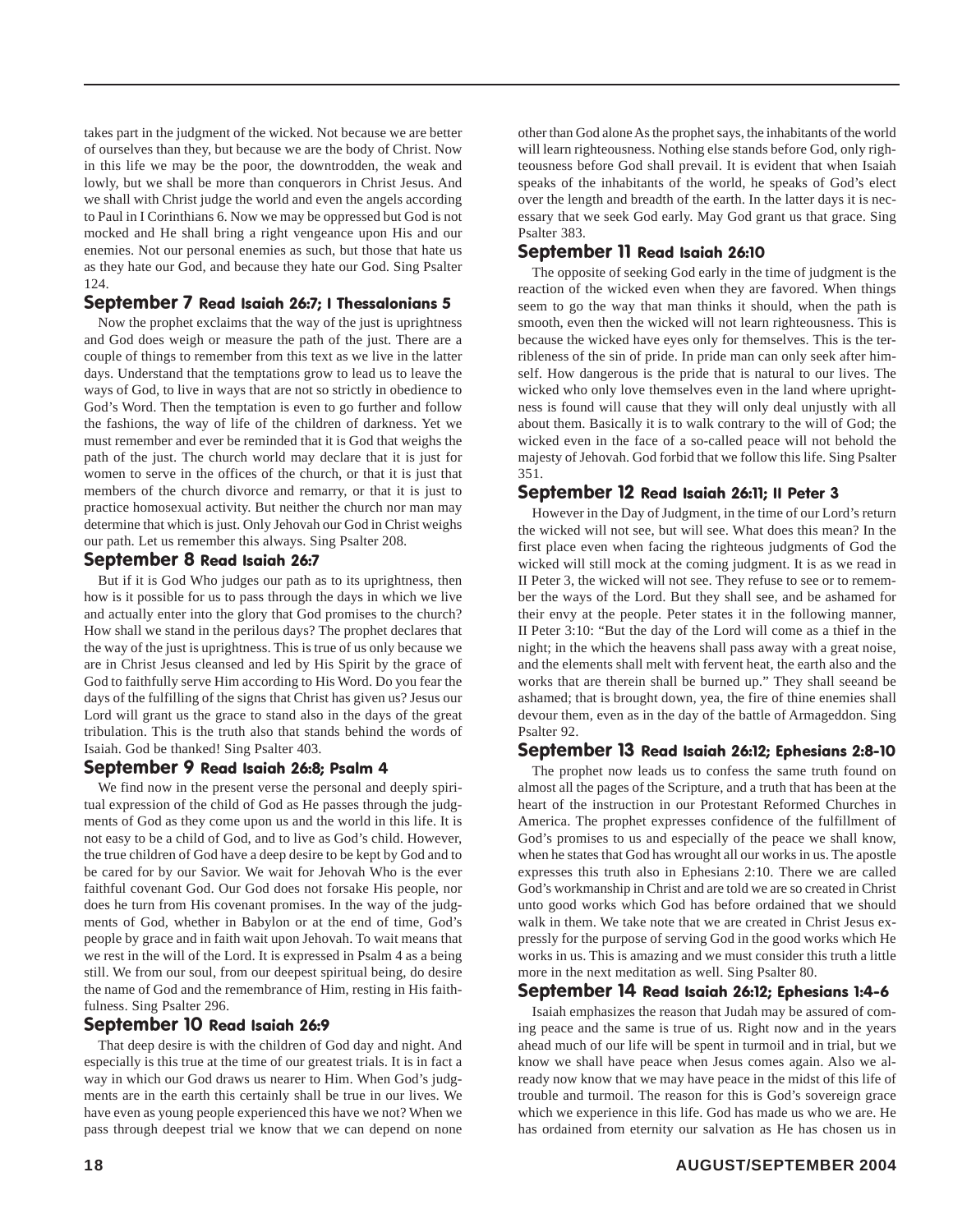Christ before the foundation of the world. Further He ordains all of our life and way, so that God works in us all of our works. The works that please Him are all the product of His grace. And we are saved and have peace. Sing Psalter 328.

#### September 15 Read Isaiah 26:13-14

The prophet once again points out that with the promises made to the elect in whom God works by the Spirit of Christ there is also a prophecy of destruction to the enemies of God and His people. Any hearing this word and continuing to walk in their sin shall not have comfort or peace, but face the eternal wrath of God. Isaiah points out that we may indeed have many other lords in this life, whether the boss at work or a president, king, or despot. But while they may bring us even into captivity or prison we do not find in them our strength nor an overwhelming enemy, for we make mention alone of God's name. A name, Jehovah that reminds us that God is sovereign in all things, and we trust in His name. He alone can save us, and He always protects us according to His purpose to save us by His grace. May we mention alone the name of Jehovah. Sing Psalter 194.

#### September 16 Read II Peter 3:1-8

How do we face these days that we have been speaking about? We have spoken of this somewhat in the previous meditations, but let us now consider some other Scripture that addresses these matters more specifically. First we look at the ninth verse, understanding that the wicked claim that Christ is not coming and that judgment is only a figment of the imagination of a few zealots in this world. That this is the thinking of the wicked is clear from these verses, and in particular they scoff, "Where is the promise of His coming?" Foolishly say that all things continue as they were from the beginning of the creation. This is the attitude of many in our day. But God forbid that we ever think such a thing! Sing Psalter 201.

#### September 17 Read II Peter 3:9; Ephesians 1:1-4

Christ by His Spirit through the apostle answers the child of God concerning the promises of God in verse nine. It is pointed out that God is not slack concerning His promise. The promise is that God will save us in Christ and bring us to salvation. That promise concerns every one that God has chosen in Christ from before the foundation of the world. This is evident as the apostle calls those He is addressing "beloved." He does so in verse eight as well as earlier, and again later in verse 14. The beloved are those loved of God from before the foundation of the world, and which led God in His love for us to chose us in Christ before the world began. So at the outset we are given to see that what is spoken of in verse nine is addressed to God's elect, beloved people. Wonder of grace, that we are counted as elect in Christ. Sing Psalter 278.

#### September 18 Read II Peter 3:9; Revelation 5:1-9

The wicked said God is slack, and the world of unbelief tries to convince us that this is true. They say, you do not have to worry about what you do, God will not bring judgment now or even at all. But the apostle points out that God is not slack concerning His promise. The idea here is that God does not tarry, He is not slow to bring to pass what He has promised and what He has determined to do. Especially in the days in which we live, perilous times, we have the assurance that God is perfectly bringing to pass the judgment of the wicked and the salvation of His church. However we also live in the last dispensation and know that Christ is now opening the BOOK, and is bringing to pass perfectly all things unto this end. What assurance! Sing Psalter 86.

#### September 19 Read II Peter 3:9

God is longsuffering. But He is longsuffering to us-ward, not to all who have lived, but specifically to us-ward. He is longsuffering to His beloved as we said before. Thus God according to His eternal counsel works all things. Christ providentially opens the book to bring unto salvation all whom God loves from eternity. He is not willing that any of His beloved should perish, but that all should come to repentance. God knows our needs, and He knows exactly what is required for each of His beloved to be brought to repentance and salvation. So it was in the time of the Babylonian captivity, and so it is as the signs of Christ's coming are unfolded in our days. God will bring each of us to repentance and life, and then Christ shall come upon the clouds of heaven. Wonder of wonders! Sing Psalter 394.

#### September 20 Read II Peter 3:10; Matthew 25: 1-13

While God is not slow or slack concerning His promises, the time continues to pass in this end of the age. In fact the signs of Christ's coming are very rapidly being revealed. But even you as young people know that the church has been looking for many years to the coming of Christ. It is possible that we might be tempted to become lax in our watchfulness. But we are warned again not to be lax or weary of well doing. We are to know that the day of the Lord comes as a thief in the night. A thief comes when one does not expect, and especially for those who are not watchful. The coming of Christ will be unexpected as He comes with judgment. We must beware lest we be as those at the marriage feast unprepared (cf. Matthew 25). May God grant us this grace. Sing Psalter 361.

#### September 21 Read II Peter 3:10

For those who are not prepared, a sorry group it shall be. If we are not ready, what a terrible end we would have. For we read that in that day when Christ comes, the very heavens shall pass away and all of the elements of the heavens shall melt with fervent heat. Even the earth also shall be burned up. God's judgment will come upon this universe and the heat of His wrath against sinful man will cause that all shall be destroyed by fire. Further all the works done in this world, that is the works connected to this world shall also be burned up. There are many that think that their works shall merit something for them. How disappointed they shall be. In fact, they will find that all of their works which they look to for comfort shall be counted for nothing. And they that trust in those works and the things of this life shall likewise be consumed. Pray for grace to seek not this world but that which is to come. Sing Psalter 265.

#### September 22 Read II Peter 3:11

The apostle now reminds us of our calling in the light of that which shall soon be. He calls us both young and old to understand what manner of persons we ought to be. This is really a command of Christ to God's children. It is a command that only God's people will be able to hear, for they alone are given the ears to hear by the Spirit of our Lord. We ought to be those who walk in all holy conversation and godliness. This is possible of course only by grace, yet it is in the way of that grace that we must so order our lives that our life stands in harmony with the Scripture, and thus in obedience to God. This is absolutely necessary if we are to be comforted by God's promise. Sing Psalter 152.

#### September 23 Read II Peter 3:12

The apostle instructs us that our holy life and a walk of godliness leads us to look not for the awards, honors, the ends of this life, but consists in looking for and hasting unto the coming day of God. He points out that this even means that we look for the day of the Lord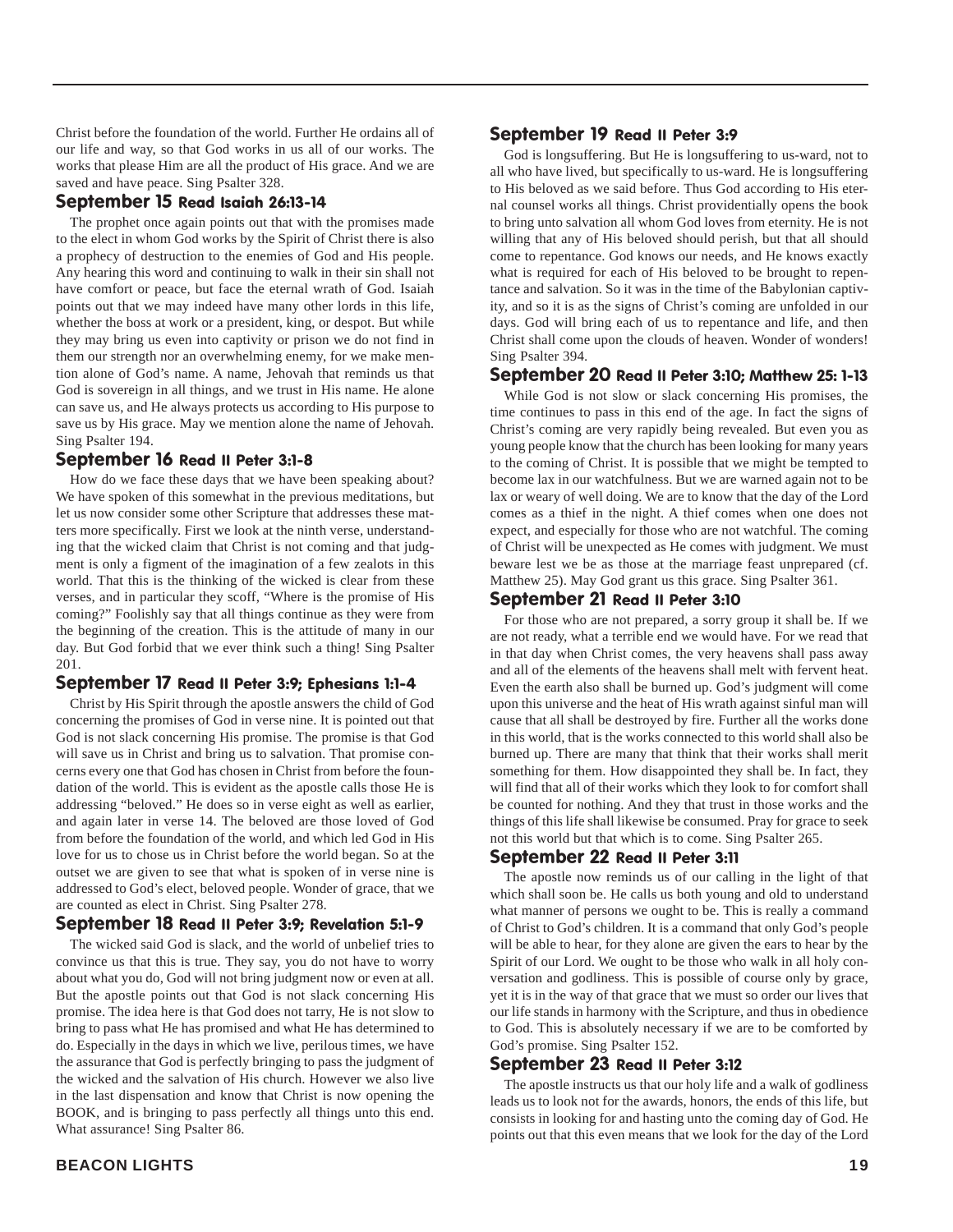in which day this earth and all in it shall be dissolved and the elements will melt. Perhaps as young people who are making plans for college and a career, or to dating and marriage, or any other of our goals. It may seem odd to look to the day when all we know here in this world shall be destroyed. But we should look for and hasten unto its coming, because it is the day when we shall be delivered of all sin and shall enter the loving fellowship of our Father in Christ forever. So strive to that end in all of your striving. This means in all activity we must have a very strong basis for our lives that is rooted in God's Word. How precious then the preaching of the gospel we receive from week to week. Sing Psalter 42.

#### September 24 Read II Peter 3:13

We live according to His promise. We do not live by what we see necessarily. Especially is this true in the natural sense. For all we can often see is suffering, trial, and trouble. Also often we see the wicked and immoral seemingly having the upper hand. It appears as though man is in control of so much, but we know better, we live according to His promise. We know His promise is as certain as God is God. Therefore, we look beyond this life and to that which all the signs of Christ's coming point us to, the new heavens and the new earth. We look for the beginning of a new and eternal life. Then instead of sin and darkness, instead of the struggle with all of our own weaknesses and sense of guilt, we shall have a life in glory where only righteousness shall abound. For we shall inherit the fullness of life as we are covered by the righteousness of Christ and enjoy the life of righteousness where there is no more sin. Sing Psalter 149.

#### September 25 Read II Peter 3:14

The apostle again calls us to faithfulness in our life now in the midst of the world as we walk as children of God looking for the fulfillment of the promises of God. The Spirit-led reasoning is that since we look for the fulfillment of the promise of God then we are diligent. It is absolutely necessary for the child of God as a fruit of faith worked in his heart, that he is diligent in seeking the kingdom of God. It would be a shame for us to say that we look for the things of the Spirit, but are lazy or lackadaisical in our spiritual life. This means that we must always be in attendance under the preaching of the word. We may not take vacation from serving God in any aspect of our lives. It means that our trust is alone in His work of salvation in Christ, then indeed we shall be found of God in peace, without spot and blameless. For it is only possible as we live out of Christ Who has given His life for us. Sing Psalter 134.

#### September 26 Read II Peter 3:15

Finally from this passage we take note of verse 15 and its reminder to us not to be discouraged as we pass down the pathway of life as strangers and pilgrims in the midst of the world. This could easily happen to us as we live during the days when the signs are being fulfilled and we undergo ever increasing apostasy and tribulation. We see that apostasy or at least the inroads of this apostasy entering even our own denomination and congregations. At the very least we see the influence of it in our midst. This is true whether we consider the move to leave the King James Version of the Scripture for another version, or whether we look at the modern day influence of the world's fashions ruling our lives. It is seen in the growing love of our youth and families for the world's entertainment. But remember God's longsuffering over His own also means that His love and grace shall sustain His elect children, His beloved, until the day of Christ. God be praised! Sing Psalter 271.

#### September 27 Read Isaiah 61:1-3

The true reason that we may see the longsuffering of God as good and as a blessing for us is expressed in many of the verses of Isaiah 61. First our attention is drawn for this short meditation to the third verse. It is evident that as we read the first three verses of this chapter that Isaiah prophesies principally of the Christ. For only Christ accomplishes all that is written in these verses in their full sense. He is the Anointed One. By His death in obedience to God suffering for us and bearing away our guilt we find beauty for the ashes of our own sin. He clothes us with the blood cleansed garments of righteousness. Thus we are become the planting of the Lord bringing forth the fruits of that salvation, and God is glorified. Because we are made new creatures we also serve the glory of God. Knowing His work for us and in us we continue in faith down this life's pathway. Sing Psalter 261.

#### September 28 Read Isaiah 61:7-8

In these verses the prophet points out the wonder work of God that shall be our portion, for our shame we shall have double. Think upon this a moment. It is not because we are worthy of a double portion, but when we are suffering at the hands of the wicked we are to know that God shall give us the riches of salvation. When we are troubled by our sin and the guilt we have because of that sin, God shall cover it in the blood of His Son and we shall have double in the land to which he leads us. The prophet surely speaks of more than the land of Canaan as is evident when we are told that everlasting joy shall be our portion. The reason once again is that Jehovah loves judgment, and hates apostasy in worship. How shall we stand? God directs our work in truth and makes an everlasting covenant with us. Praise the Lord. Sing Psalter 253.

#### September 29 Read Isaiah 61:9

Not only is that the hope of God's people, but we have the assurance that our seed shall be known among the nations, our offspring among the people. This is also a part of the promise that God will faithfully not only sustain us as covenant youth and as elder members of the church in the hope of the promise and in life, but our God shall be with our children and if the Lord tarries with our children's children until the Lord comes upon the heavenly clouds. Because of His covenant that He keeps our seed shall be acknowledged as the seed which the LORD has blessed. They too shall be gathered with the saints of all ages, nations and tongues. Sing Psalter 245.

#### September 30 Read Isaiah 61:10-11

We conclude this series of meditations by rejoicing in the LORD. Our souls shall be joyful in our God for He has given us so much and shall give us even everlasting joy. He does so as He has clothed us for the great wedding feast that shall be our portion. Then we as the bride of Christ shall be forever united in our Bridegroom's fellowship forever. His righteousness shall be ours as we are clothed with white robes. We shall spring forth even as the earth bringeth forth her bud. So shall the righteousness of Christ spring forth in our lives already now in principle, but soon in perfection. All of His elect before all nations shall praise our God forever. Sing Psalter 277.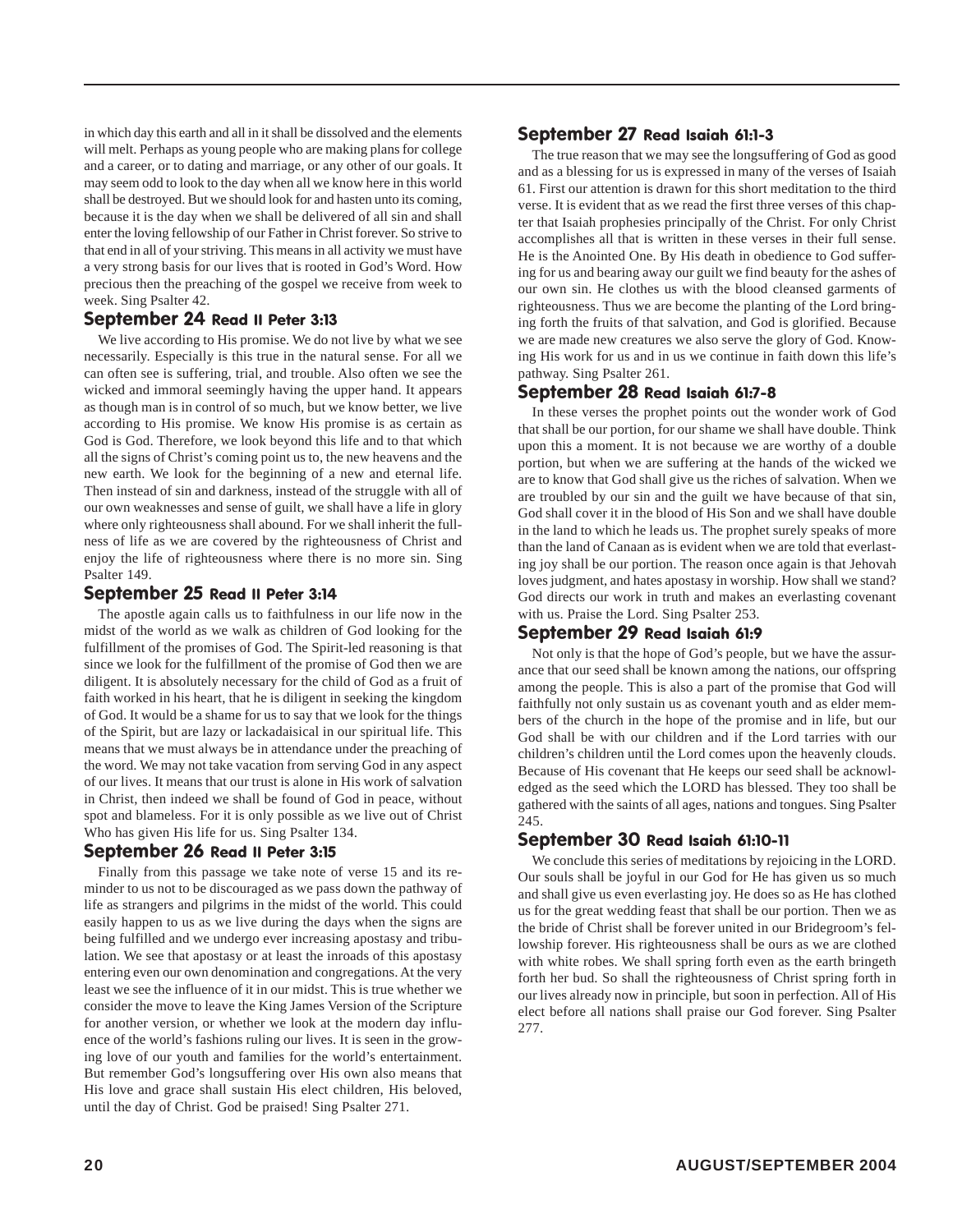### A Small Walk

by Missy Van Baren

Ome with me, if you will, for a small tour. Yes,<br>just a small walk. We are going to take a glimpse<br>into something very wonderful. This will just be<br>a small glimpse into something that is so grand that we just a small walk. We are going to take a glimpse into something very wonderful. This will just be a small glimpse into something that is so grand that we see different wonderful things every time we look into it. It is wonderful to think that no matter how many times we take a stroll through it we see something grand. Something always pops out at us and touches our hearts. Yet, the most wonderful thing is that everyone sees something different every time they look at it! It's just shocking to think that this could happen. It's like a beautiful garden or a lovely painting. No matter how long you stroll through it or look at it you always see something glorious and new about it. If you've been reading my previous articles, you know very well what I'm talking about. It is the Psalms that we sing in worship to God! It is a glorious gift that God has given to us. People of God, treasure it. We may not always have it. Bind the words to your heart!

In each of my next few articles, we are going to glance into the Psalms and watch as the different things jump out at us. We will look and see all the many things that are contained in the Psalter. It will, of course, be just the tip of the iceberg compared to what it fully contains, but we shall just glance and see some of the glorious wonders of God. It will be wonderful to be able to point out the attributes of God contained in the Psalms. We will also examine and see together what types of things God has commanded us to do. There will also be the different fruits of the Spirit contained in the Psalms. Yes, it will be just small glimpses each and every time, yet so glorious! So walk with me now, as we see the different attributes of God mentioned and sung about in the Psalms!

Let us consider and stroll through the Psalms to see the glory of God. We will see the glory of God in heaven, in His ruling throne, in creation, and in His providencial rule and direction in our lives. If we look at Psalm 24:7- 10, we see first of all who the King of glory is! Verse 10 states: "Who is this King of glory? The Lord of hosts, he is the King of glory." This shows us that God is in His throne in heaven ruling and that *He* is *King* of glory, meaning that all glory flows from Him. He is who we need to look to for glory. It is the *only* place that we can look to see glory. Not one other being is found with glory, other than God. This passage from the Bible goes with Psalter numbers 58 and 59.

The Psalter and Psalms show us how we are to look to His glorious righteousness and quite often God's glory is also used to describe another attribute of God. We also see this in looking to God; He is our satisfaction when we look to Him in His glory. We see this in Psalter numbers 163 and 164. "O Lord, my God, most earnestly my heart would seek Thy face, within Thy holy house once more, to see Thy glorious grace (vs. 1)... The lovingkindness of my God is more than life to me" (vs. 2). We also sing about the glory of God in Psalter number 255: "For, how great a God and glorious, is Jehovah whom we sing; over idol gods victorious, great is He our God and King." (vs. 2) We see more and more of God's glory when we dig into the Psalms and Psalter. Oh how we fall short of seeing this when we sing God's praises and sing to His glory. Yet, it is wonderful to think that we can approach God in all His glory. We are His children and through Christ have this right to be able to do this. What a wonderful thing!

There are *many* Psalter numbers that speak of our praise and adoration to God in and for His glory. "All glory, might, and honor ascribe to God on high, His arm protects His people who on His power rely. Forth from Thy holy dwelling Thy awful Glories shine; Thou strengthenest Thy people, unending praise be thine" (Psalter 183, vs. 4). Also, there is Psalter number 233 verse 5: "There is no God but Thee alone, nor works like Thine, O Lord Most High: All nations shall surround Thy throne and their Creator glorify."

We could walk longer and longer through these passages and Psalter numbers but we just need a small glimpse at the moment. I pray that we may see God's glory more and more in the whole of the Psalms and Psalter. May we sing them more and more from the heart and each time with a deeper understanding! May He be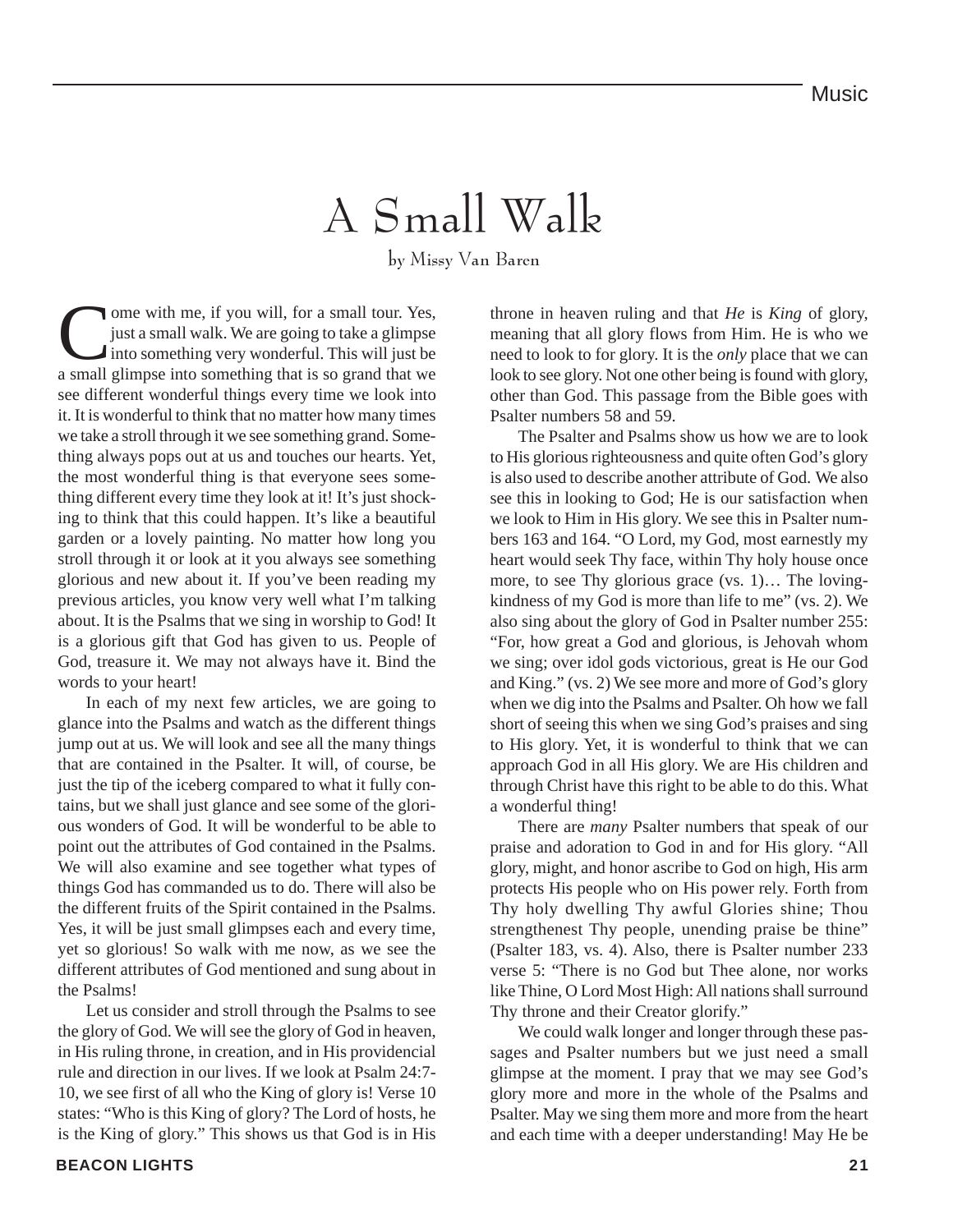with you as you glimpse more and more into the Psalms and Psalter to see His glory. Sing from the hearts, my dear friends, to glorify our God. Thank you, friends, for walking just a short way with me. May we consider different attributes of God next time and walk even deeper into the "garden." ❖

*\_\_\_\_\_\_\_\_\_\_\_\_\_\_\_\_\_\_\_\_\_\_\_\_\_\_\_\_\_\_\_\_\_\_\_\_\_\_\_\_\_\_\_\_\_\_\_\_\_\_\_ Missy is a member of Hope Protestant Reformed Church in Grand Rapids, Michigan.*

#### Where We Stand

### Common Grace: Reformed Doctrine or Fallacy (1)

by Jonathan Mahtani

I<sub>oue</sub> s God good to those who reject Him? Is His mercy extended to all? Does God work in the unbeliever so that he does that which is right? These are only a few questions that may seem to apply to topics of discussion between Arminian and Reformed scholars. However, such questions have arisen *within* the circles of Reformed Christians. They rise over the doctrine of a common grace. This theory of common grace is used, without much thought, as an answer to such questions as those listed above. Should such a view of God's grace be accepted in the so-called Reformed church? The intention of this paper is to expose common grace, with its three points and other ideas already accepted in many churches today, as a theory that confuses the terms of grace and providence and that also contradicts the Reformed faith, which is grounded in Scripture.

The first point of common grace to consider is if the natural gifts of rain, sunshine, and other gifts and talents of man are a grace of God in His *favor* to *all* humans (Gritters 28). This point appears to directly contradict biblical passages when it emphasizes favor to all humans. Numerous passages, like Proverbs 3:33 explain, "The curse of the Lord is in the house of the wicked: but he blesseth the habitation of the just." Scripture explains that God hates the wicked and does not show any favor to them. He, in fact, curses those who are not His elect. Such is the Reformed doctrine of predestination and reprobation revealed in Scripture. The first point of common grace in its claim of God's favor to the wicked appears to deny this.

passages in Scripture that seem to say that God shows favor toward them? These passages must be read in the right context and studied carefully. Whenever the Bible speaks of God's favor or grace, it speaks only of a grace to His elect. Take, for example, Luke 6:35, which may seem to be one of the strongest advocates of common grace. After Jesus teaches us to love our enemies, He gives us the reason why we are to love them: "for He is kind unto the unthankful and to the evil." A careful study of this passage shows that the word "kindness" used here is the same word as "graciousness" (the Greek word *chreestos*) used in other passages. However, this graciousness in the Bible is always used to speak of a *saving* grace. Take, for example, Romans 2:4, where Paul says, "Or despisest thou the riches of his goodness and forbearance and longsuffering; not knowing that the *goodness (chreestos)* of God leadeth thee to repentance?" The goodness that leads to repentance is seen here as a saving grace and God's saving grace is always particular. Again, Ephesians 4:32 shows Paul telling the church to be "*kind (chreestos)* one to another, tenderhearted, forgiving one another, even as God for Christ's sake hath forgiven you." This kindness is that kindness in which God forgives, and God only forgives those whom He has saved. Jesus, in the Luke passage, is definitely not speaking of saving the reprobate but to those whom He has elected and forgives even though they are "unthankful and evil" (Engelsma 20-22). What Christ is teaching in Luke 6:35 is that we are to love our enemies, not know-

How does one who denies common grace deal with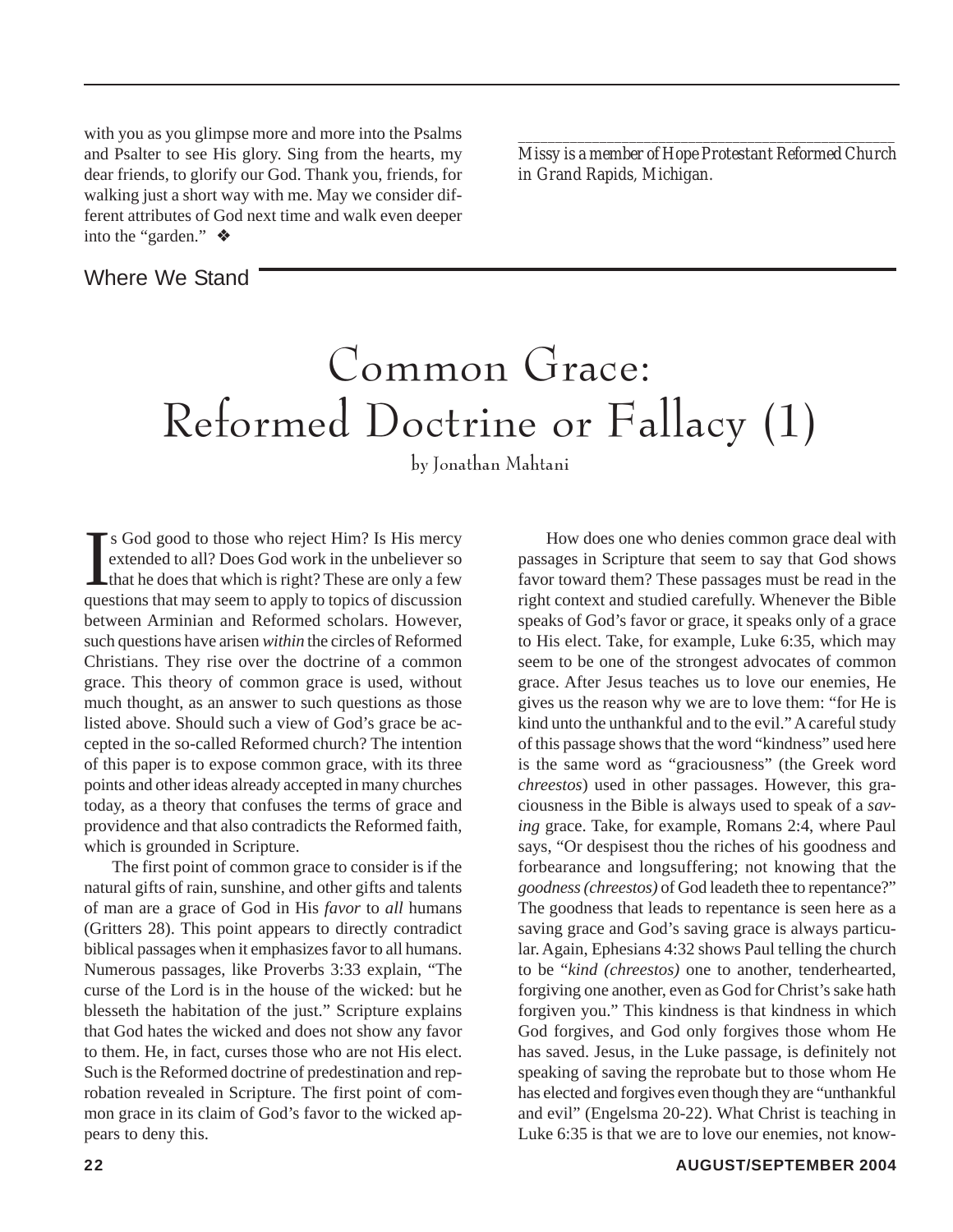ing if they are His elect or not, for He loves His elect to whom He shows grace to even when they are "unthankful and evil." This is the Reformed teaching of a particular grace that such a passage reveals, not a grace to the reprobate.

 The second point of common grace that needs to be compared with Scripture is the point that God, with His Holy Spirit, works *in* the hearts of the unbeliever and restrains such a one from committing as much sin as he can (Gritters 28). The Reformed faith, with its basis on Scripture, does not deny that God restrains sin. It surely does teach, however, that the Holy Spirit works in the hearts of believers only. Nowhere in the Bible does God reveal the working of the Holy Spirit in one not elected. On the contrary, it is shown that God slowly gives the unbeliever up to his own lusts and wickedness in Romans 1:24-28. What is revealed to us in His Word is not a working of grace *in* the hearts of unbelievers but only a working in those whom He has chosen (Gritters 7).

The third point of common grace, which is probably referred to more than the others by the Reformed Christian, is that God shows grace to all humanity so that they can do civil good and produce good things (Gritters 8). Scripture seems to say the contrary. Romans 3:9-18 teaches that none can do good. Matthew 7:17 and 18 tells us: "Even so every good tree bringeth forth good fruit but a corrupt tree bringeth forth evil fruit. A good tree cannot bring forth evil fruit; neither can a corrupt tree bring forth good fruit". Unless God is gracious to a person in choosing him and giving him faith, he cannot do good. It will be a contradiction of Scripture to say that a reprobate can do good.

### An unbeliever does nothing good in God's eyes because his work is

Other passages may seem to say that an unbeliever is able to do good. However, going through these passages are unnecessary because the "good" that any unbeliever may seem to do is not truly good. How can such a statement that unbelievers can do no good be made? In Romans 14:23, Paul tells us that "whatsoever is not of faith, is sin." An unbeliever does nothing good in God's eyes because his work is not done for the glory of God. Even the works of the righteous are as "filthy rags"!

(Isaiah 64:6). Only through faith, by the true grace of God, and by the cleansing of Christ's blood can a work be truly good in God's sight. The Westminster Confession of Faith says that because the work of the wicked is not done for the right purpose, the glory of God, it is sinful (Mouw 39). Saying that God shows such a grace to an unbeliever so that he does good is a rejection of the Reformed doctrine of total depravity which says that no man can do good unless by faith, through His particular grace (Houck 27).

With the three points of common grace seeming to deny Scripture, we can now look to the common mistake into which the defenders of this theory almost always fall. This mistake is the confusion of the terms providence and grace. Providence is "divine power that keeps all things in existence and governs them (Englesma 58)." Grace is favor and mercy used in Scripture with a saving purpose. When the defenders of common grace argue in their first point that God shows *favor* to unbelievers with gifts of creation like the sun and rain, they are making a grave mistake. Things of this earth provided by His providence are not graces to them shown in favor to them. They are works of His providence and His will that can be blessings only to the elect, who use it for His glory and even a curse to the unregenerate.

One may think that such a statement of it being a curse is too harsh to our neighbors in this world. However, living in comfort without God can make an unbeliever oblivious to what he truly needs, and such comfort is truly a curse. Psalm 73:18 and 19 tell us that prosperity of the wicked are slippery places and that such places are their downfall. It is God's good providence, and not his favor of grace, that gives an unbeliever certain gifts that are not blessings to them.

**not done for the glory of God.** If trials are seen as the providence not done for the glory of God. of God, however, such problems may then be seen as not His curse but His will for the good of His people.

> When the theory of common grace says that there is a common grace to all, they confuse providence and grace in another way. They become baffled when they see believers facing trials and problems that do not seem to be blessings. How does a defender of common grace ex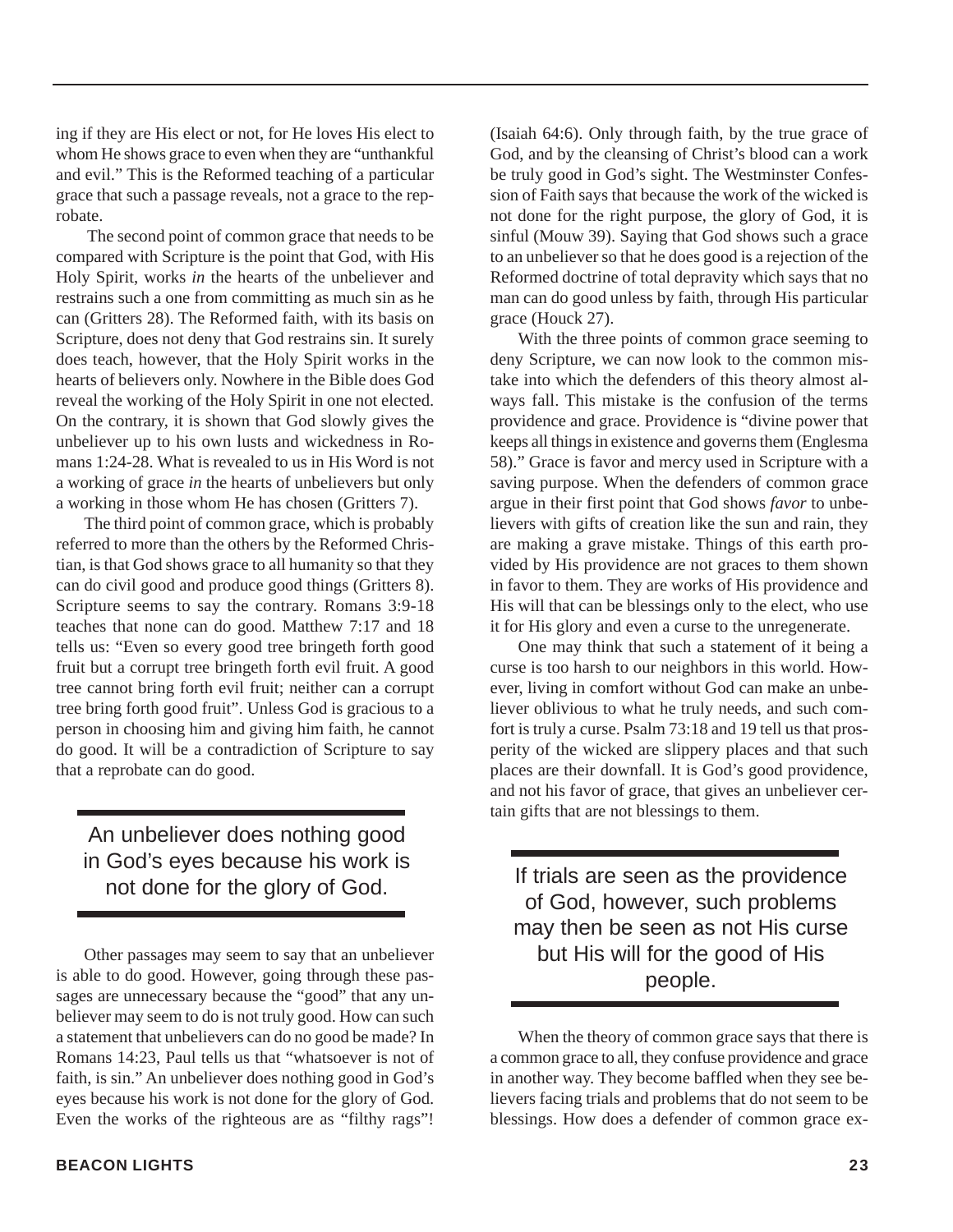plain the trials faced by a person like Job? Is there a "common curse" to all as well? "His supposed common grace proves to be as particular as His (real) saving grace" (Engelsma 24). If trials are seen as the providence of God, however, such problems may then be seen as not His curse but His will for the good of His people. Not all have fruitful seasons of sunshine and rain that help them. Only when what seems to be gifts to the unbeliever and what seems to be curses to the believer are seen as providence of God working for the favor only of His people and the damnation of the wicked, can we understand God's only grace, which is particular to His people.

Explaining the difference between grace and providence in the context of the second point is also necessary. The restraint of sin by God, is not a grace to them. As mentioned above, the Holy Spirit does not work *in* an unbeliever but only in the believer. However, there are outward restraints of sin which God uses to stop an unbeliever from doing every evil he is capable of. This is not grace to the unbeliever. It is God's providence in setting the government and law in this world to prevent chaos (Gritters 6). It is God's providence and His will that does not allow for some sins to take place. In addition to law, government, a person's motives, feelings of shame, and just a person's character are used by God in His providence, not grace, so that sin is not at its worse (Hoeksema 126). Only when God allows sin and evil to take place over these and other factors, can a person commit that sin and evil. Even though it is a sinner's responsibility, only God's providence allows for them to do anything. When Richard J. Mouw says that grace is everywhere to restrain sin, he should instead say that God's *providence* is seen everywhere because He is sovereign over all things even over the heart of the king (Mouw 47; Proverbs 8:15).

Another way to look at the providence of God instead of His grace in light of the second point is by understanding how man was created and how he fell. He was simply made a man, and when he fell, he still remained a man. Hoeksema urges his readers that "man remained man" and "devils remained devils" (466). Man, in God's providence remains a man, and even though God slowly gives them over to their sin (Romans 1:26), they do not commit every possible sin and cannot sin unless it is the will of God according to His providence. The fundamental reformed truth of the sovereignty of God should not be confused with grace.

The third point of common grace which tells us that civil righteousness, talents, and products are good blessing from God to unbelievers, can also be denied when providence and grace are compared. Mouw says that since God is delighted with what He has created, He must also be delighted in man's abilities and "morals" since they are good (35-37). The denial is not that He has created good things in a sense that He is pleased with His work. However, it is denied here that the talents and good gifts used by unbelievers please God. In His providence, He has created man with gifts in craftsmanship, in athletics, in academics, and many other areas of life, but "he takes no pleasure in the legs of man" (Psalm 147:10). He does not enjoy the way that unbelievers use those gifts. His providence in giving such good gifts are not to show grace to them, but can even be seen as a curse to them since they don't use them for His glory.

The third point, and also the first and second points, can be seen from the view that such gifts of God in His providence, if not used for the glory of God, is evil in His sight. If one realizes this very important issue, then he will be able to see that an unbeliever who does not know God will always be doing wrong. If his purpose in using a gift is not for the glory of his Creator, it is wrong. "For God to appraise a work as good that is not directed to God and His glory would be for God to deny Himself" (Engelsma 37). Can it be right to assume that God is pleased with an earthly work of an unbeliever, but not pleased with the unbeliever who actually hates Him? C. S. Lewis realizes this concept in his book, *Mere Christianity.* Just because he seems good when he follows that law, a man is still not truly doing good if his intention is wrong (73). Christians must strive to do what God wants us to do, and anything not done for the only good purpose, which is to glorify Him, is sin. It is essential to recognize that common grace is not in accordance with Scripture when it makes the providence of God seem to be a grace that helps an unbeliever do good.

In the next article, the Lord willing, we will consider two additional ideas related to the issue of common grace: the idea that God has empathy for unbelievers and has more than one plan for the world. We will then point out the dangers of common grace to the Reformed faith. ❖

#### **Works Cited**

Engelsma, David J. *Common Grace Revisited.* Grandville: Reformed Free Publishing Association, 2003.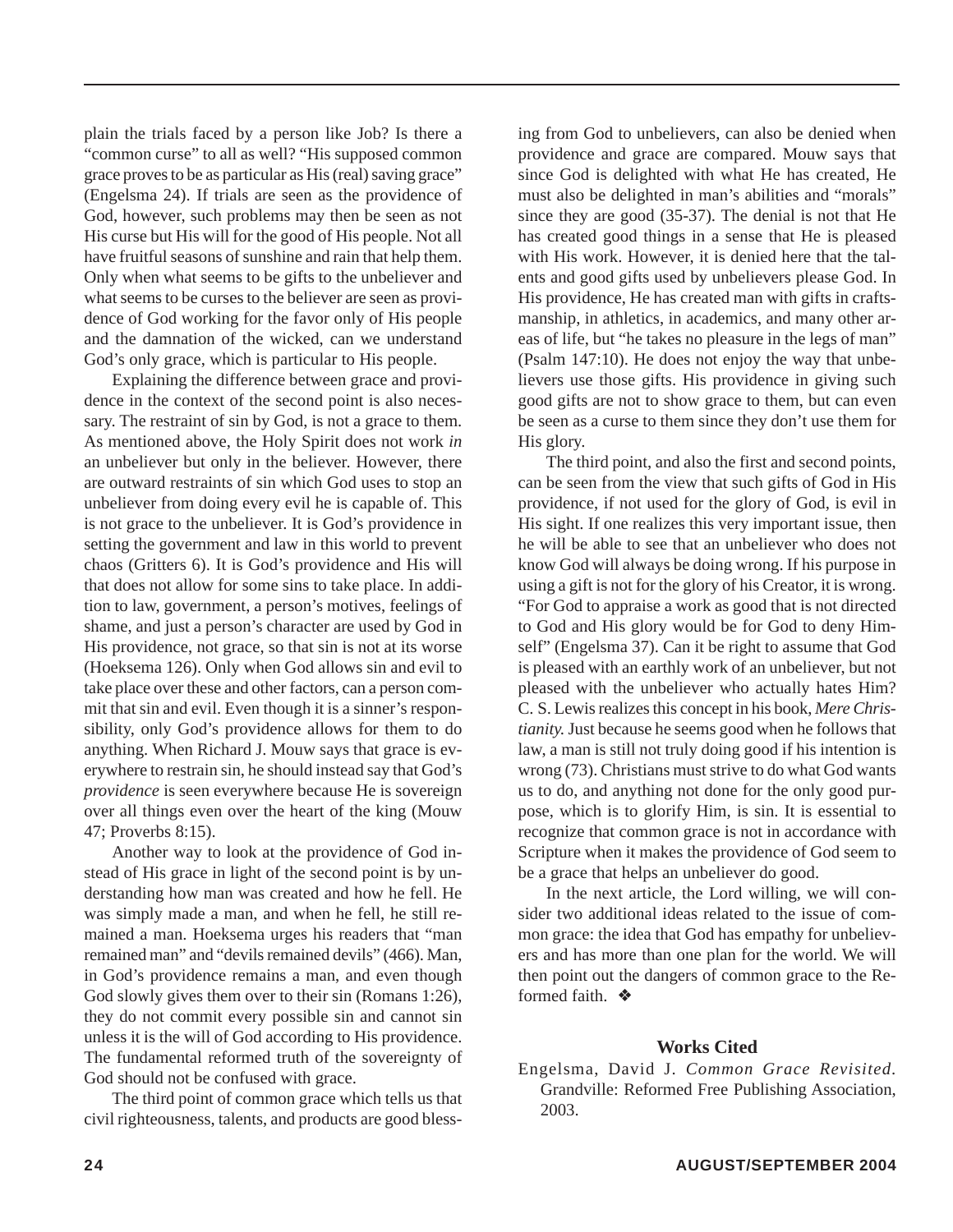- Gritters, Barry. *Grace Uncommon.* Byron Center, Michigan: Byron Center Protestant Reformed Church, 1994.
- Hoeksema, H. C. "'Common Grace' Sickness." *The Standard Bearer* 41 (1964): 28-31.
	- \_\_\_\_\_. "Editor's Notes: The EPC and Common Grace." *The Standard Bearer* 51 (1974): 125-127.
	- \_\_\_\_\_. "Question Box: About Common Grace and the Restraint of Sin." *The Standard Bearer* 51 (1975): 464-466.
- Houck, Steven. *Reformed Doctrine: Man.* Lansing, IL: Peace Protestant Reformed Church, 1998.
- Mouw, Richard J. *He Shines in All That's Fair.* Grand Rapids: Wm. B. Eerdmans Publishing Co., 2001.

*\_\_\_\_\_\_\_\_\_\_\_\_\_\_\_\_\_\_\_\_\_\_\_\_\_\_\_\_\_\_\_\_\_\_\_\_\_\_\_\_\_\_\_\_\_\_\_ Jonathan attends the Pittsburgh Protestant Reformed Mission in Pittsburgh, Pennsylvania.*

Church History

## George M. Ophoff (18) Rev. Ophoff's Relation To His Colleague

by Prof. Herman Hanko

We were talking in our last article about the work<br>required of Rev. Ophoff during his years in<br>the pastoral ministry in Hope and Byron Center.<br>During the time of his pastoral ministry, he was also required of Rev. Ophoff during his years in the pastoral ministry in Hope and Byron Center. During the time of his pastoral ministry, he was also professor in the Seminary.

This is probably as good a point as any to bring up another feature of Rev. Ophoff's labor: the unique relationship which existed between Revs. Ophoff and Hoeksema.

I say this relationship was unique. This was true for various reasons. Most importantly, these two men were so diverse in character that there was little possibility of a deep and personal friendship between them. Although it is impossible to judge with accuracy, it often seemed to me that the two would never have been able to get along together in any sense, if they were not united in the cause of the truth.

Rev. Hoeksema, to cite but one example, was very systematic in all his work. He was orderly in the work he did in his study. He was systematic in his preaching and writing. He was organized in his teaching.

Rev. Ophoff was exactly the opposite. There was almost no order and system to anything which he did. His study looked as though a tornado had recently sped through it, and only he knew (most of the time) where anything was. A man took his life in his hands if he dared



*The Byron Center parsonage*

to move anything about in his study. He had little order and system in his writing, teaching or preaching—as his students and those who heard him preach will readily admit. I, when working for the Doorn Printing Company, often set his *Standard Bearer* articles on the linotype machine, and was hard pressed to make head or tail out of them when they came in on different sized sheets cut up and scotch-taped, with voluminous notes, marginal jottings, arrows, and references to different places in the manuscript. This was indicative of vast differences of character between these two men.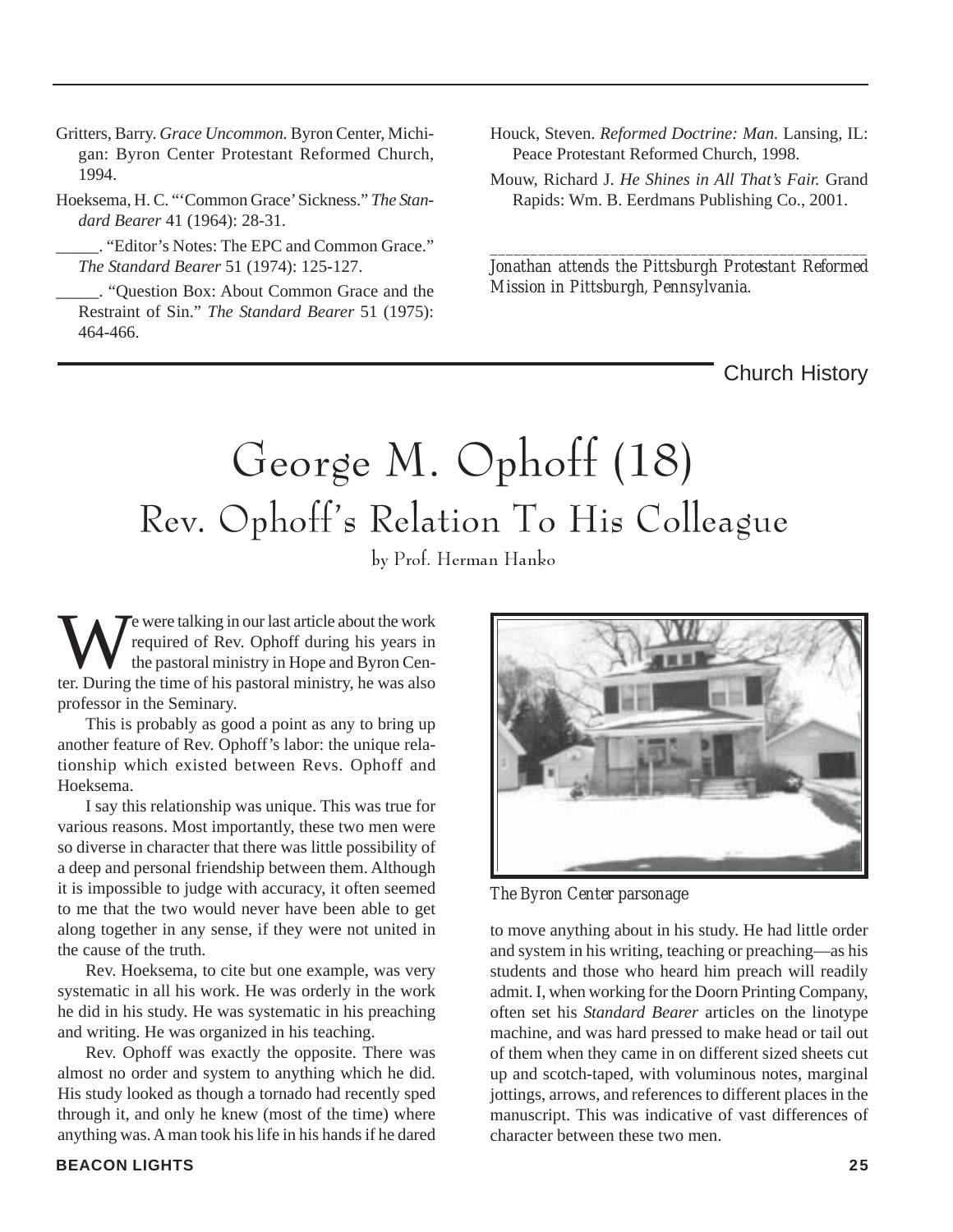Nevertheless, they labored together in harmony for almost forty years. Rev. Ophoff, when asked why he labored with Rev. Hoeksema, said: "I saw in him a champion of the truth with bulldog tenacity. There is principally no other choice than to support him." At the same time, Rev. Ophoff was his own man and did his own thinking. He was not what the Dutch would call a "jabroeder" (yes-brother). There were many times when they disagreed on questions of exegesis, points of the truth, ways of doing things, and courses of action to follow.

#### …there existed a mutual respect between these two men which was of the highest sort.

Rev. Hoeksema though sometimes perhaps secretly exasperated with Rev. Ophoff, never showed anything but respect for his colleague. I and those who knew these men could not help but be impressed with the fact that there existed a mutual respect between these two men which was of the highest sort. They never called each other by anything but their last names. They never debated in a heated and angry fashion. They never forced their own positions on the other, but allowed the greatest latitude for disagreement. They could discuss the most abstruse theological points, disagree while discussing them, and enjoy every minute of it. But they were not "friends" in the sense of socializing together or spending time in each other's company for purely social reasons—although this latter was also due to the fact that both were too busy for socializing.

In a certain sense of the word, Rev. Ophoff stood in the shade of Rev. Hoeksema. For various reasons, in the public mind Rev. Hoeksema's work overshadowed that of Rev. Ophoff. It seems to me that this was due in large measure to the fact that Rev. Hoeksema had the greater gifts of organization and of making popular the truth which both believed. But whatever may have been the reason, this fact never seemed to bother Rev. Ophoff in the least. He was never jealous, never dissatisfied with his lot, never concerned about the fact that his considerable achievements were often unrecognized and unnoticed.

Rev. Ophoff was basically a meek man. There would be some who would quarrel with this. His writings were not always characterized by what one would call meekness. He possessed a fiery temper which sometimes broke out against his children in his home, sometimes against his parishioners in his congregation, and sometimes against his students in school. In fact, he fought all his life to control his temper, for he knew his weakness better than most. Yet I do not hesitate to say that he was meek in the good sense of the word. In my own acquaintance with Rev. Ophoff I was sometimes reminded of Scripture's description of Moses: "Now the man Moses was very meek, above all the men which were upon the face of the earth" (Num. 12:3).

When Ophoff became angry publicly, it was often because he was driven to the very point of distraction by those who attacked him without mercy. When he wrote or spoke vehemently, it was never out of personal hatred or dislike, but always as a passionate defender of what he believed to be the truth. And if he was shown to be wrong, he never hesitated to apologize openly and publicly for his wrongdoing and for his inability to hold his temper. But his meekness came out especially in that he could stand comfortably in the shade of his colleague Rev. Hoeksema all his life and never once murmur or complain even though his own achievements were sometimes overlooked.

I said that Rev. Ophoff most frequently lost his temper in public when he was driven to it by those who attacked him. This point needs some emphasis.

Both Revs. Hoeksema and Ophoff did not do their work for personal gain. They were absorbed by the truth, deeply committed to it, and dedicated to its propagation and development. They did not stop to think about personal popularity or approval of men. They were not inclined to be "diplomatic" when questions of the truth were at stake. They did what had to be done without regard for personal popularity or human approval. They knew what Paul meant when he said (Galatians 1:10) that if he pleased men, he would not be a slave of Jesus Christ.

I suppose it can be argued that both sometimes carried this determination to an extreme. Insensitivity to others, bluntness to the point of hurting people's feelings, lack of diplomacy in delicate and fragile human relationships (to use some of the jargon of today's wishywashy theological climate) were unknown to them. Or, if these things were known, the truth and glory of God were infinitely greater.

The result was that they took an almost unbelievable amount of bitter and fierce opposition. This came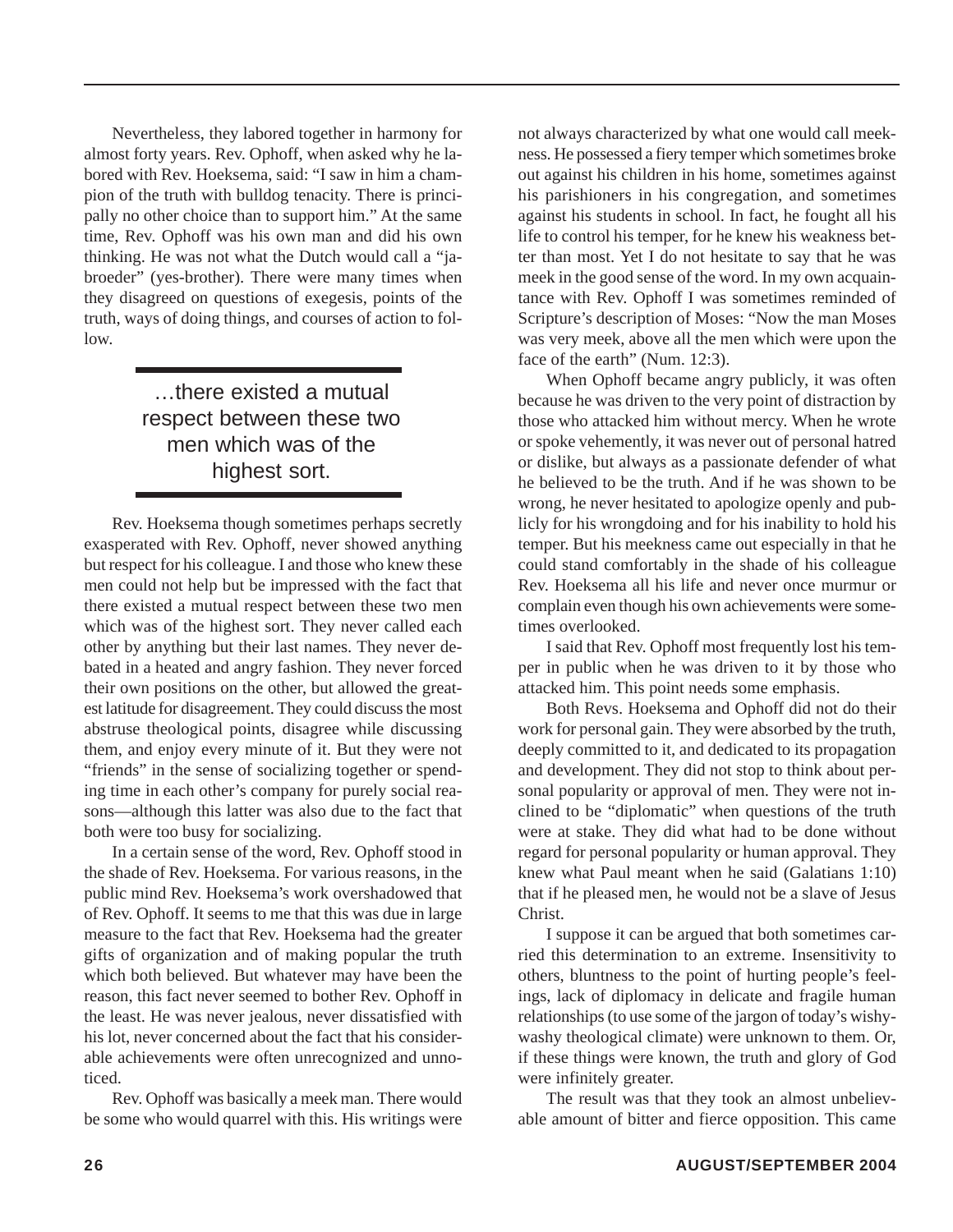mostly from those outside our churches, but sometimes from those within the church. They were persecuted for the cause of the gospel. They suffered the reproach of men. They were unjustly attacked. They were publicly slandered. They were condemned for their stand. And, finally, they were stripped of their offices and set outside the church.

My father tells of one instance of this, which will illustrate the point. It was soon after the split in 1953 and several men from our churches, including my father and Rev. Hoeksema, were on a committee to meet with a committee from the Christian Reformed Church to make final settlement of the archives, which rightly belonged to our churches, but were in the possession of the CRC. The meeting was in Calvin Seminary. When all the arrangements had been completed, the men from our churches were invited to the coffee shop for a cup of coffee. Rev. Hoeksema declined the invitation, but my father prevailed upon him to come, after all, in the interests of "decency". The moment the men from both churches were seated at the table, the CRC men began to berate Rev. Hoeksema bitterly and fiercely for his "stubborn" nature, his refusal to cooperate, his past writings, his defense of the faith, etc. Through it all Rev. Hoeksema said nothing. But within a few minutes, my father, sorry that he had ever agreed to coffee, said to Rev. Hoeksema: "We're going home."

Both Rev. Hoeksema and Ophoff never were required to endure physical pain for the cause of the gospel. But the persecution they were called to endure was just as bad, frequently more painful, and yet, for the most part, borne with patience. That once in a while they would find it difficult to restrain themselves is not surprising.

#### They could provide for each other the gifts which the other lacked.

Though Rev. Ophoff stood in the shadow of Rev. Hoeksema in the public eye, God measures in different ways than man. Rev. Ophoff has his own, God-ordained place in the church. If the two fathers of our denomination did not find compatibility of character, they did complement each other. They could provide for each other the gifts which the other lacked. Prof. Hoeksema could provide organization and system. This was crucially important in the early days of the history of our churches.

But, without Rev. Ophoff, the Protestant Reformed Churches would not be what they are today. When more times than we will ever know men who seemed to support the cause of the truth proved to be untrustworthy and treacherous, Rev. Ophoff was one man who stood unswervingly at Rev. Hoeksema's side and could be counted on to stand with him when the truth was at stake.

> …when it came to a love for the Old Testament…, when the Christian virtues of meekness, willingness to suffer for the cause of the truth, total commitment to sound doctrine,… Rev. Ophoff left marks on us impossible to erase.

In the Seminary Rev. Hoeksema was needed. But if someone would ask me: Who made the deepest impression on you and influenced you the most while you studied in the Seminary?" I would be hard-pressed to answer. The influence was different. Theologically, yes, Rev. Hoeksema's influence was enormous. But when it came to a love for the Old Testament…, when the Christian virtues of meekness, willingness to suffer for the cause of the truth, total commitment to sound doctrine were being (in a totally unconscious way) conveyed to us—in learning these important characteristics of the Christian soldier, Rev. Ophoff left marks on us impossible to erase.

If one listened to the two preach, their way of preaching and the content of their sermons were as different as it is possible to be within the boundaries of Biblical and confessional faithfulness; but if many, many sermons of Rev. Hoeksema still linger in my mind, the same is true of those sermons which, less frequently, I heard from Rev. Ophoff. I vividly remember (during a sermon on Colossians 3:1-3) his earnest admonition to the young girls of the congregation not to purchase their beauty at the corner drug store. I cannot imagine anyone forgetting his sermon on the Levite who went to fetch his con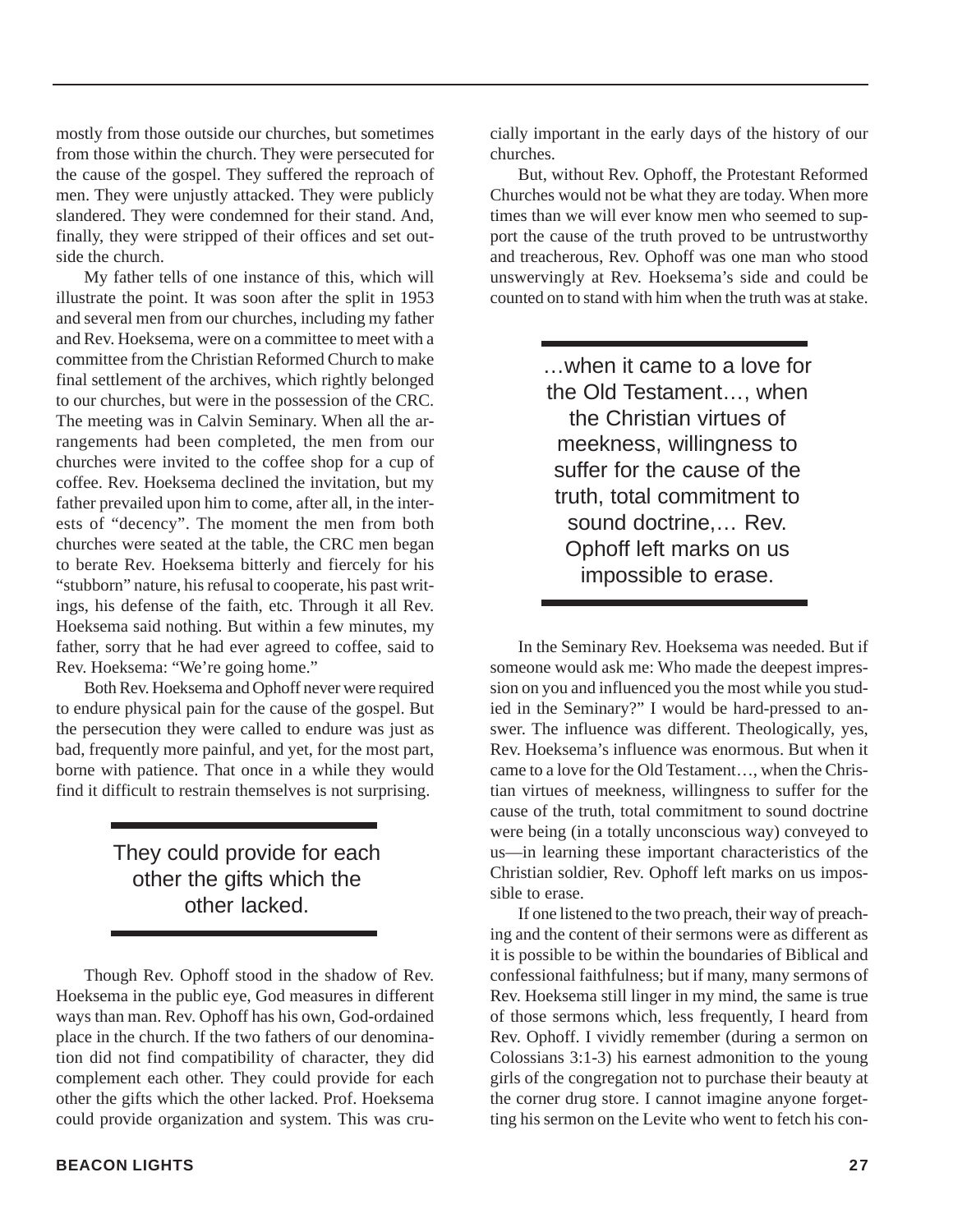cubine from her father. His description of the persuasive techniques of the father are almost verbatim in my memory. And his description of Noah's drunkenness left a horror of this sin in the minds of those who heard it.

In the controversy in 1953 it was Rev. Ophoff, long before anyone else, who saw the dangers in a conditional covenant and who was opposed to Dr. Schilder's visit to our churches when our pulpits were opened to him. And it was Rev. Ophoff who first saw the dreadful wrong and fatal consequences of such a doctrine.

This was the man who labored after 1924 for some twenty years in the pastoral ministry and in the Seminary.

His labors in Byron Center were not for the most part happy labors. Rev. Ophoff moved to Byron Center in 1930 and worked there as pastor for fifteen years. The fact that Rev. Ophoff's stay in Byron Center was such a lengthy one certainly testifies to the faithfulness of his ministry in that place.

Nevertheless, there were troubles in that congregation, and these troubles eventually led to the dissolution of the church. We do not intend to go into these troubles in any kind of detail in these articles. This is because of the fact that they were not doctrinal issues which divided the congregation, but personal issues which more or less revolved around the personality of their pastor. I have read all the material of this history as it came to Classis and finally to Synod.

The point that strikes me more than any other is the fact that it is difficult if not impossible for a man to do justice to teaching in the Seminary and caring for the needs of a congregation. This seems to be at the heart of the problem. Rev. Ophoff was far too busy. He simply

could not do all the work that needed doing, and the result was that the congregation in Byron Center suffered. There were people who were unhappy with the situation and who complained about it. It did not help any that Rev. Ophoff's rather naturally short temper was made shorter by all the pressures of work, by the lack of sleep, by his own awareness that he was not doing justice to his work in the congregation, and by the fact that there were those who severely tried his soul. The trouble that came to the congregation was not surprising. It dragged on for many years, and was finally resolved when Rev. Ophoff assumed full time labors in the Seminary in 1945. It came to an end when the faithful in Byron Center joined our other Churches and the congregation there dissolved. It is reason for gratitude, and a sort of vindication of Rev. Ophoff's work, that a flourishing and faithful congregation has been re-established in that area.

It is worth our notice that Rev. Ophoff's strengths never really lay in the pastoral ministry. We have said before that this must not be construed as meaning that he could not preach. In his own inimitable way, he was a preacher of unusual ability. It must also be remembered that he never really had an opportunity to prove himself in the pastoral ministry, for almost from the beginning of it he was thrust into the double role of pastor and professor. Nevertheless, God did not give Rev. Ophoff the gifts to be a pastor in the strictest sense of the word. He was a teacher and a preacher—above all the former. There was the place where his gifts could be put to best use. And there he took up full time labor after 1945. ❖

*\_\_\_\_\_\_\_\_\_\_\_\_\_\_\_\_\_\_\_\_\_\_\_\_\_\_\_\_\_\_\_\_\_\_\_\_\_\_\_\_\_\_\_\_\_\_\_\_\_\_ Prof. Hanko is professor emeritus of the Protestant Reformed Seminary.*

## The State Reformed Church Of Serooskerke

by J.P. de Klerk

Serooskerke is a town on the Dutch island of<br>Walcheren (province of Zealand). Today the in-<br>habitants are all farmers and more than eighty per-<br>cent are known as Reformed Christians Walcheren (province of Zealand). Today the inhabitants are all farmers and more than eighty percent are known as Reformed Christians.

Noormannen (Norsemen) occupied this island from 826 to the 1100s. The State Reformed church was probably built after their departure, approximately 1190 AD. The original church building was probably small and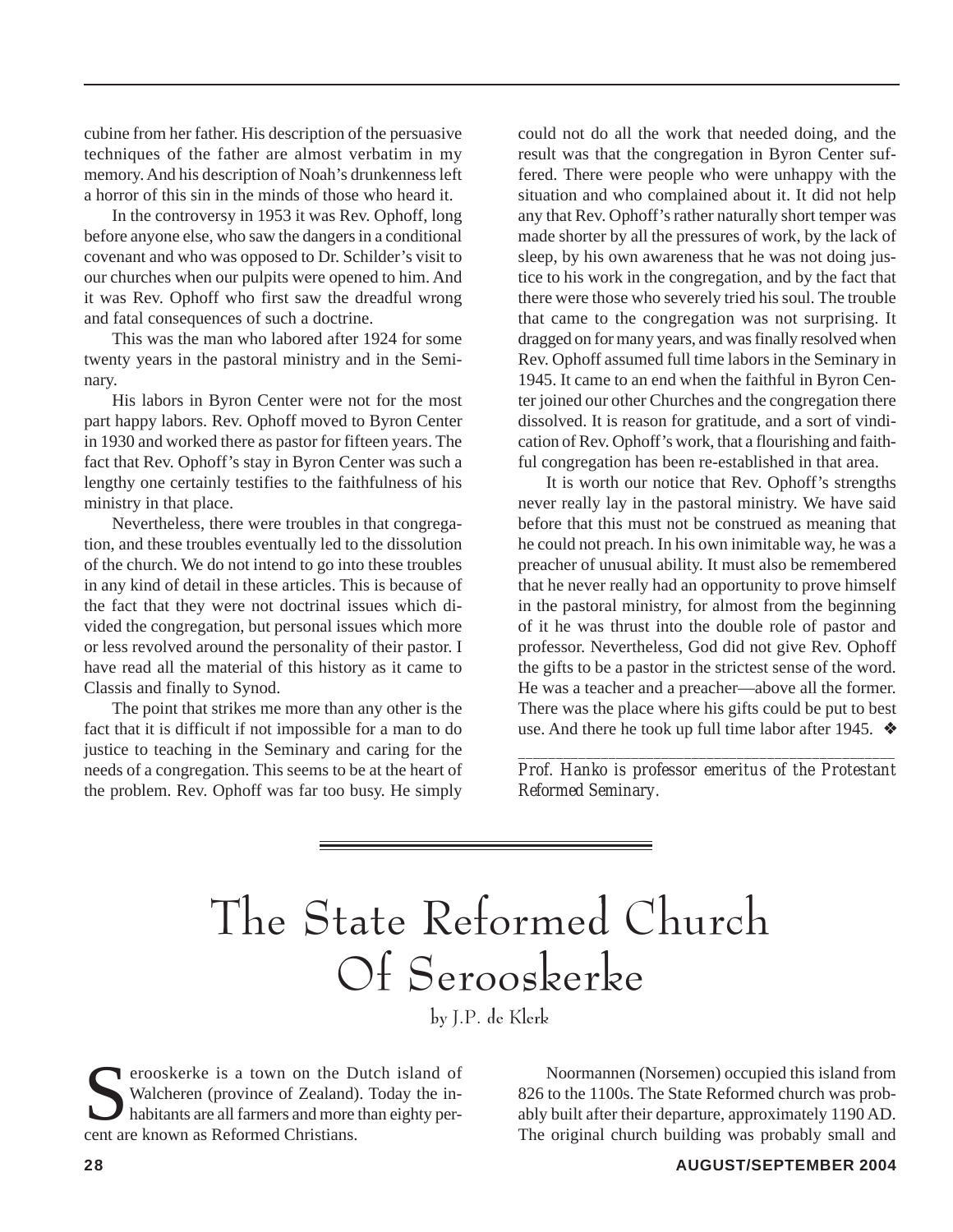

primitive. Over the years, there were additions and updates.

In 1577, the building being partly destroyed by war, was carefully restored. The floor in the church was then used as a cemetery. Each grave was covered with a large stone with engravings. By 1907 the floor of the church was filled.

Although the church was not damaged during World War II, it was poorly maintained. So it was decided that the whole building needed to be restored. The congregation along with the Council and the central government contributed the funds necessary for restoration. On June 011, 1958, the church was officially reopened. At the left side of the church, a monument was built in commemoration of the members who died during the Nazi occupation.

The best known minister in the history of this church was Rev. Johannes Plevier (born in Zierikzee on October 26, 1685), who had received his theological training in the universities of Utrecht and Leiden. He lived to be 76 years old and retired in the city of Middelburg. Rev. Plevier was a follower of Professor Johannes Coccejus, who did not want the Reformed Churches to unite with the Lutheran Churches and did not always adhere to Reformed theology.

Rev. Plevier wrote an exposition of the book of Acts in four volumes with 3,000 pages, which was reprinted three times. He also wrote an interpretation of Psalms 1- 49. ❖

*\_\_\_\_\_\_\_\_\_\_\_\_\_\_\_\_\_\_\_\_\_\_\_\_\_\_\_\_\_\_\_\_\_\_\_\_\_\_\_\_\_\_\_\_\_\_ J. P. de Klerk is an author and journalist from Ashhurst, New Zealand.*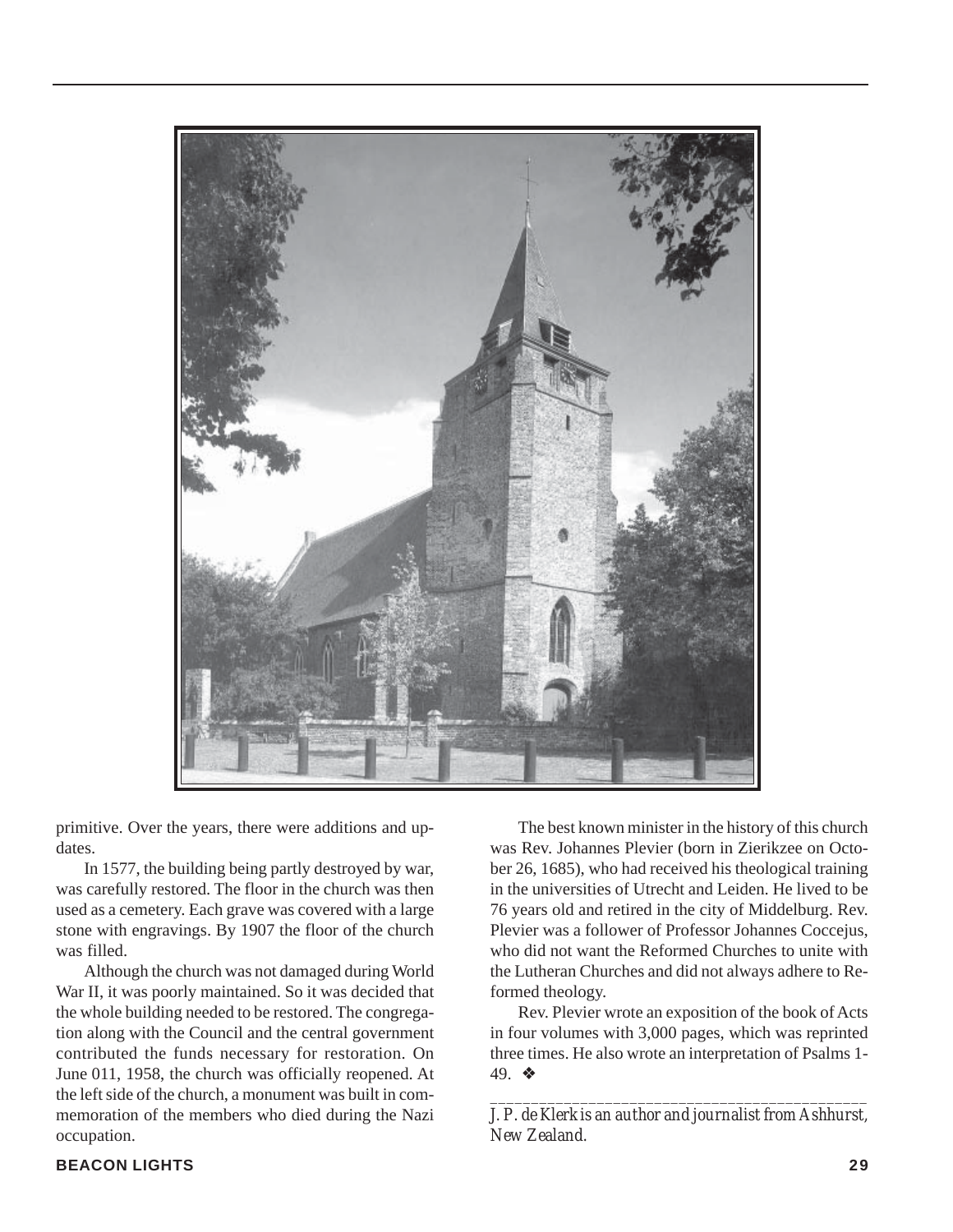

### A Perfect Day

**B** egin the day with God;<br>**B** Kneel down to Him in p<br>*Lift* yn thy beart to His abode *Kneel down to Him in prayer; Lift up thy heart to His abode, And seek His love to share.*

*P* pen the book of God,<br>And read a portion *And read a portion there That it may hallow all thy thoughts And sweeten all thy care.*

G *o through the day with God, Whate'er thy work may be; Where'er thou art—at home, abroad— He still is near to thee.*

*C* onverse in mind with God;<br> *C* Thy spirit heavenward raise *Thy spirit heavenward raise; Acknowledge every good bestowed, And offer grateful praise.*

C *onclude the day with God; Thy sins to Him confess; Trust in the Lord's atoning love, And plead His righteousness.*

*L* ie down at night with God,<br>Who gives His servants slee<br>And when they tread'st the vale of *Who gives His servants sleep; And when thou tread'st the vale of death He will thee guard and keep.*

*o, led by Thee, my Lord,*<br>My grateful heart will sa *My grateful heart will say, "Praise God! whose grace has guided me, Unto a perfect day."*

*— Dann.*

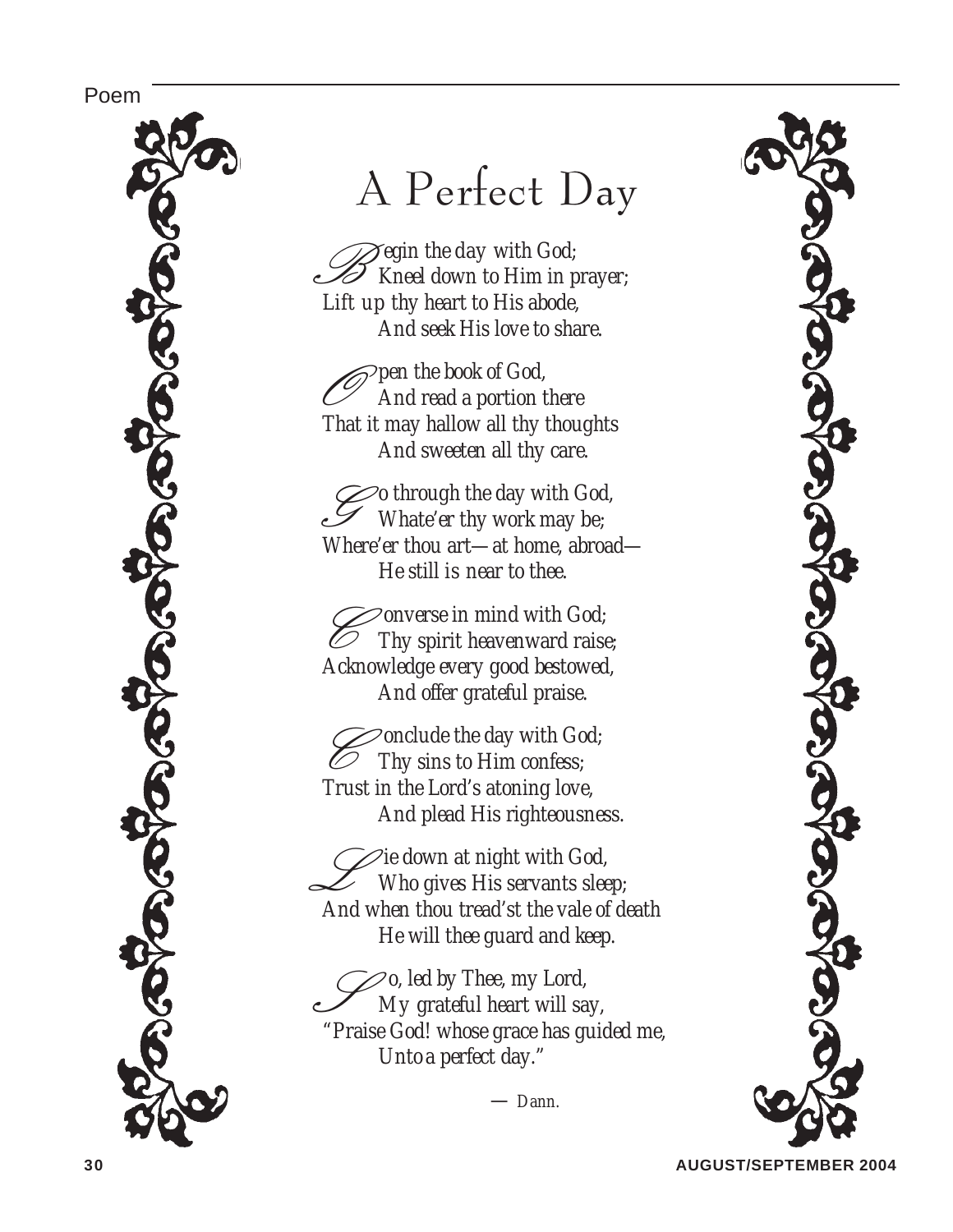# Kids' Page **The Contract Contract Contract Contract Contract Contract Contract Contract Contract Contract Contract Contract Contract Contract Contract Contract Contract Contract Contract Contract Contract Contract Contract**

### In a Snowy Day

It was snowing. Wet, cold, frosty white snow lay on the ground. But nothing unusual in that. There was a pit, too. Snow lined the walls and floor of the hole in the earth. But nothing unusual in that

either. Just a snowy day. Until a growl

was heard. It came from the gloom below. A snarl…a roar…a lion was in the pit! Paws as big as saucers and teeth and claws as big as knives, the beast was bent on destruction.

Benaiah was nearby. He heard the lion. He saw the animal inside the hole. It paced the floor of the pit—back and forth, back and forth—defying its captivity in frantic, piercing howls. And it kept snowing.

The lion was angry. The snow was slippery. The danger was great. But Benaiah thought of these things. The land of Israel was not safe with such lions roaming about. He entered the pit. He fought the lion. He killed it.

Exactly how Benaiah slew the lion we do not know. But we do know Benaiah was a mighty man of valor, numbered among the bravest and strongest of Israel. David set him over his guard. Benaiah loved his godly king. Benaiah loved his God.

\* \* \* \* \*

When we see our enemies—wickedness, lies, and sin, and especially our own—are we fearless and brave like Benaiah? Do we use all our might to kill those evil thoughts and desires that lurk in the pit of our souls? Do

. . . let it shine!

by Connie Meyer

we battle them, no matter what dangers confront us? May we be like valiant Benaiah, Benaiah who slew a lion in a pit—in a snowy day. ❖

> *Connie is the mother of 5 children and a member of Hope Protestant Reformed Church in Grand Rapids, Michigan.*

*\_\_\_\_\_\_\_\_\_\_\_\_\_\_\_\_\_\_\_\_\_\_\_\_\_\_\_\_\_\_\_\_\_\_\_\_\_\_\_\_\_\_\_\_\_\_\_\_*

**See what else Benaiah did in I Chronicles 11:22-25 (KJV). Find** *every* **capitalized word or name from these verses in the puzzle below:**

|              |              |              | E K A B Z E E L D A |  |             |                |              |              |
|--------------|--------------|--------------|---------------------|--|-------------|----------------|--------------|--------------|
| Y            | G            |              | D D L O H E         |  |             |                | B.           |              |
| S.           | N.           |              | A I T P             |  | $Y$ G       |                | $E_{\perp}$  | S            |
| $\mathbf{I}$ | N.           | $\mathbf{I}$ |                     |  | B E I A H N |                |              | $_{\rm H}$   |
| B            | $\mathsf{A}$ |              | O M B D O A A N     |  |             |                |              |              |
| V            | L            |              | H D Y I I           |  |             | S.             | $\mathbf{I}$ | M            |
| L            | T            |              | E Z A T K Y         |  |             |                | A            | $\mathsf{A}$ |
| P            | P            | $\mathbf{I}$ |                     |  | D P V H P   |                | H N          |              |
| R            | Y            |              | A Y                 |  | $O$ E I     | $E_{\perp}$    | B            | D            |
| L            | G            |              | GSELZ               |  |             | D <sub>S</sub> |              | G            |
| R            | E.           |              | N A I A H           |  |             | $K$ T          |              | E            |
|              |              |              |                     |  |             |                |              |              |